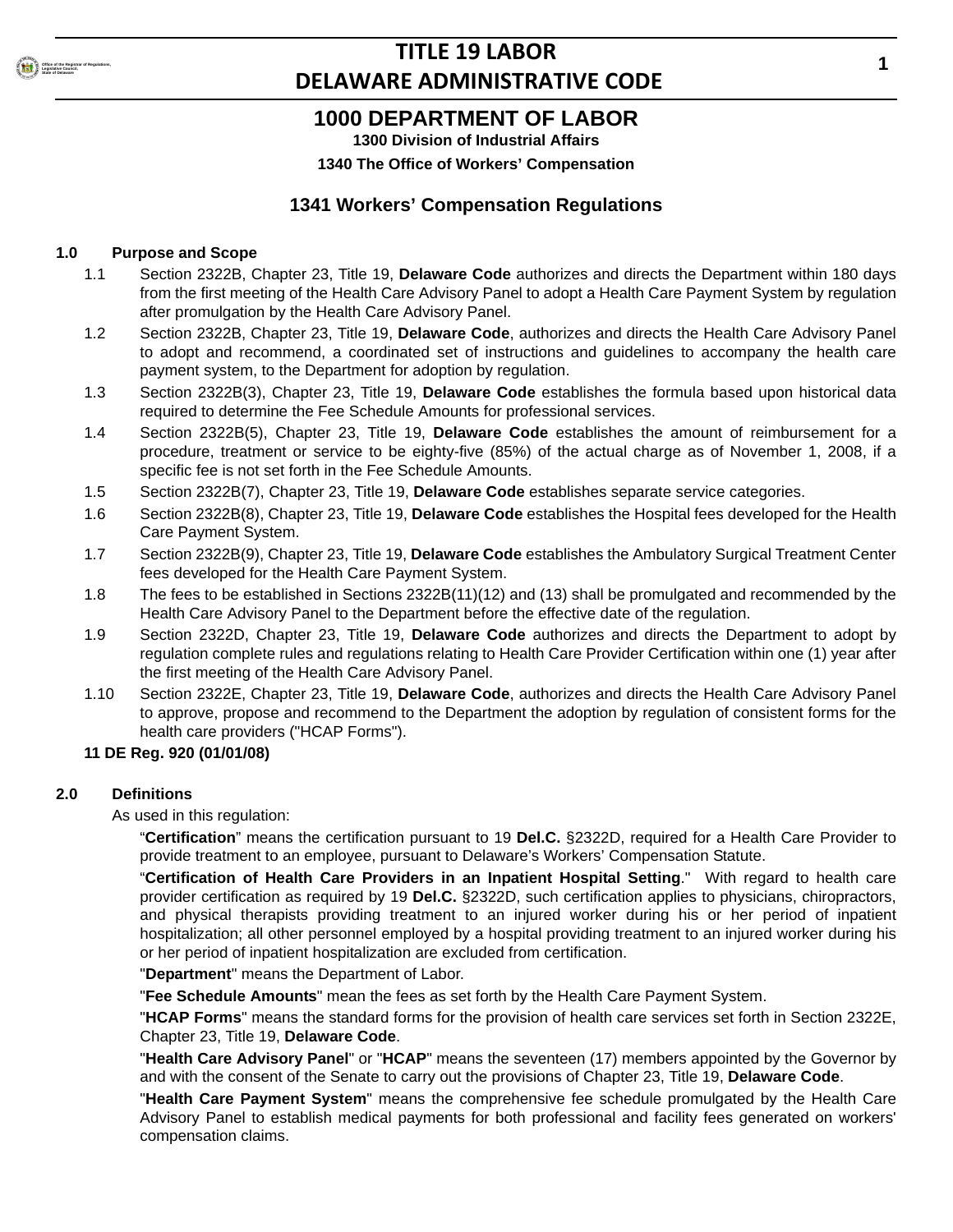"**Health Care Provider Application for Certification**" means the Department's approved application form which Health Care Providers must submit to the Department so that pre-authorization of each health care procedure, office visit or health care service to be provided to the employee is not required.

"**Utilization Review**" means the utilization review program and associated procedures to guide utilization of health care treatments in workers' compensation as set forth in Section 2322F(j), Chapter 23, Title 19, **Delaware Code.**

### **13 DE Reg. 1558 (06/01/10)**

## **3.0 Health Care Provider Certification**

- 3.1 Section 2322D(a), Chapter 23, Title 19, **Delaware Code** establishes the minimum certification requirement to be certified as a Health Care Provider:
	- 3.1.1 With regard to the Certification of any hospital facility providing inpatient and/or outpatient services, the person completing and signing the Health Care Provider Application for Certification on behalf of the hospital shall have the authority to do so and must attest to and be responsible for the completion of all of the requirements set forth on the Health Care Provider Application for Certification.
	- 3.1.2 Services provided by an emergency department of a hospital pursuant to §2322B(8)(c) of Chapter 23, Title 19, **Delaware Code** shall not be subject to the requirement of Certification.
	- 3.1.3 The provisions of this section shall apply to all treatment of employees provided after the effective date of these rules and regulations regardless of the date of injury.
	- 3.1.4 In accordance with the provisions of 19 **Del.C.** §2322(D), certification is required for a health care provider to provide treatment to an employee, pursuant to Delaware's Workers' Compensation Statute, without the requirement that the health care provider first pre-authorize each health care procedure, office visit or health care service to be provided to the employee with the employer if self-insured, or the employer's insurance carrier. Pursuant to 19 **Del.C.** §2322B and F, for purposes of the Certification requirements of §2322D, "health care provider in an inpatient hospital setting" specifically includes physicians, chiropractors and physical therapists providing treatment to an injured worker during his/her period of inpatient hospitalization; all other personnel employed by a hospital providing treatment to an injured worker during his/her period of inpatient hospitalization are excluded from the Certification requirements of this Subsection. With regard to any hospital facility providing inpatient and/or outpatient services, to be Certified in accordance with the provisions of §2322D so that pre-authorization from the employer or insurance carrier for the employer is not required for each health care procedure, office visit or health care service provided to an injured employee, the person completing and signing the Health Care Provider Application for Certification on behalf of the hospital shall have the authority to do so and must attest to and be responsible for the completion of all of the requirements set forth on such Application. Services provided by an emergency department of a hospital pursuant to §2322B(8)(c) shall not be subject to the requirement of Certification. The provisions of §2322(D) shall apply to all treatments to employees provided after the effective date of the rule/regulation provided by this subsection and regardless of the date of injury. A health care provider shall be certified only upon meeting the following minimum certification requirements:
		- 3.1.4.1 Have a current license to practice, as applicable;
		- 3.1.4.2 Meet other general certification requirements for the specific provider type;
		- 3.1.4.3 Possess a current and valid Drug Enforcement Agency ("DEA") registration, unless not required by the provider's discipline and scope of practice;
		- 3.1.4.4 Have no previous involuntary termination from participation in Medicare, Medicaid or the Delaware workers' compensation system. Any such involuntary termination shall be considered to be inconsistent with certification;
		- 3.1.4.5 Have no felony convictions in any jurisdiction, under a federal-controlled substance act or for an act involving dishonesty, fraud or misrepresentation. A felony conviction in any jurisdiction under a federal-controlled substance act or for an act involving dishonesty, fraud or misrepresentation shall be considered to be inconsistent with certification;
		- 3.1.4.6 Provide proof of adequate, current professional malpractice and liability insurance.
	- 3.1.5 In addition to the above, the health care provider to be certified must agree to the terms and conditions set forth on the Health Care Provider Application for Certification, as follows:
		- 3.1.5.1 Comply with Delaware workers' compensation laws and rules;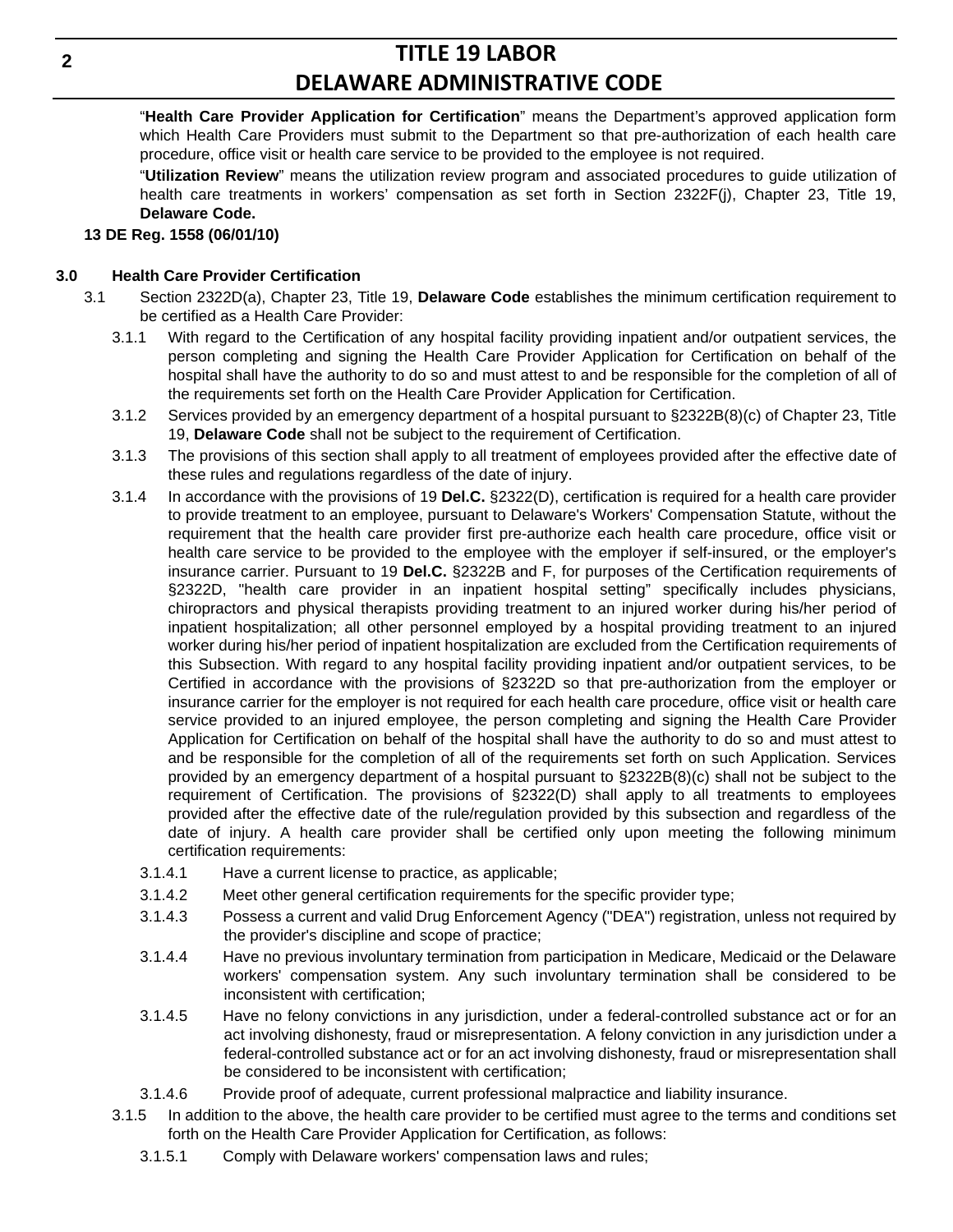- 3.1.5.2 Maintain acceptable malpractice coverage;
- 3.1.5.3 Complete state-approved continuing education courses in workers' compensation every two (2) years from the date of the health care provider's initial certification. A listing of continuing education courses in workers' compensation care approved by the State of Delaware, Department of Labor, Office of Workers' Compensation, will be posted on the Office of Workers' Compensation website. To maintain certification, every two (2) years from the initial date of certification the health care provider must provide written notification to the Office of Workers' Compensation of compliance with the continuing education course requirement noted above, setting forth the name of the course(s) completed and the date of completion;
- 3.1.5.4 Practice in a best-practices environment, complying with practice guidelines and Utilization Review Accreditation Council ("URAC") utilization review determinations;
- 3.1.5.5 Agree to bill only for services and items performed or provided, and medically necessary, costeffective and related to the claim or allowed condition;
- 3.1.5.6 Agree to inform an employee of his or her liability for payment of non-covered services prior to delivery;
- 3.1.5.7 Accept reimbursement for and not unbundle charges into separate procedure codes when a single procedure code is more appropriate;
- 3.1.5.8 Agree not to balance bill any employee or employer. Employees shall not be required to contribute a co-payment or meet any deductibles;
- 3.1.5.9 Agree to have knowledge of all statements authorized under the certified health care provider's signature and to be responsible for the content of all bills submitted pursuant to the provisions of 19 **Del.C.** §§2322B, C, E, F;
- 3.1.5.10 Agree to provide written notification to the Department of Labor, Office of Workers' Compensation, State of Delaware, of any relevant changes to the requirements set forth in the Certification Form within thirty (30) days of the health care provider's knowledge or receipt of notice of any and all such change(s).
- 3.1.6 Notwithstanding the provisions of §2322D of Chapter 23, Title 19, **Delaware Code**, any health care provider may provide services during one office visit, or other single instance of treatment, without first having obtained prior authorization from the employer if self insured, or the employer's insurance carrier, and receive reimbursement for reasonable and necessary services directly related to the employee's injury or condition at the health care provider's usual and customary fee, or the maximum allowable fee pursuant to fee schedule adopted pursuant to Section 2322B of Chapter 23, Title 19, **Delaware Code** whichever is less.
- 3.1.7 The allowance of reimbursement for the employee's first contact with any health care provider for treatment of the injury as described in 3.1.4 is further limited to instances when the health care provider believes in good faith, that the injury or occupational disease was suffered in the course of the employee's employment.
- 3.1.8 The provisions of this subsection, §2322(D), shall apply to all treatments to injured employees provided after the effective date of this subsection, and regardless of the date of injury.
- 3.2 Completed Certification should be mailed to:
	- Ms. Donna Forrest

State of Delaware Department of Labor

Office of Workers' Compensation

Wilmington, DE 19809-9954

3.3 Instructions and provisions for completing the Certification Form online will be published on the Office of Workers' Compensation website when available.

## **14 DE Reg. 1375 (06/01/11)**

## **4.0 Workers' Compensation Health Care Payment Rates for Physicians and Hospitals (the "Fee Schedule"). Instructions and Guidelines**

Introduction and Purpose

The intent of the health care payment system developed pursuant to Delaware's Workers' Compensation Act ("Act") is not to establish a "pushdown" system, but is instead to establish a system that eliminates outlier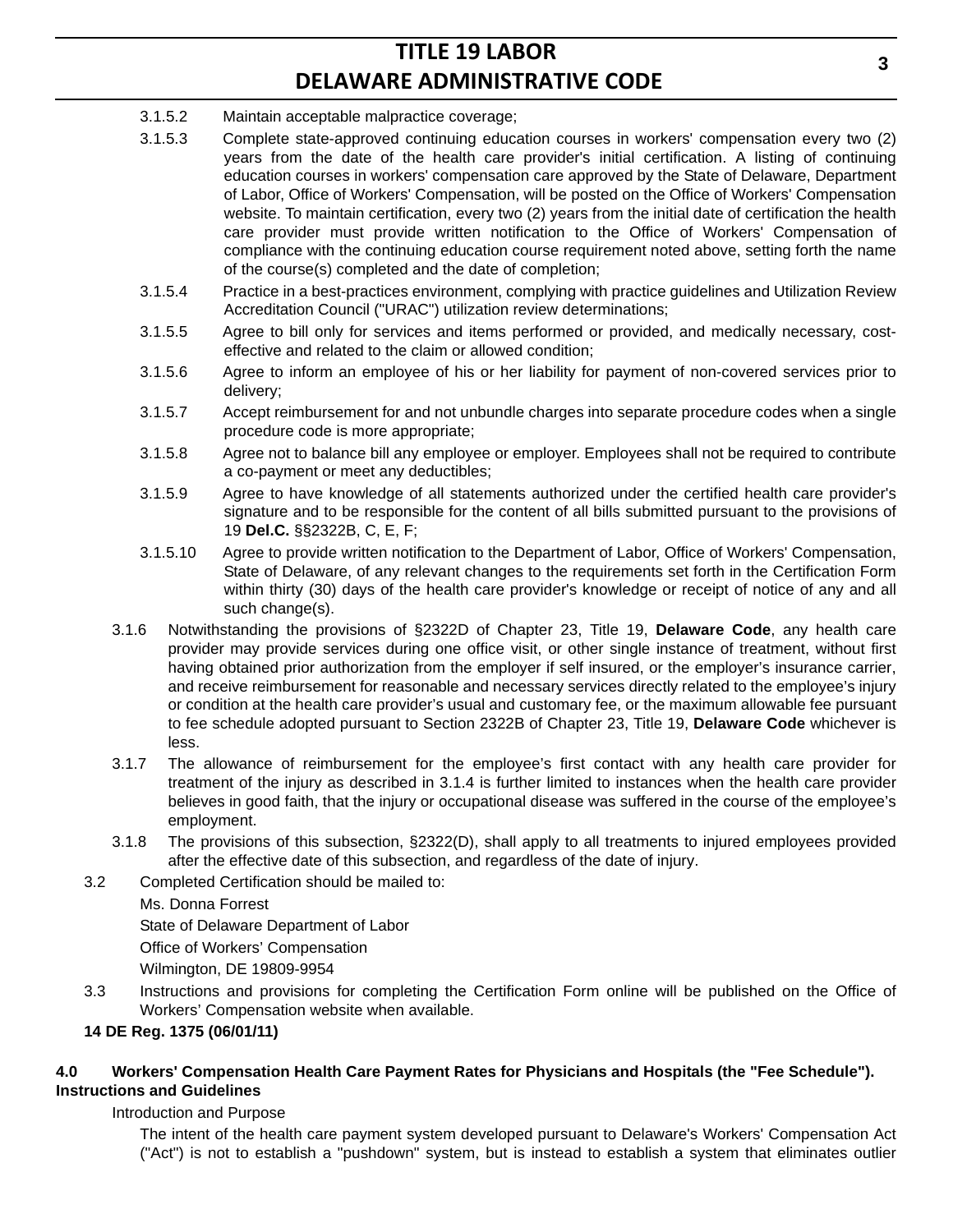charges and streamlines payments by creating a presumption of acceptability of charges implemented through a transparent process, involving relevant interested parties, that prospectively responds to the cost of maintaining a health care practice, eliminating cost shifting among health care service categories, and avoiding institutionalization of upward rate creep.

The maximum allowable payment for health care treatment and procedures covered under the Workers' Compensation Act shall be the lesser of the health care provider's actual charges or the fee set by the payment system. The payment system will set fees at ninety percent (90%) of the 75<sup>th</sup> percentile of actual charges within the geozip where the service or treatment is rendered, utilizing information contained in employers' and insurance carriers' national databases. For purposes of the Act, "geozip" means an area defined by reference to United States ZIP Codes; Delaware shall consist of one "197 geozip" (comprised of all areas within the State where the address has a ZIP Code beginning with the three digits 197 or 198), and one "199 geozip" (comprised of all areas within the State where the address has a ZIP Code beginning with the three digits 199). If a geozip does not have the necessary number of charges and fees to calculate a valid percentile for a specific procedure, treatment or service, the Health Care Advisory Panel created pursuant to 19 **Del.C.** §2322(A), in its discretion may combine data from Delaware's two geozips for a specific procedure, treatment, or service. In the event that the Health Care Advisory Panel determines that there is insufficient data to calculate a valid percentile for a procedure, treatment or service, or that data from a commercial vendor is not sufficiently reliable to implement a payment system for professional services for a specific procedure, treatment or service, then the Health Care Advisory Panel may recommend an alternative method for a payment system for professional charges.

Three (3) years after the effective date of the Act, January 17, 2007, the Health Care Advisory panel shall review the geozip reporting system and make a recommendation concerning whether the State should operate its workers' compensation health care payment system on a geozip basis or on a single statewide basis.

If an employer or an insurance carrier contracts with a provider for the purpose of providing services under the Act, the rate negotiated in any such contract shall prevail.

This document is intended to assist with fee schedule application, and to ensure correct billing and reimbursement on workers' compensation medical claims. This document is NOT intended, and should not be construed, as a utilization review guide or practice manual.

The general payment system will be adjusted yearly based on percentage changes to the Consumer Price Index-Urban, U.S. City Average, All Items, as published by the United States Bureau of Labor Statistics. The Hospital and Ambulatory Surgery Treatment Center (ASTC) payment system will be adjusted yearly based on percentage changes to the Consumer Price Index-Urban, U.S. City Average, Medical Care, as published by the United States Bureau of Labor Statistics.

The physician portion of the fee schedule includes fee amounts for specific medical services and procedures as identified using CPT numeric identifying codes and modifiers for reporting medical services and procedures as established by the 2008 Current Procedural Terminology (CPT), copyright American Medical Association (AMA). Any use or interpretation of CPT descriptions not specifically described herein shall be based on CPT 2008.

4.1 Format of the Fee Schedule

This fee schedule represents the maximum amount of reimbursement providers may receive for medical or surgical services for the treatment of work-related injuries and illnesses covered under the workers' compensation laws of the State of Delaware.

4.1.1 The maximum allowable reimbursement for CPT codes is generally separable into eight distinct sections based on the category or type of service rendered. Each category of service has separate instructions for the application of ground rules and modifier adjustments. The categories of service subject to this fee schedule are:

For each procedure, the fee schedule table includes the following details (if applicable):

- 4.1.1.1 New (*?*), changed descriptor (?), add-on (+), modifier 51 exempt (\*), or conscious sedation (K) icons
- 4.1.1.2 Five-digit CPT code number
- 4.1.1.3 CPT description
- 4.1.1.4 Maximum allowable reimbursement
- 4.1.1.5 Maximum reimbursement for professional component modifier 26
- 4.1.1.6 Maximum reimbursement for technical component modifier TC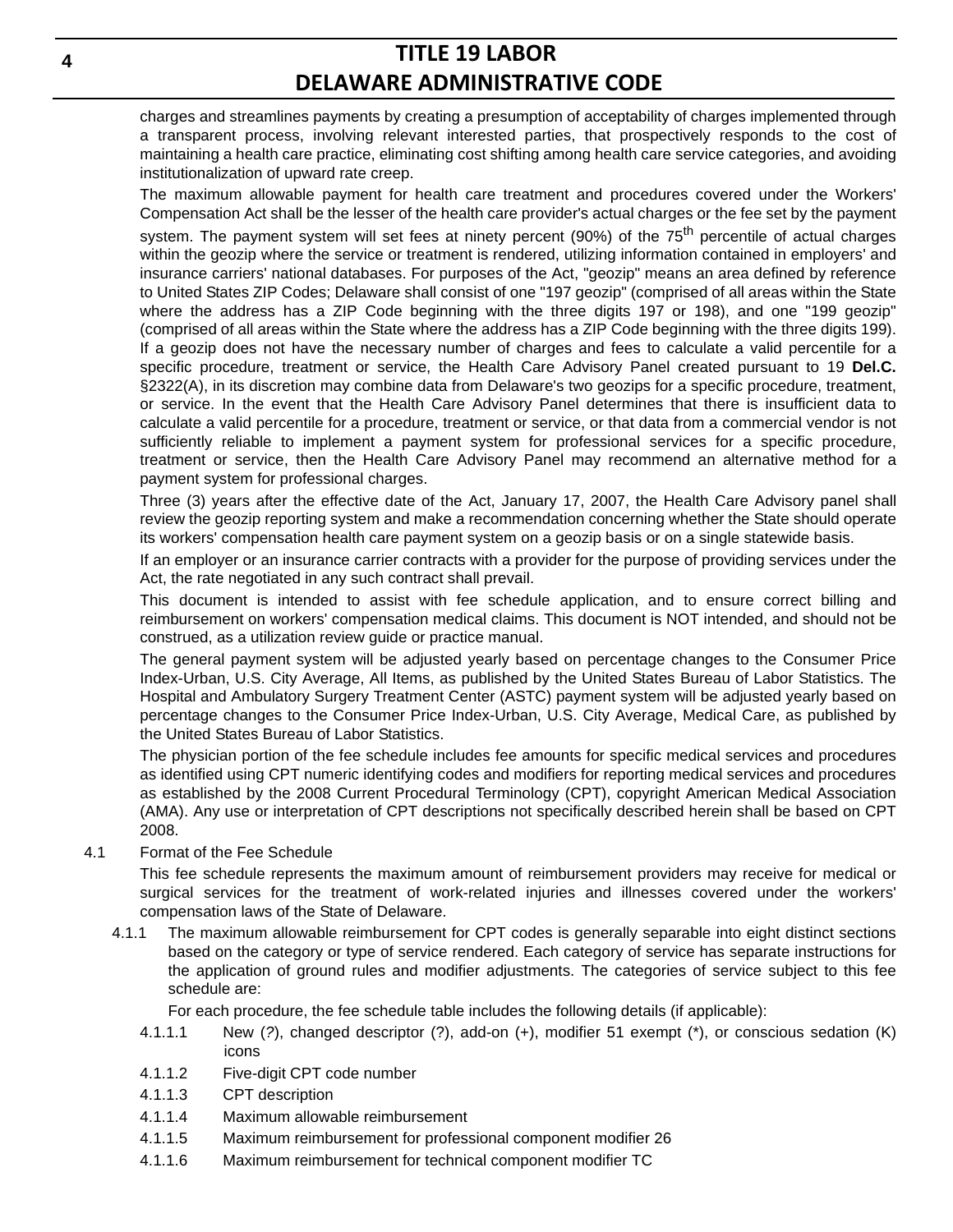## 4.1.1.7 Follow-up day limits in FUD column

- 4.1.2 The total maximum allowable reimbursement includes the professional component for a procedure and the technical component. Under no circumstances shall the maximum allowable reimbursement be more than the value of the technical component and the professional component combined for a procedure.
- 4.1.3 For anesthesia fee amounts, anesthesia services provided to employees pursuant to this chapter shall be paid at eighty-five percent (85%) of actual charges for such services as of October 31, 2006, subject to adjustment as provided in 19 **Del.C.** §2322B.
- 4.1.4 General Medical Services Categories CPT Codes

| Evaluation & Management  | 99201-99499                                                                 |
|--------------------------|-----------------------------------------------------------------------------|
| Anesthesia               | 00100-01999,<br>99100-99140                                                 |
| Surgery                  | 10021-69990                                                                 |
| Radiology                | 70010-79999                                                                 |
| Pathology & Laboratory   | 80048-89356                                                                 |
| General Medicine         | 90281-96999.<br>97802-97804,<br>98960-99091,<br>99143-99199,<br>99500-99607 |
| <b>Physical Medicine</b> | 97001–97799.<br>97810-98943                                                 |
| <b>HCPCS</b>             | A0000-V9999                                                                 |

- 4.1.4.1 For anesthesia fee amounts, the table includes basic relative values. The Delaware workers' compensation health care payment system does not use relative values or conversion factors. Anesthesia is paid at eighty-five percent (85%) of actual charges for such services as of October 31, 2006, subject to adjustment as provided in 19 **Del.C.** §2322B.
- 4.1.4.2 Within each section, you will find definitions and medical terms that explain services provided. Also, in certain sections there is an index of procedures by CPT code identifiers. Use each specific section in addition to general ground rules for clarification of terms and services.
- 4.1.4.3 The fee schedule is designed to be an accurate and authoritative source of information about medical coding and reimbursement. Every reasonable effort has been made to verify its accuracy and all information is believed reliable at the time of publication. Absolute accuracy and completeness, however, is neither intended nor guaranteed. The rules and guidelines described herein cannot specifically refer to every payment contingency; 19 **Del.C.** §2322B(5) will govern treatment provided under unusual circumstances.

## 4.1.5 Reference Materials

The health care payment system and fee schedule is in accordance with the following documents, including codes, guidelines and modifiers:

- *Current Procedural Terminology*, copyright, American Medical Association, 515 N. State St., Chicago, IL 60610, Chicago, 2006;
- *HCPCS Level II*, U.S. Department of Health and Human Services, Centers for Medicare and Medicaid Services, 7500 Security Blvd., Baltimore, MD 21244, Baltimore, 2006;
- *National Correct Coding Policy Manual in Comprehensive Code Sequence for Part B Medicare Carriers, Version 12.0,* U.S. Department of Health and Human Services, Centers for Medicare and Medicaid Services, 7500 Security Blvd., Baltimore, MD 21244, Baltimore, 2006;
- Diagnosis-Related Group (DRG) classification system, Centers for Medicare and Medicaid Services (CMS), *Federal Register*, Vol. 70, No. 155, August 2005.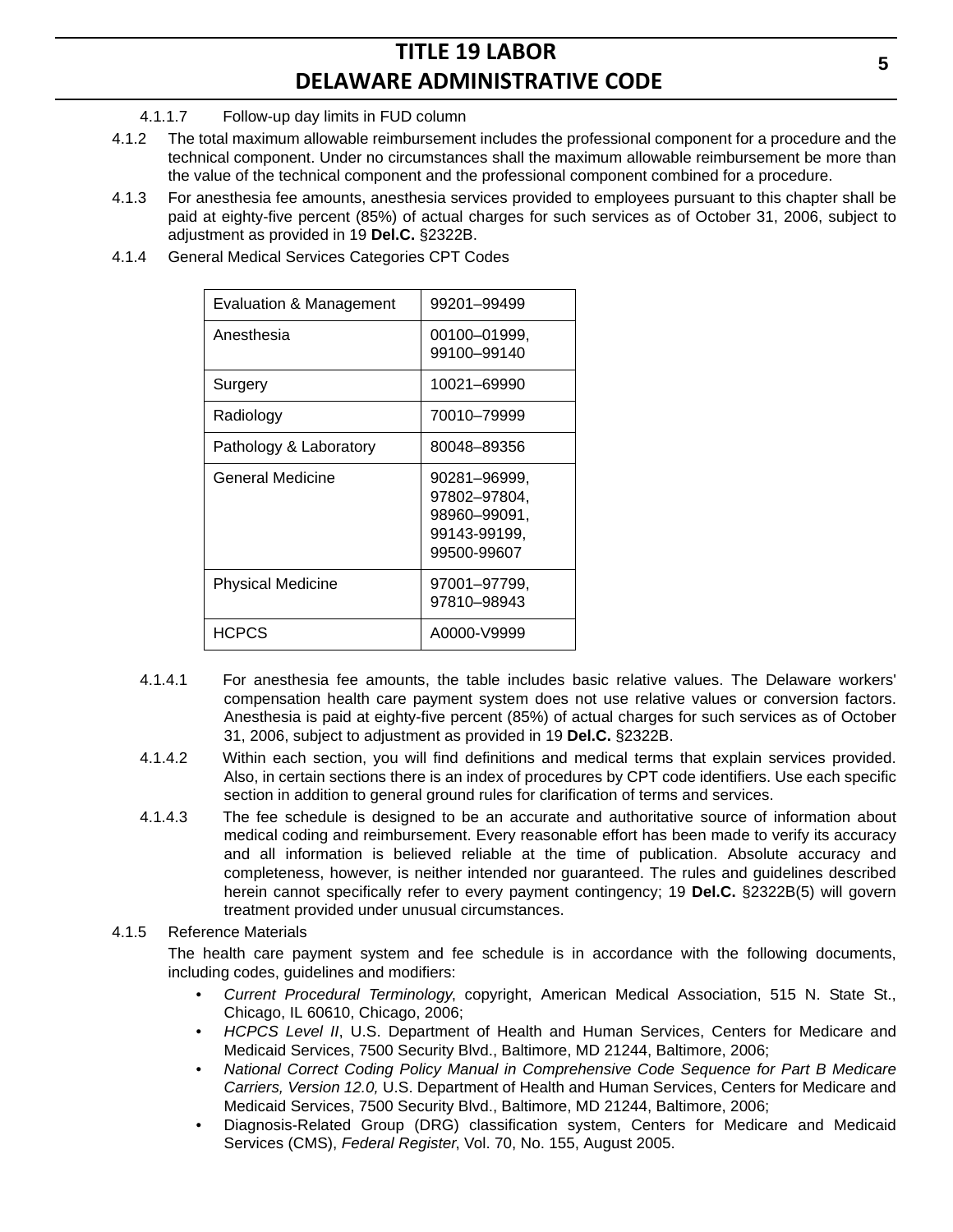- The follow up days for post-operative care that have been adopted by the Delaware Office of Workers' Compensation for their Fee Schedule and Guidelines have been established by reference to CMS (Centers for Medicare and Medicaid Services).
- 4.2 HCPCS (Healthcare Common Procedure Coding System) (Level II)
	- The health care payment system requires that services be reported with the Healthcare Common Procedural Coding System Level 2 ("HCPCS Level 2"), CPT (Current Procedural Terminology), or CDT (Current Dental Terminology) codes that most comprehensively describe the services performed. Proprietary bundling edits more restrictive than the National Correct Coding Policy Manual in Comprehensive Code Sequence for Part B Medicare Carriers, Version 12.0, U.S. Department of Health and Human Services, Centers for Medicare and Medicare Services, 7500 Security Boulevard, Baltimore, Maryland, 21244, 2009, no later dates or editions, shall be prohibited. Bundling edits is the process of reporting codes so that they most comprehensively describe the services performed.
- 4.3 Professional Services/CPT Code Set
	- 4.3.1 Unless otherwise specified herein, the payment system for professional services shall conform to the Current Procedural Terminology ("CPT"), American Medical Association, 515 North State Street, Chicago, Illinois, 60610, 2009, no later dates or editions.
	- 4.3.2 The fee schedule defers to guides and descriptions in the CPT Code Set in establishing the correct classification for health care services.
- 4.4 Physician/Health Care Provider Services
	- 4.4.1 The maximum allowable payment for health care treatment and procedures shall be the lesser of the health care provider's actual charges or ninety percent (90%) of the 75<sup>th</sup> percentile of actual charges within the geozip where the service or treatment is rendered, utilizing information contained in employers' and insurance carriers' national databases. If an employer or insurance carrier contracts with a provider for the purpose of providing services under the Act, the rate negotiated in such contract shall prevail.
	- 4.4.2 Whenever the health care payment system does not set a specific fee for a procedure, treatment or service in the schedule, the amount of reimbursement shall be eighty-five percent (85%) of actual charge ("POC 85"), which actual charge will be fixed as of 11/1/08 and subsequent to such date will be subject to verification, audit and/or review by the Department of Insurance. Reasonable costs of such review or audit shall be reimbursed to the Department of Insurance by the health care provider whose billing is audited. From the effective date of this regulation through and including 10/31/08, the "POC 85" charges, if contested, will be subject to review pursuant to Hearing to be conducted before the Industrial Accident Board.
	- 4.4.3 The payment system will be adjusted yearly pursuant to 19 **Del.C.** §2322B(14).
- 4.5 Modifiers

Modifiers augment CPT codes to more accurately describe the circumstances of services provided. When applicable, the circumstances should be identified by a modifier code: a two-digit number placed after the usual procedure code. If more than one modifier is needed, place modifier 99 after the procedure code to indicate that two or more modifiers will follow. Some modifier descriptions in this fee schedule have been changed from the CPT language.

- 4.6 Ambulatory Surgical Treatment
	- 4.6.1 Ambulatory Surgery Centers shall be reimbursed pursuant to 19 **Del.C.** §2322B(9).
- 4.7 Dental Services
	- 4.7.1 Whenever the health care payment system does not set a specific fee for a dental treatment, procedure or service in the schedule, the amount of reimbursement shall be eighty-five percent (85%) of actual charge ("POC 85") for such service as of October 31, 2006, subject to verification, review and/or audit by the Department of Insurance. Reasonable costs of such review or audit shall be reimbursed to the Department of Insurance by the dental practitioner whose billing is audited.
	- 4.7.2 The payment system will be adjusted pursuant to 19 **Del.C.** §2322B(14) for a dental treatment procedure or service in effect in January of that year.
- 4.8 Emergency Department of a Hospital
	- 4.8.1 Emergency services in a hospital shall be reimbursed pursuant to 19 **Del.C.** §2322B(8)(b).
- 4.9 Hospital
	- 4.9.1 Hospital fees shall be reimbursed pursuant to 19 **Del.C.** §2322B(8).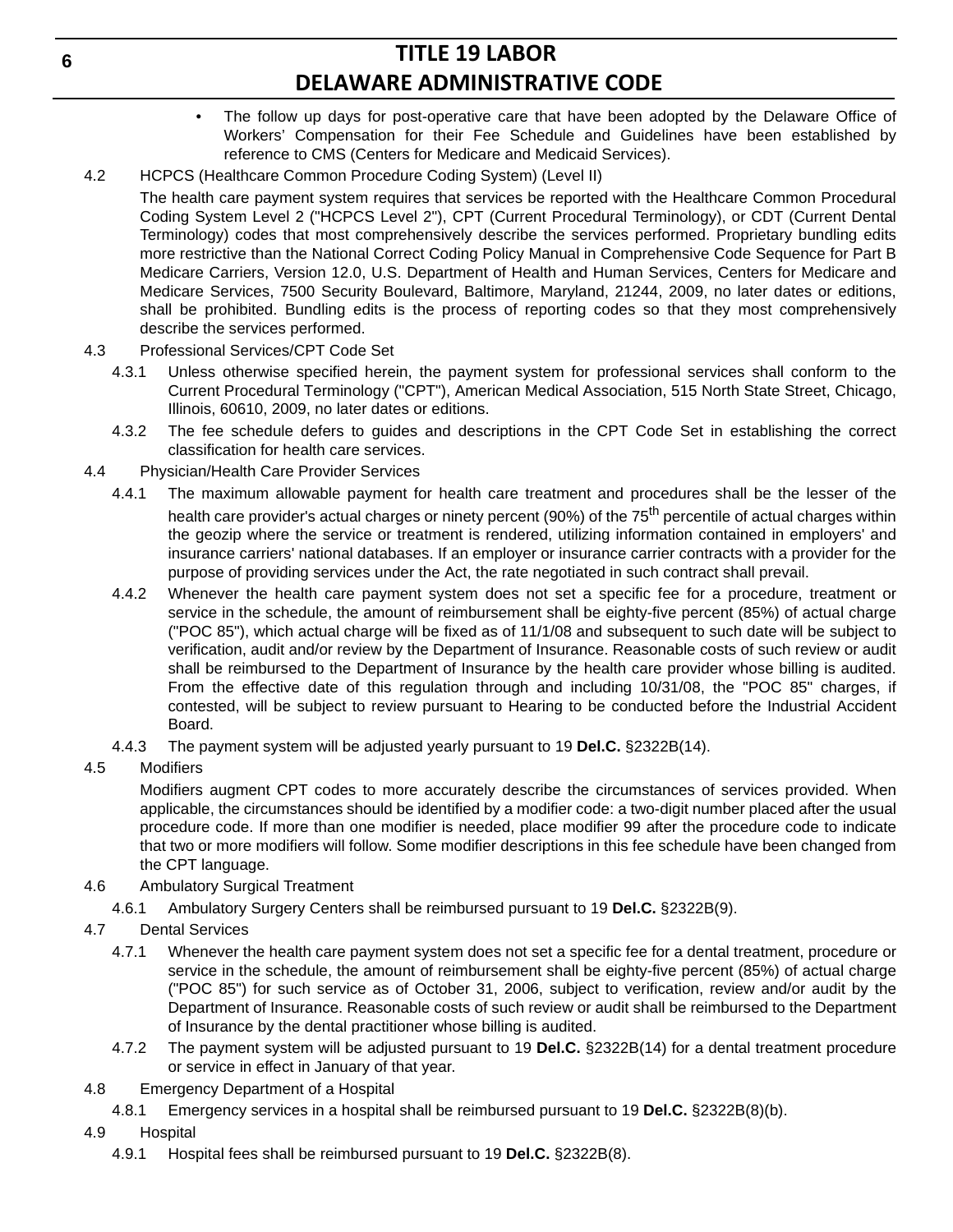## 4.10 Allied Health Care Professional

An allied health care professional, such as a certified registered nurse anesthetist ("CRNA"), physician assistant ("PA") or nurse practitioner ("NP"), shall be reimbursed at the same rate as other health care professionals when the allied health care professional is performing, coding and billing for the same services as other health care professionals if a physician health care provider is physically present when the service or treatment is rendered, and shall be reimbursed at eight percent (80%) of the primary health care provider's rate if a physician health care provider is not physically present when the service or treatment is rendered.

- 4.11 Independently Operated Diagnostic Testing Facility
	- 4.11.1 Charges of an independently operated diagnostic testing facility shall be subject to the professional services and HCPCS Level II health care payment system where applicable. An independent diagnostic testing facility is an entity independent of a hospital or physician's office, whether a fixed location, a mobile entity, or an individual non-physician practitioner, in which diagnostic tests are performed by licensed or certified non-physician personnel under appropriate physician supervision.
	- 4.11.2 In the event that the professional services and HCPCS Level II health care payment system is inapplicable, the fee for reimbursement of independent diagnostic testing facility services shall be eightfive percent (85%) of actual charge ("POC 85") for such service as of October 31, 2006, subject to verification, review and/or audit by the Department of Insurance. Reasonable costs of such review or audit shall be reimbursed to the Department of Insurance by the health care provider whose billing is audited.
	- 4.11.3 The payment system will be adjusted yearly pursuant to 19 **Del.C.** §2322B(14) for a procedure, treatment or service in effect in January of that year.

## 4.12 Pathology

- 4.12.1 The maximum allowable payment for pathology services and procedures shall be the lesser of the health care provider's actual charges or ninety percent (90%) of the 75<sup>th</sup> percentile of actual charges within the geozip where the pathology service or procedure is rendered, utilizing information contained in employers' and insurance carriers' national databases. If an employer or insurance carrier contracts with a provider for the purpose of providing services under the Act, the rate negotiated in such contract shall prevail.
- 4.12.2 Whenever the health care payment system does not set forth a specific fee for a pathology service or procedure in the schedule, the amount of reimbursement shall be eighty-five percent (85%) of actual charge ("POC 85") for such service or procedure as of October 31, 2006, subject to verification, review and/or audit by the Department of Insurance. Reasonable costs of such review or audit shall be reimbursed to the Department of Insurance by the health care provider whose billing is audited.
- 4.12.3 The payment system will be adjusted yearly pursuant to 19 **Del.C.** §2322B(14) for a procedure, treatment or service in effect in January of that year.
- 4.13 Pharmacy
	- 4.13.1 Reimbursement for pharmacy services, prescription drugs and other pharmaceuticals is 100% of the Average Wholesale Price (AWP) as of the date of service, or the actual charge, whichever is less. Verification that such billing is performed in compliance with the above and 19 **Del.C.** §2322B is subject to review or audit by the Department of Insurance. Reasonable costs of such review or audit for purposes of the above shall be reimbursed to the Department of Insurance by the provider whose billing is audited.
	- 4.13.2 A prescription drug formulary has been adopted and recommended by the Health Care Advisory Panel which designates preferred prescription drugs and encourages the use of generic drugs over name brand drugs.
- 4.14 Total Component/Professional Component, Technical Component
	- 4.14.1 A total fee includes both the professional component and the technical component needed to accomplish the procedure. Explanations of the professional component and the technical component are listed below. The values listed in the Amount column represent the total reimbursement. Under no circumstance shall the combined amounts of the professional and technical components exceed the amount of the total component.
	- 4.14.2 Professional Component: The professional component represents the reimbursement allowance of the professional services of the physician and is identified by the use of modifier 26. This includes examination of the patient when indicated, performance or supervision of the procedure, interpretation and written report of the examination, and consultation with the referring physician. Values in the PC Amount column are intended for the services of the professional for the professional component only and do not include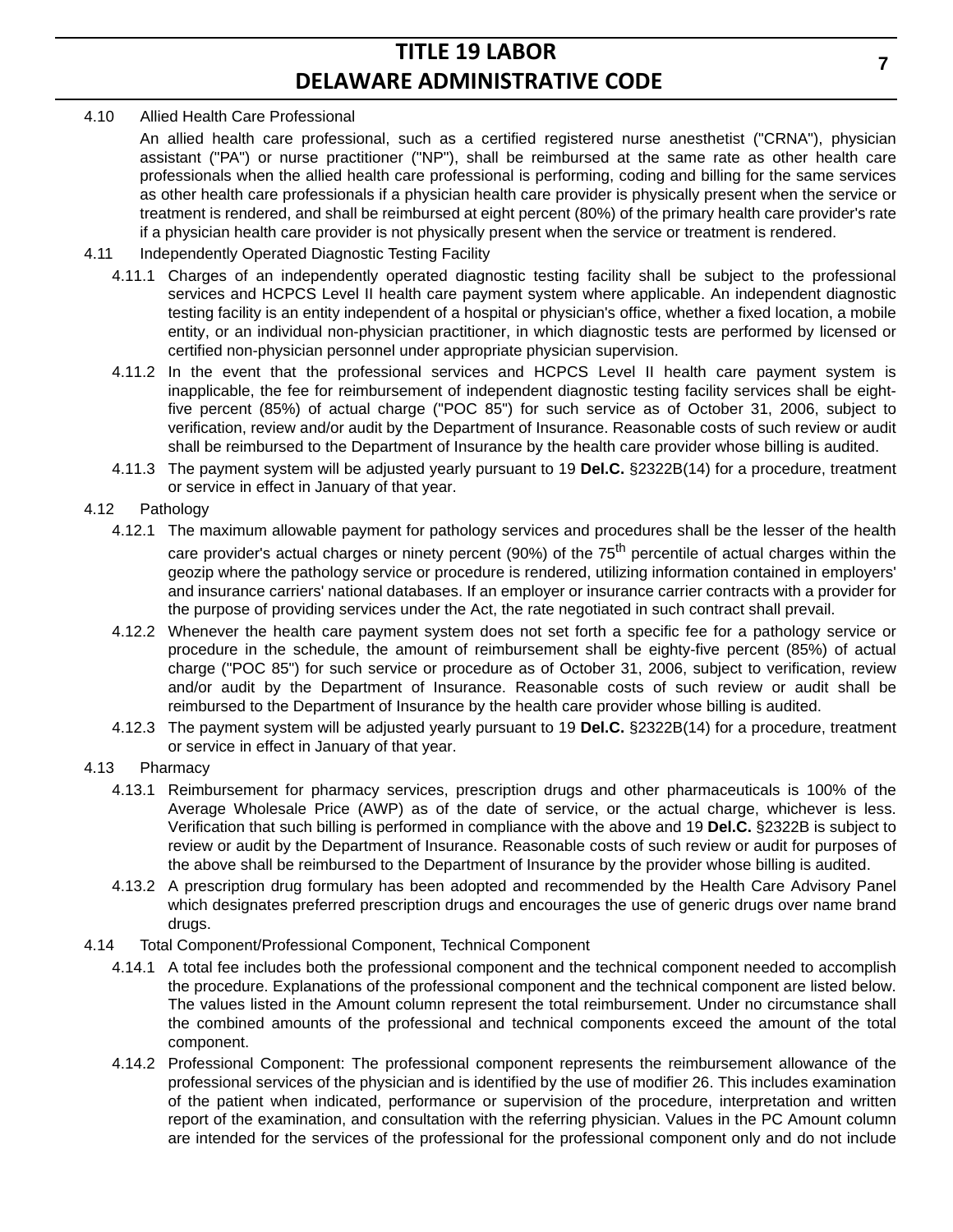any other charges. To identify a charge for a professional component only, use the five-digit code followed by modifier 26.

- 4.14.3 Technical Component: The technical component includes charges made by the institution or clinic to cover the services of the facilities. To identify a charge for a technical component only, use of the five-digit code followed by HCPCS Level II modifier TC.
- 4.15 Billing and Payment for Health Care Services
	- 4.15.1 Pursuant to 19 **Del.C.** §2322F**,** charges for medical evaluation, treatment and therapy, including all drugs, supplies, tests and associated chargeable items and events, shall be submitted to the employer or insurance carrier along with a bill or invoice for such charges, accompanied by records or notes, concerning the treatment or services submitted for payment, documenting the employee's condition and the appropriateness of the evaluation, treatment or therapy, with reference to the health care practice guidelines adopted pursuant to 19 **Del.C.** §2322C, or documenting the preauthorization of such evaluation, treatment or therapy. The initial copy of the supporting notes or records shall be produced without separate or additional charge to the employer, insurance carrier or employee.
	- 4.15.2 Those healthcare providers who obtained certification pursuant to 19 **Del.C.** §2322D are not required to first preauthorize each health care procedure, office visit or health care service to be provided to an injured employee with the employer or insurance carrier.
	- 4.15.3 Charges for hospital services and items supplied by a hospital, including all drugs, supplies, tests and associated chargeable items and events, shall be submitted to the employer or insurance carrier along with a bill or invoice which shall be documented in a nationally recognized uniform billing code format and as reference above, in sufficient detail to document the services or items provided, and any preauthorization of the services and items shall also be documented. The initial copy of the supporting medical notes or records shall be produced without separate or additional charge to the employer, insurance carrier or employee.
	- 4.15.4 Payment for hospital services, including payment for invoices rendered for emergency department services, shall be made within thirty (30) days of the submission of a "clean claim" accompanied by notes documenting the employee's condition and the appropriateness of the evaluation, treatment or therapy.
	- 4.15.5 Preauthorized evaluations, treatments or therapy shall be paid at the agreed fee within thirty (30) days of the date of submission of the invoice, unless the compliance with the preauthorization is contested, in good faith, pursuant to the utilization review system set forth in 19 **Del.C.** §2322F(j) [see the rules and regulation regarding Utilization Review].
	- 4.15.6 Treatments, evaluations and therapy provided by a certified health care provider shall be paid within thirty (30) days of receipt of the health care provider's bill or invoice together with records or notes as provided above and pursuant to 19 **Del.C.** §2322F, unless compliance with the health care payment system or practice guidelines adopted pursuant to 19 **Del.C.** §§2322B or 2322C is contested, in good faith, pursuant to the utilization review system as referenced above.
	- 4.15.7 Denial of payment of health care services provided pursuant to the Act, whether in whole or in part, shall be accompanied with written explanation for reason for denial.
	- 4.15.8 In the event that a portion of a health care invoice is contested, the uncontested portion shall be paid without prejudice to the right to contest the remainder. The time limits set forth above and in §2322F shall apply to payment of all uncontested portions of health care payments.
	- 4.15.9 An employer or insurance carrier shall be required to pay a health care invoice within thirty (30) days of receipt of the invoice as long as the claim contains substantially all the required data elements necessary to adjudicate the invoice, unless the invoice is contested in good faith. If the contested invoice pertains to an acknowledged compensable claim and the denial is based upon compliance with the health care payment system and/or health care practice guidelines, it shall be referred to utilization review. Unpaid invoices shall incur interest at a rate of one percent (1%) per month payable to the provider. A provider shall not hold an employee liable for costs related to non-disputed services for a compensable injury and shall not bill or attempt to recover from the employee the difference between the provider's charge and the amount paid by the employer or insurance carrier on a compensable injury.
	- 4.15.10 If, following a hearing, the Industrial Accident Board determines that an employer, an insurance carrier, or health care provider failed in its responsibilities under 19 **Del.C.** §§2322B, 2322C, 2322D, 2322E or 2322F, it shall assess a fine of not less than \$1,000.00 nor more than \$5,000.00 for violations of said sections, such fines shall be payable to the Workers' Compensation Fund.
	- 4.15.11 Payment Rates for Physicians and Hospitals (Fee Schedule)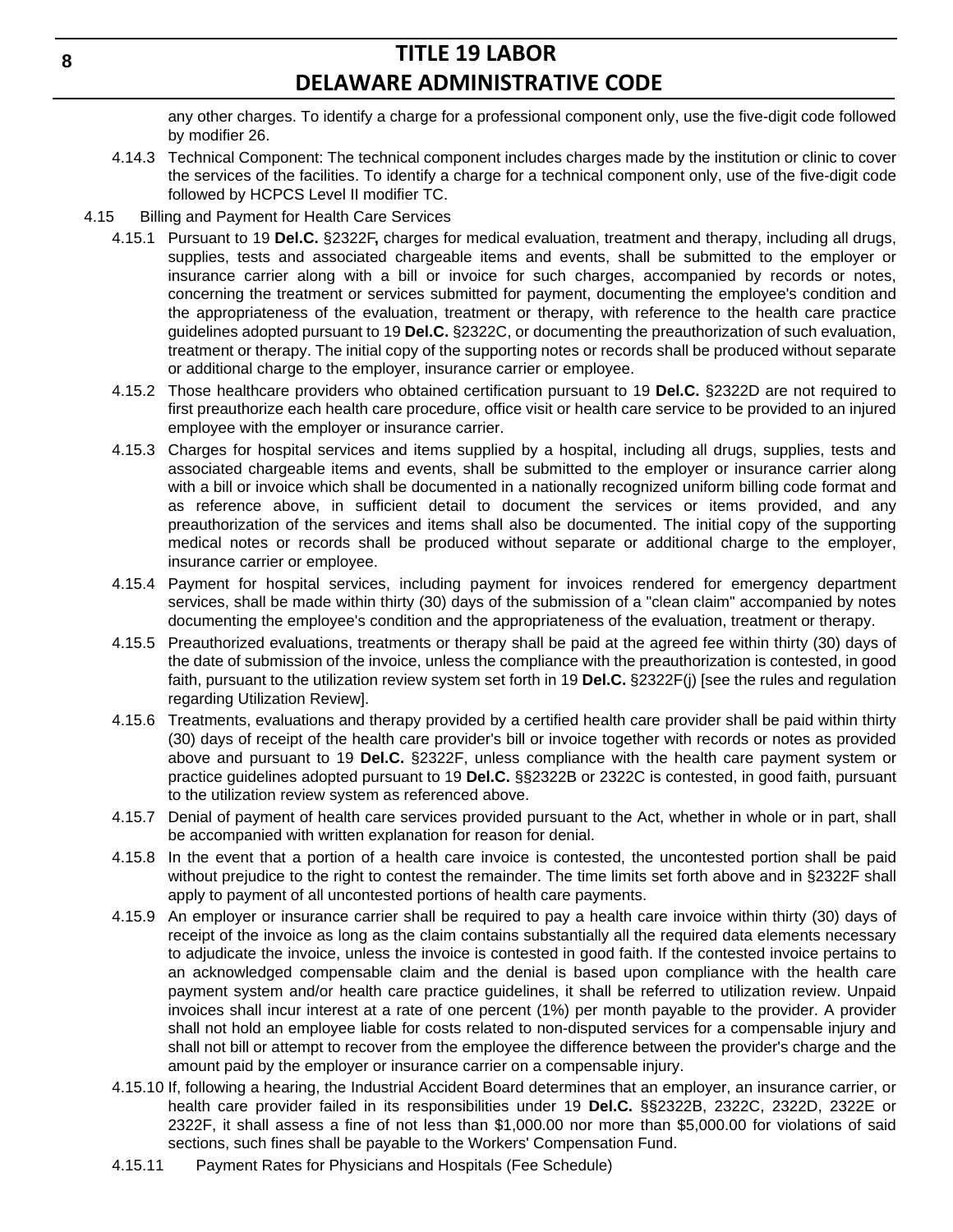#### **http://regulations.state.de.us/AdminCode/title19/1000/1300/1340/feeschedule.pdf Fee Schedule**

#### 4.16 Fees for Non-Clinical Services

- 4.16.1 Pursuant to 19 **Del.C.** §2322B(13), fees for certain non-clinical services are set as follows, and will be periodically revised upon recommendation of the Health Care Advisory Panel to reflect changes in the cost of providing such services:
	- 4.16.1.1 Retrieving, copying and transmitting existing medical reports and records, to include copying of medical notes and/or records supporting a bill or invoice for charges for treatment or services:
		- \$25.00 for search and retrieval
		- \$1.25 per page for first 20 pages
		- \$.90 per page for pages 21 through 60
		- \$.30 per page for pages 61 and thereafter
	- 4.16.1.2 Testimony by a physician for non-video deposition shall not exceed \$2,000.00; for video deposition: \$500.00 additional;
	- 4.16.1.3 Live testimony by a physician at any hearing or proceeding shall not exceed \$3,500.00;
	- 4.16.1.4 Completion and transmission of any Statutorily required report, form or document by a physician/ health care provider: \$30.00.
- 4.17 Effective Date
	- 4.17.1 The health care payment system shall apply to all services provided after the effective date of the health care payment system regulations and regardless of date of injury.
	- 4.17.2 The Department of Labor of the State of Delaware reserves the authority to determine applicability of all rules of the fee schedule. Any physician, other medical professional, or other entity having questions regarding applicability to their individual reimbursement as it applies to the fee schedule, should direct any such question to the Department of Labor or to such other authority as directed by the Department of Labor.
- 4.18 General Rules
	- 4.18.1 Definitions

"**Adjust"** means that a payer or a payer's agent reduces or otherwise alters a health care provider's request for payment.

"**Appropriate care**" means health care that is suitable for a particular patient, condition, occasion, or place.

"**Bill**" means a claim submitted by a provider to a payer for payment of health care services provided in connection with a covered injury or illness.

"**Bill adjustment**" means a reduction of a fee on a provider's bill, or other alteration of a provider's bill.

"**Carrier**" means any stock company, mutual company, or reciprocal or inter-insurance exchange authorized to write or carry on the business of Workers' Compensation Insurance in this State, or selfinsured group, or third-party payer, or self-insured employer, or uninsured employer.

"**CMS-1500**" means the CMS-1500 form and instructions that are used by non institutional providers and suppliers to bill for outpatient services. Use of the most current CMS-1500 form is required.

"**Case**" means a covered injury or illness occurring on a specific date and identified by the worker's name and date of injury or illness.

"**Consultation**" means a service provided by a physician whose opinion or advice regarding evaluation and/or management of a specific problem is requested by another physician or other appropriate source. If a consultant, subsequent to the first encounter, assumes responsibility for management of the patient's condition, that physician becomes a treating physician. The first encounter is a consultation and shall be billed and reimbursed as such. A consultant shall provide a written report of his/her findings. A second opinion is considered a consultation.

"**Critical care**" means care rendered in a variety of medical emergencies that requires the constant attention of the practitioner, such as cardiac arrest, shock, bleeding, respiratory failure, postoperative complications, and is usually provided in a critical care unit or an emergency department.

"**Day**" means a continuous 24-hour period.

"**Diagnostic procedure**" means a service that helps determine the nature and causes of a disease or injury.

"**Durable medical equipment (DME)**" means specialized equipment designed to stand repeated use, appropriate for home use, and used solely for medical purposes.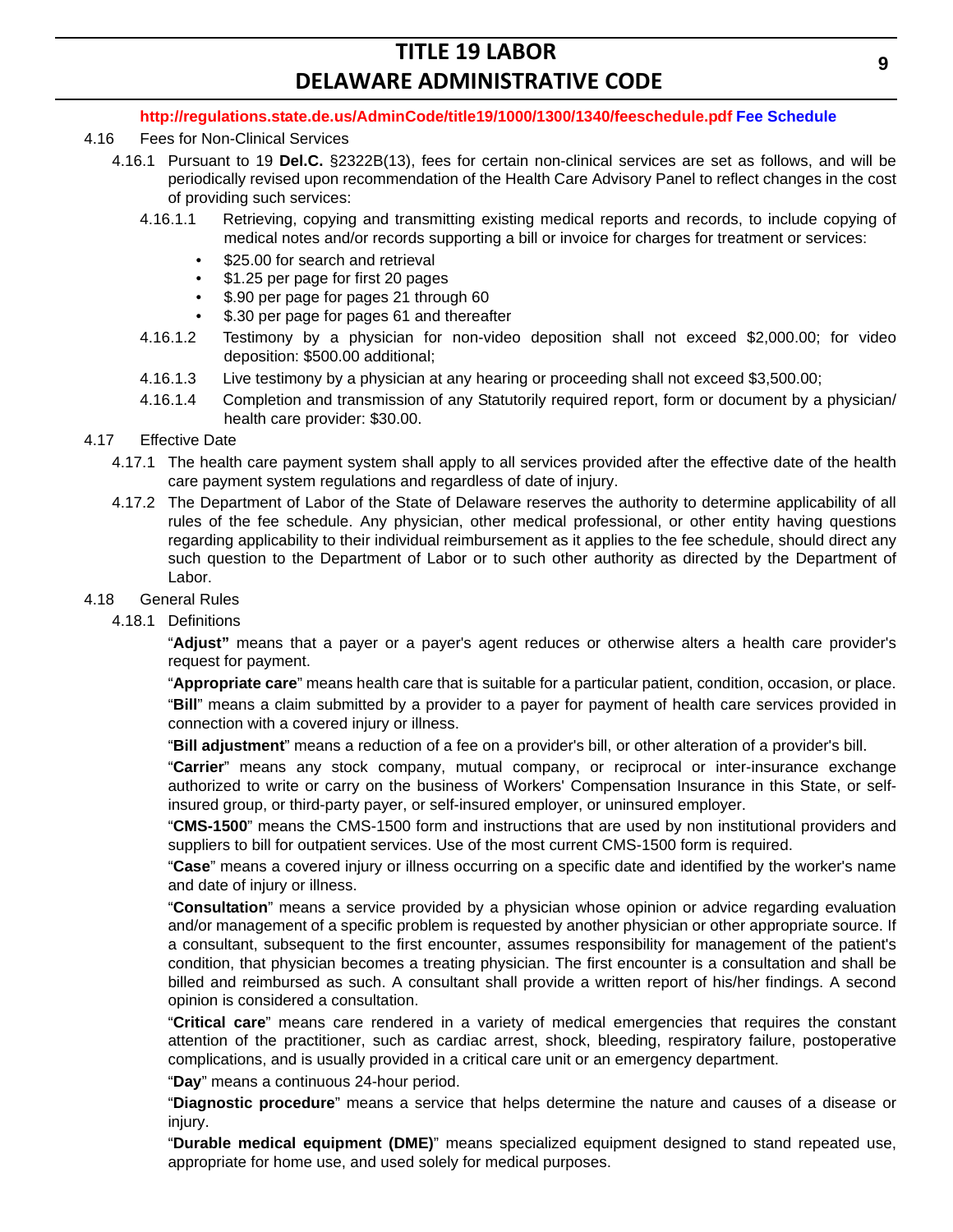"**Expendable medical supply**" means a disposable article that is needed in quantity on a daily or monthly basis.

"**Follow-up care**" means the care which is related to the recovery from a specific procedure and which is considered part of the procedure's maximum reimbursement allowance, but does not include complications.

"**Follow-up days**" are the days of care following a surgical procedure which are included in the procedure's maximum reimbursement allowance amount, but which do not include complications. The follow-up day period begins on the day of the surgical procedure(s).

"**Independent procedure**" means a procedure that may be carried out by itself, completely separate and apart from the total service that usually accompanies it.

"**Inpatient services**" means services rendered to a person who is admitted as an inpatient to a hospital.

"**Medical record**" means a record in which the medical service provider records the subjective findings, objective findings, diagnosis, treatment rendered, treatment plan, and return to work status and/or goals and impairment rating as applicable.

"**Medical supply**" means either a piece of durable medical equipment or an expendable medical supply.

"**Observation services**" means services rendered to a person who is designated or admitted as observation status.

"**Operative report**" means the practitioner's written description of the surgery and includes all of the following:

- A preoperative diagnosis;
- A postoperative diagnosis;
- A step-by-step description of the surgery;
- A description of any problems that occurred in surgery; and
- The condition of the patient upon leaving the operating room.

"**Optometrist**" means an individual licensed to practice optometry.

"**Orthotic equipment**" means an orthopedic apparatus designed to support, align, prevent, or correct deformities, or improve the function of a moveable body part.

"**Orthotist**" means a person skilled in the construction and application of orthotic equipment.

"**Outpatient service**" means services provided to patients at a time when they are not hospitalized as inpatients.

"**Payer**" means the employer or self-insured employed group, carrier, or third-party administrator (TPA) who pays the provider billings.

"**Pharmacy**" means the place where the science, art, and practice of preparing, preserving, compounding, dispensing, and giving appropriate instruction in the use of drugs is practiced.

"**Physician Specialty**". The rules and reimbursement allowances in the Delaware Workers' Compensation Medical Fee Schedule do not address physician specialization within a specialty. Payment is not based on the fact that a physician has elected to treat patients with a particular/specific problem. Reimbursement to qualified physicians is the same amount regardless of specialty.

"**Procedure code**" means a five-digit numerical sequence or a sequence containing an alpha character and preceded or followed by four digits, which identifies the service performed and billed.

"**Prosthesis**" means an artificial substitute for a missing body part.

"**Prosthetist**" means a person skilled in the construction and application of prostheses.

"**Provider**" means a facility, health care organization, or a practitioner who provides medical care or services.

"**Secondary procedure**" means a surgical procedure performed during the same operative session as the primary surgery but considered an independent procedure that may not be performed as part of the primary surgery.

#### 4.18.2 Injections

- 4.18.2.1 Reimbursement for injections includes charges for the administration of the drug and the cost of the supplies to administer the drug. Medications are charged separately.
- 4.18.2.2 The description must include the name of the medication, strength, and dose injected.
- 4.18.2.3 When multiple drugs are administered from the same syringe, reimbursement will be for a single injection.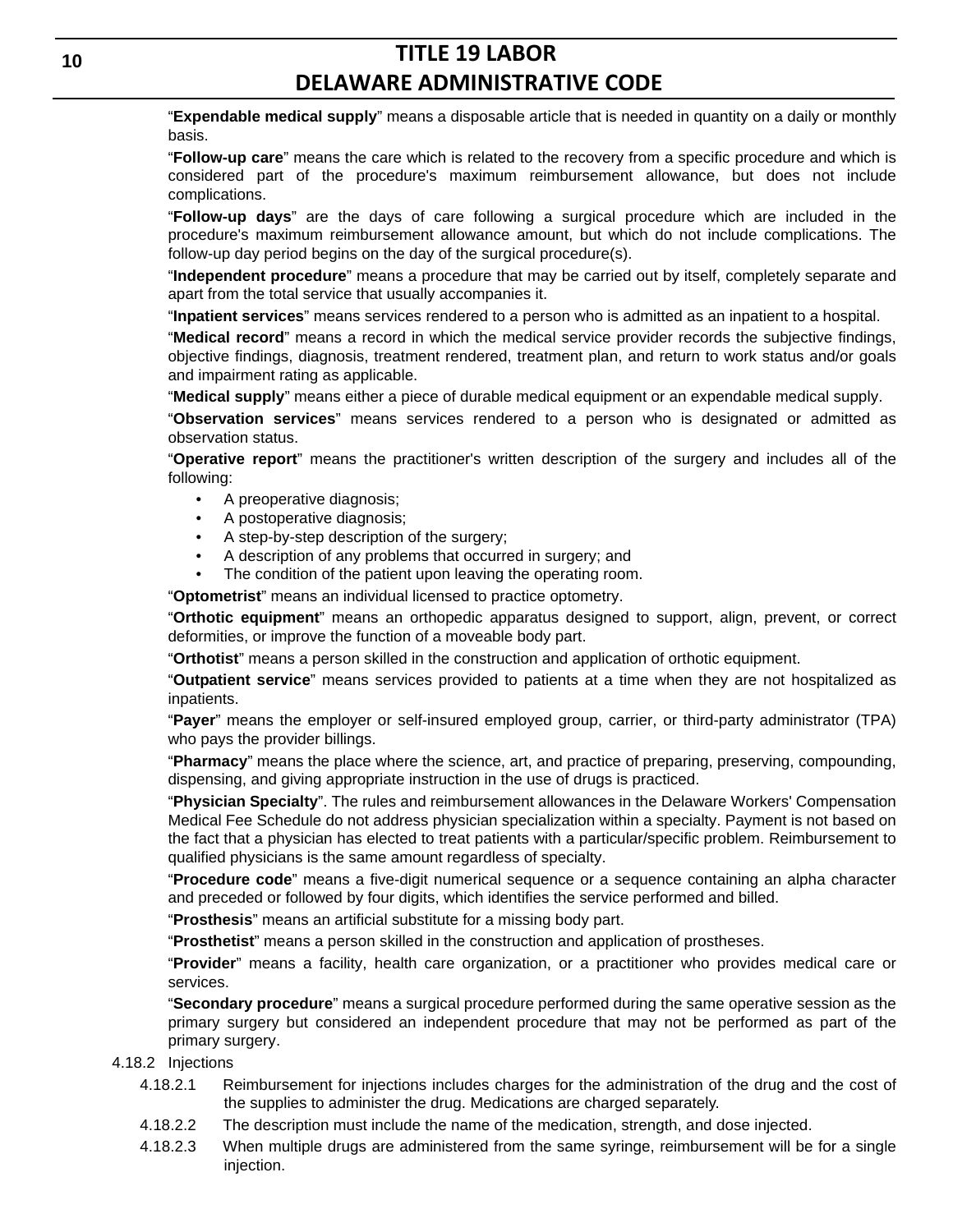- 4.18.2.4 Reimbursement for anesthetic agents such as Xylocaine and Carbocaine, when used for infiltration, is included in the reimbursement for the procedure performed and will not be separately reimbursed.
- 4.18.2.5 Anesthetic agents for local infiltration must not be billed separately; this is included in the reimbursement for the procedure.
- 4.18.2.6 Reimbursement for intra-articular and intra-bursal injections (steroids and anesthetic agents) may be separately billed. The description must include the name of the medication, strength, and volume given.
- 4.18.3 General Ground Rules
	- 4.18.3.1 Multiple Procedures. It is appropriate to designate multiple procedures that are rendered on the same date by separate entries. For Example, if a level three established patient office visit (99213) and an ECG (93000) are performed during the visit, it is appropriate to designate both the established patient office visit and the ECG. In this instance both 99213 and 93000 would be reported.
	- 4.18.3.2 Materials Supplied by Physician. Supplies and equipment used in conjunction with medication administration should be billed with the appropriate HCPCS codes and shall be reimbursed according to the Fee Schedule.
	- 4.18.3.3 Separate Procedures
		- 4.18.3.3.1 Some of the procedures or services listed in the CPT codebook that are commonly carried out as an integral component of a total service or procedure have been identified by the inclusion of the term "separate procedure." The codes designated as "separate procedure" should not be reported in addition to the code for the total procedure or service of which it is consider an integral component.
		- 4.18.3.3.2 However, when a procedure or service that is designated as a "separate procedure" is carried out independently or considered to be unrelated or distinct from other procedure/services provided at that time, it may be reported by itself, or in addition to other procedures/services by appending modifier 59 to the specific "separate procedure" code to indicate that the procedure is not considered to be a component of another procedure, but is a distinct, independent procedure. This may represent a different session, different procedure or surgery, different site or organ system, separate incision/excision, separate lesion, or separate injury (or area of injury in extensive injuries).
	- 4.18.3.4 Concurrent/Coordinating Care. Providing similar service (e.g., hospital visits by more than one physician) to the same injured employee on the same day for treatment of the same illness is concurrent care. When concurrent care is provided, no special reporting is required. Duplicate services, however, (e.g., visit by a physician of the same subspecialty for the same illness which is not a second opinion) will not be reimbursed. The authorized treating physician should coordinate care by all specialists.
	- 4.18.3.5 Alternating Physicians. When physicians of similar skills alternate in the care of a patient (e.g., partners, groups, or same facility covering for another physician on weekends or vacation periods), each physician shall bill individually for the services each personally rendered and in accordance with the Medical Fee Schedule.
	- 4.18.3.6 Ground Rules for Physician Assistants (PA) and Nurse Practitioners (NP)
		- 4.18.3.6.1 Physician Supervision
			- Definition of Supervision

The term "supervise," for billing purposes, encompasses the following supervision requirement:

- Direct personal supervision in the office setting does not mean that the physician must be present in the same room with a PA or NP. However, the physician must be present in the office suite and immediately available to provide assistance and direction throughout the time the PA or NP is performing the services. In this instance, reimbursement should be made at the normal physician payment level as if the physician had provided the service. If the PA or NP provides care to the injured worker and the supervising physician is not immediately available, the reimbursements will be at 80% of the fee schedule rate.
- 4.18.3.6.2 Billing for PA or NP Service. The physician must render the bill for care, with the ensuing payment for the PA or NP service made directly to the physician employer.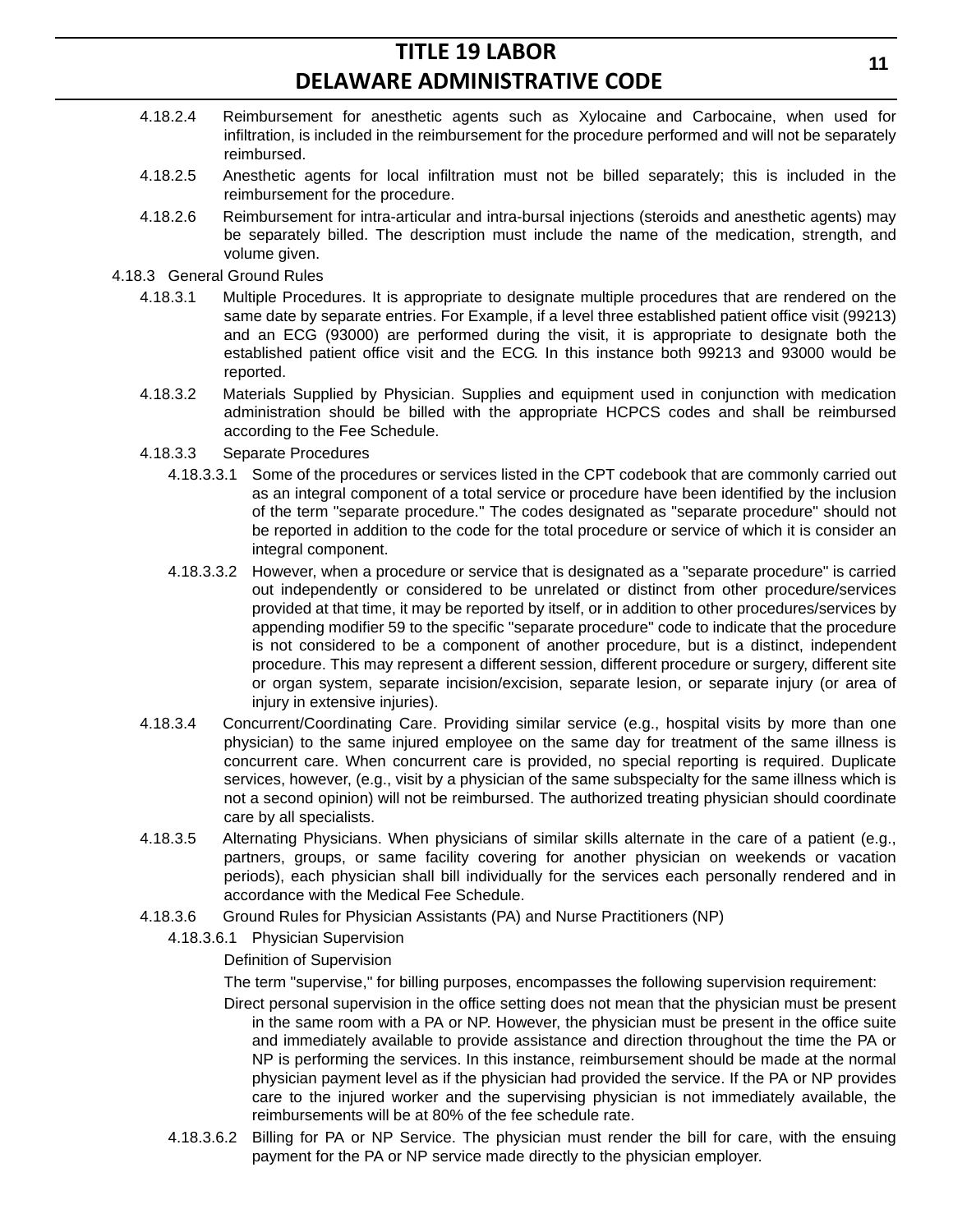4.18.3.6.3 Management of a New or Established Patient with a New Workers' Compensation Problem

If the physician supervises the physician assistant's or nurse practitioner's evaluation, payment should be made at the physician's normal Workers' Compensation level for PA or NP services rendered in an outpatient setting.

Where on-site direct physician supervision is not available and the physician assistant or nurse practitioner providing patient care is only able to communicate with a physician supervisor by telephone or other effective means of communication, payment for this service should be made at 80% of the Physician Payment Schedule.

Physician assistants and nurse practitioners acting in the capacity of an assistant at surgery will receive 20% percent of the total allowance for the surgical procedures. Payment will be made to the physician assistant's or nurse practitioner's employer (the physician).

- 4.18.3.6.4 Follow-up Care of an Existing Patient with a Compensable Problem. If the physician supervises the physician assistant's or nurse practitioner's evaluation, payment should be made at the physician's normal reimbursement level for the PA or NP services rendered in the outpatient setting.
- 4.18.3.6.5 Modifiers for Physician Assistant and Nurse Practitioner Services. When a physician assistant (PA) or nurse practitioner (NP) bills for services other than assistant at surgery, modifiers "PA" or "NP" are used. Modifier 83, AS, is used to identify assistant at surgery services provided by a physician assistant or nurse practitioner.
- 4.18.3.7 Add-On Procedures

| 01953 | 01968 | 01969 | 11001 | 11008 | 11101 | 11201 | 11732 | 11922 | 13102 |
|-------|-------|-------|-------|-------|-------|-------|-------|-------|-------|
| 13122 | 13133 | 13153 | 15003 | 15005 | 15101 | 15111 | 15116 | 15121 | 15131 |
| 15136 | 15151 | 15152 | 15156 | 15157 | 15171 | 15176 | 15201 | 15221 | 15241 |
| 15261 | 15301 | 15321 | 15331 | 15336 | 15341 | 15361 | 15366 | 15401 | 15421 |
| 15431 | 15787 | 15847 | 16036 | 17003 | 17312 | 17314 | 17315 | 19001 | 19126 |
| 19291 | 19295 | 19297 | 20930 | 20931 | 20936 | 20937 | 20938 | 20985 | 22103 |
| 22116 | 22208 | 22216 | 22226 | 22328 | 22522 | 22525 | 22527 | 22534 | 22585 |
| 22614 | 22632 | 22840 | 22841 | 22842 | 22843 | 22844 | 22845 | 22846 | 22847 |
| 22848 | 22851 | 26125 | 26861 | 26863 | 27358 | 27692 | 31620 | 31632 | 31633 |
| 31637 | 32501 | 33141 | 33225 | 33257 | 33258 | 33259 | 33508 | 33517 | 33518 |
| 33519 | 33521 | 33522 | 33523 | 33530 | 33572 | 33768 | 33884 | 33924 | 33961 |
| 34806 | 34808 | 34813 | 34826 | 35306 | 35390 | 35400 | 35500 | 35572 | 35600 |
| 35681 | 35682 | 35683 | 35685 | 35686 | 35697 | 35700 | 36218 | 36248 | 36476 |
| 36479 | 37185 | 37186 | 37206 | 37208 | 37250 | 37251 | 38102 | 38746 | 38747 |
| 43273 | 43635 | 44015 | 44121 | 44128 | 44139 | 44203 | 44213 | 44701 | 44955 |
| 47001 | 47550 | 48400 | 49326 | 49435 | 49568 | 49905 | 51797 | 56606 | 57267 |
| 58110 | 58611 | 59525 | 60512 | 61316 | 61517 | 61609 | 61610 | 61611 | 61612 |
| 61641 | 61642 | 61795 | 61797 | 61799 | 61800 | 61864 | 61868 | 62148 | 62160 |
| 63035 | 63043 | 63044 | 63048 | 63057 | 63066 | 63076 | 63078 | 63082 | 63086 |
| 63088 | 63091 | 63103 | 63295 | 63308 | 63621 | 64472 | 64476 | 64480 | 64484 |
| 64623 | 64627 | 64727 | 64778 | 64783 | 64787 | 64832 | 64837 | 64859 | 64872 |
| 64874 | 64876 | 64901 | 64902 | 65757 | 66990 | 67225 | 67320 | 67331 | 67332 |
| 67334 | 67335 | 67340 | 69990 | 74301 | 75774 | 75946 | 75964 | 75968 | 75993 |
| 75996 | 76125 | 76802 | 76810 | 76812 | 76814 | 76937 | 77001 | 77051 | 77052 |
| 78020 | 78478 | 78480 | 78496 | 78730 | 83901 | 87187 | 87904 | 88155 | 88185 |

#### **Appendix D from the American Medical Association's 2009 CPT Codes Summary of CPT Add-on Codes**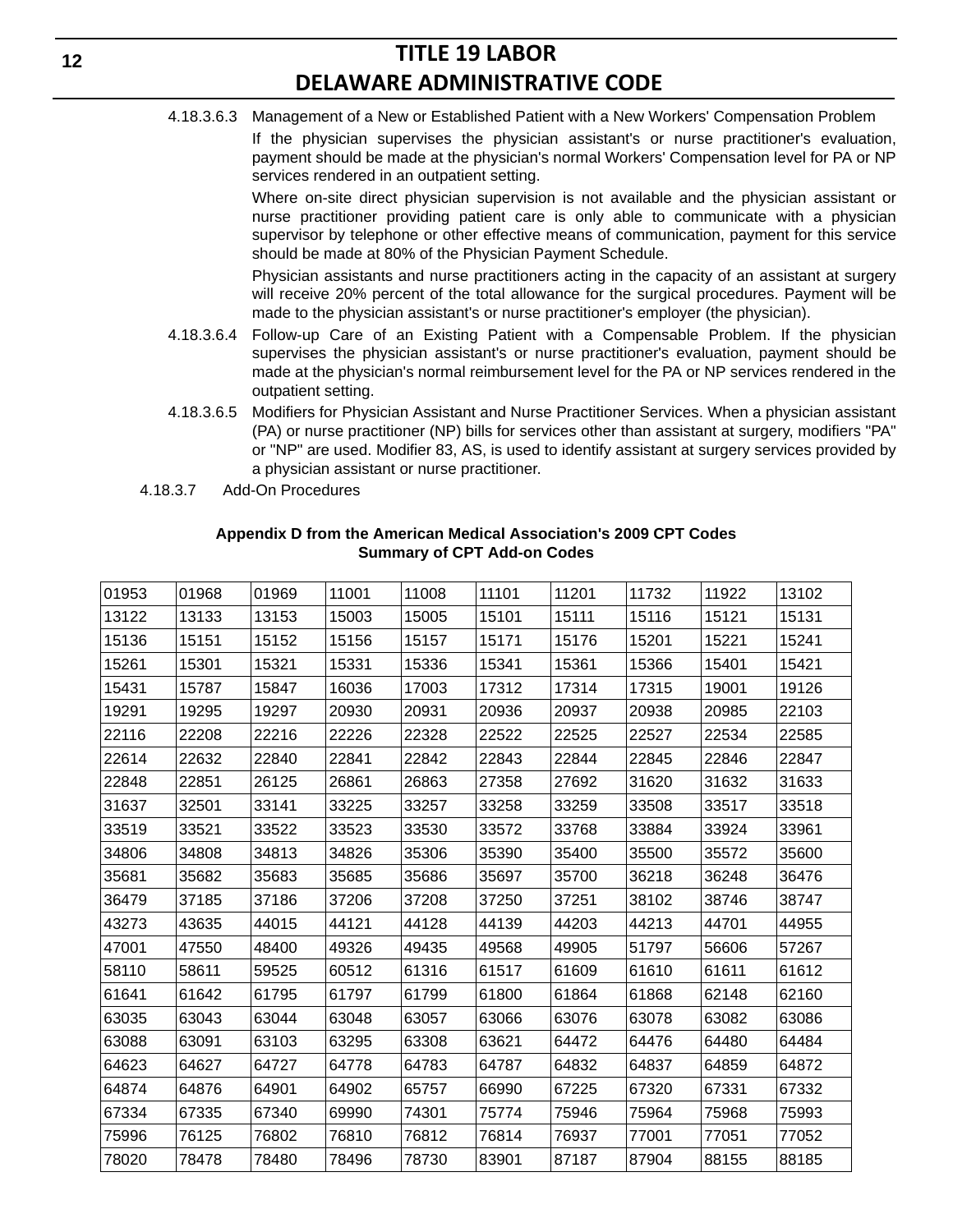| 88311 | 88312 | 88313 | 88314 | 90466 | 90468 | 90472  | 90474 | 92547 | 92608 |
|-------|-------|-------|-------|-------|-------|--------|-------|-------|-------|
| 92627 | 92973 | 92974 | 92978 | 92979 | 92981 | 92984  | 92996 | 92998 | 93320 |
| 93321 | 93325 | 93352 | 93571 | 93572 | 93609 | 93613  | 93621 | 93622 | 93623 |
| 93662 | 94645 | 95873 | 95874 | 95920 | 95962 | 95967  | 95973 | 95975 | 95979 |
| 96361 | 96366 | 96367 | 96368 | 96370 | 96371 | 96375  | 96376 | 96411 | 96415 |
| 96417 | 96423 | 96570 | 96571 | 97546 | 97811 | 97814  | 99100 | 99116 | 99135 |
| 99140 | 99145 | 99150 | 99292 | 99354 | 99355 | 99356  | 99357 | 99358 | 99359 |
| 99467 | 99602 | 99607 | 0054T | 0055T | 0063T | 10076T | 0079T | 0081T | 0092T |
| 0095T | 0098T | 0151T | 0159T | 0163T | 0164T | 0165T  | 0172T | 0173T | 0174T |
| 0189T | 0190T | 0196T |       |       |       |        |       |       |       |

#### 4.18.3.8 Exempt from Modifier 51 Codes

- 4.18.3.8.1 The (\*) symbol is used to identify CPT codes that are exempt from the use of modifier 51, but have NOT been designated as CPT add-on procedures/services. As the description implies, modifier 51 exempt procedures are not subject to multiple procedure rules and as such modifier 51 does not apply. Fee schedule amounts for modifier 51 exempt codes are not subject to reduction and should be reimbursed at the lesser of 100 percent of the listed value or the billed amount.
- 4.18.3.8.2 Modifier 51 exempt services and procedures can be found in Appendix E of CPT 2009 and include the following CPT codes:

#### **Appendix E from the American Medical Association's 2009 CPT Codes Summary of CPT Codes Exempt from Modifier 51**

**Note:** Procedures on this list are often performed with another procedure or may be performed alone.

| 17004 | 20697 | 20974 | 20975 | 31500 | 36620  | 44500  | 61107 | 93503 | 93539 |
|-------|-------|-------|-------|-------|--------|--------|-------|-------|-------|
| 93540 | 93544 | 93545 | 93555 | 93556 | 93600  | 193602 | 93603 | 93610 | 93612 |
| 93615 | 93616 | 93618 | 93631 | 94610 | 195900 | 95903  | 95904 | 95992 | 99143 |
| 99144 |       |       |       |       |        |        |       |       |       |

#### 4.18.3.9 Modifiers

Modifiers augment CPT codes to more accurately describe the circumstances of services provided. When applicable, the circumstances should be identified by a modifier code: a two-digit number placed after the usual procedure code. If more than one modifier is needed, place modifier 99 after the procedure code to indicate that two or more modifiers will follow. Some modifier descriptions in this fee schedule have been changed from the CPT language.

**21 Prolonged Evaluation and Management Services**: When the face-to-face or floor/unit service(s) provided is prolonged or otherwise greater than that usually required for the highest level of evaluation and management service within a given category, it may be identified by adding modifier 21 to the evaluation and management code number. A report may also be appropriate.

**22 Unusual Procedural Services**: When the service(s) provided is greater than that usually required for the listed procedure, it may be identified by adding modifier 22 to the usual procedure number. A report may also be appropriate. Add an additional 20% to the value of the code when billed with this modifier.

**23 Unusual Anesthesia**: Occasionally, a procedure, which usually requires either no anesthesia or local anesthesia, because of unusual circumstances must be done under general anesthesia. This circumstance may be reported by adding modifier 23 to the procedure code of the basic service.

**24 Unrelated Evaluation and Management Services by the Same Physician During a Postoperative Period**: The physician may need to indicate that an evaluation and management service was performed during a postoperative period for a reason(s) unrelated to the original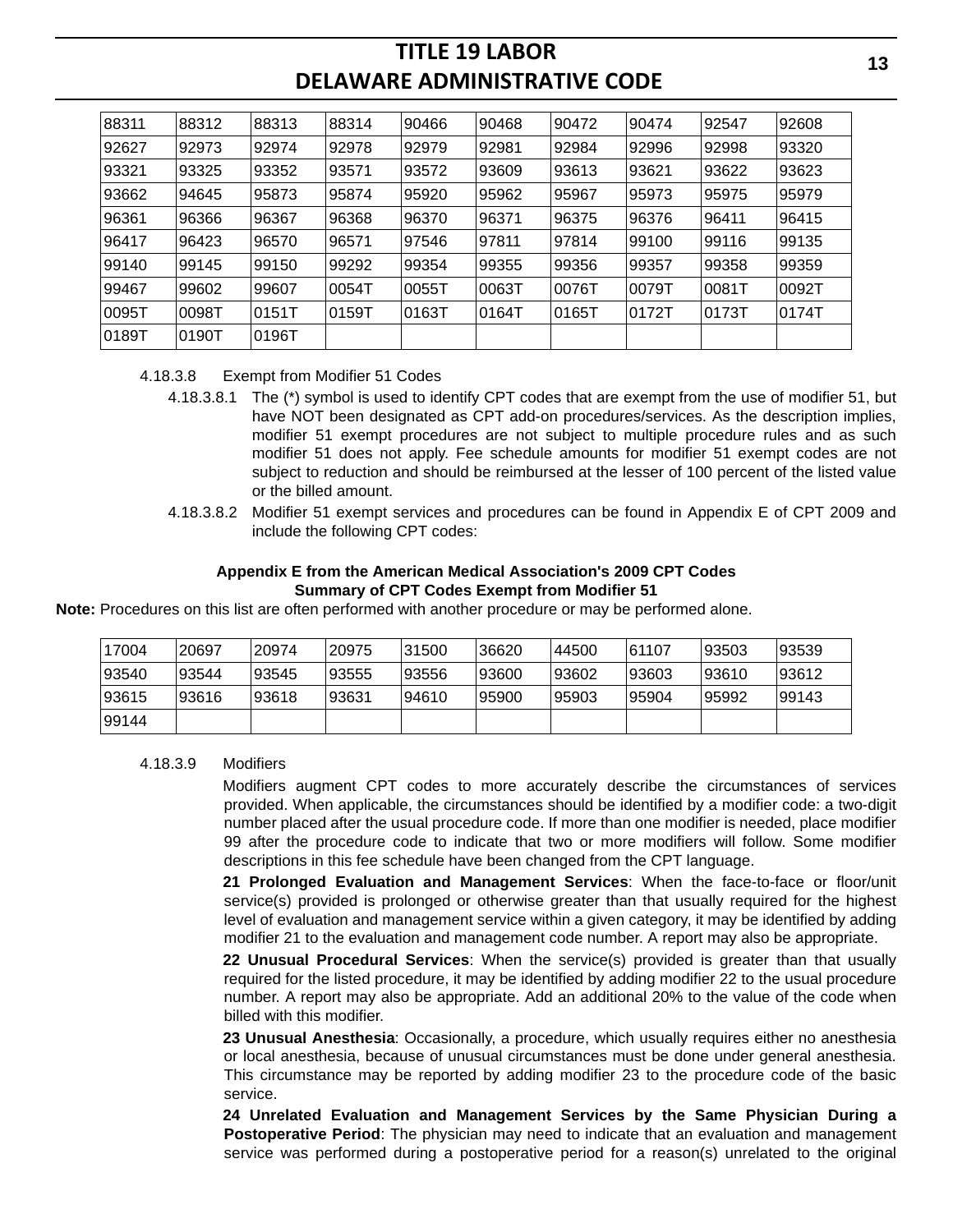procedure. This circumstance may be reported by adding modifier 24 to the appropriate level of E/ M service.

**25 Significant, Separately Identifiable Evaluation and Management Service by the Same Physician on the Same Day of the Procedure or Other Service**: It may be necessary to indicate that on the day a procedure or service identified by a CPT code was performed, the patient's condition required a significant, separately identifiable E/M service provided above or beyond the usual preoperative and postoperative care associated with the procedure that was performed. A significant, separately E/M service is defined or substantiated by documentation that satisfies the relevant criteria for the respective E/M service to be reported (see Evaluation and Management Services Guidelines for I instructions on determining level of E/M service). The E/M service may be prompted by the symptom or condition for which the procedure and/or service was provided. As such, different diagnoses are not required for reporting of the E/M service on the same date. This circumstance may be reported adding modifier 25 to the appropriate level E/M code. Note: This modifier is not used to report and E/M service that resulted in a decision to perform surgery. See modifier 57. For significant, separately identifiable non-E/M services, see modifier 59.

**26 Professional Component**: Certain procedures are a combination of a physician component and a technical component. When the physician component is reported separately, the service may be identified by adding modifier 26 to the usual procedure number.

**TC Technical Component**: Certain procedures are a combination of a physician component and a technical component. When the technical component is reported separately, the service may be identified by adding modifier TC to the usual procedure number.

**27 Multiple Outpatient Hospital E/M Encounters on the Same Date**: (This CPT modifier is for use by Ambulatory Surgery Center (ASC) and Hospital Outpatient Settings Only.) For hospital outpatient reporting purposes, utilization of hospital resources related to separate and distinct E/M encounters performed in multiple outpatient hospital settings on the same date may be reported by adding modifier 27 to each appropriate level outpatient and/or emergency department E/M code(s). This modifier provides a means of reporting circumstances involving evaluation and management services provided by physician(s) in more than one (multiple) outpatient hospital setting(s) (e.g., hospital emergency department, clinic). Note: This modifier is not to be used for physician reporting of multiple E/M services performed by the same physician on the same date. For physician reporting of all outpatient evaluation and management services provided by the same physician on the same date and performed in multiple outpatient setting(s) (e.g., hospital emergency department, clinic), see Evaluation and Management, Emergency Department, or Preventive Medicine Services codes.

**32 Mandated Services**: Services related to mandated consultation and/or related services (e.g., PRO, third-party payer, governmental, legislative, or regulatory requirement) may be identified by adding modifier 32 to the basic procedure.

**47 Anesthesia by Surgeon**: Regional or general anesthesia provided by the surgeon may be reported by adding modifier 47 to the basic service. (This does not include local anesthesia.) Note: Modifier 47 would not be used as a modifier for the anesthesia procedures 00100-01999.

**50 Bilateral Procedure**: Unless otherwise identified in the listings, bilateral procedures that are performed at the same operative session should be identified by adding modifier 50 to the appropriate five-digit code.

**51 Multiple Procedures**: When multiple procedures, other than Evaluation and Management Services, are performed at the same session by the same provider, the primary procedure or service may be reported as listed. The additional procedure(s) or service(s) may be identified by appending modifier 51 to the additional procedure or service code(s). Note: This modifier should not be appended to designated "add-on" codes or modifier 51 exempt codes (See CPT Appendix D.)

**52 Reduced Services**: Under certain circumstances a service or procedure is partially reduced or eliminated at the physician's discretion. Under these circumstances the service provided can be identified by its usual procedure number and the addition of modifier 52, signifying that the service is reduced. This provides a means of reporting reduced services without disturbing the identification of the basic service. Note: For hospital outpatient reporting of a previously scheduled procedure/service that is partially reduced or cancelled as a result of extenuating circumstances or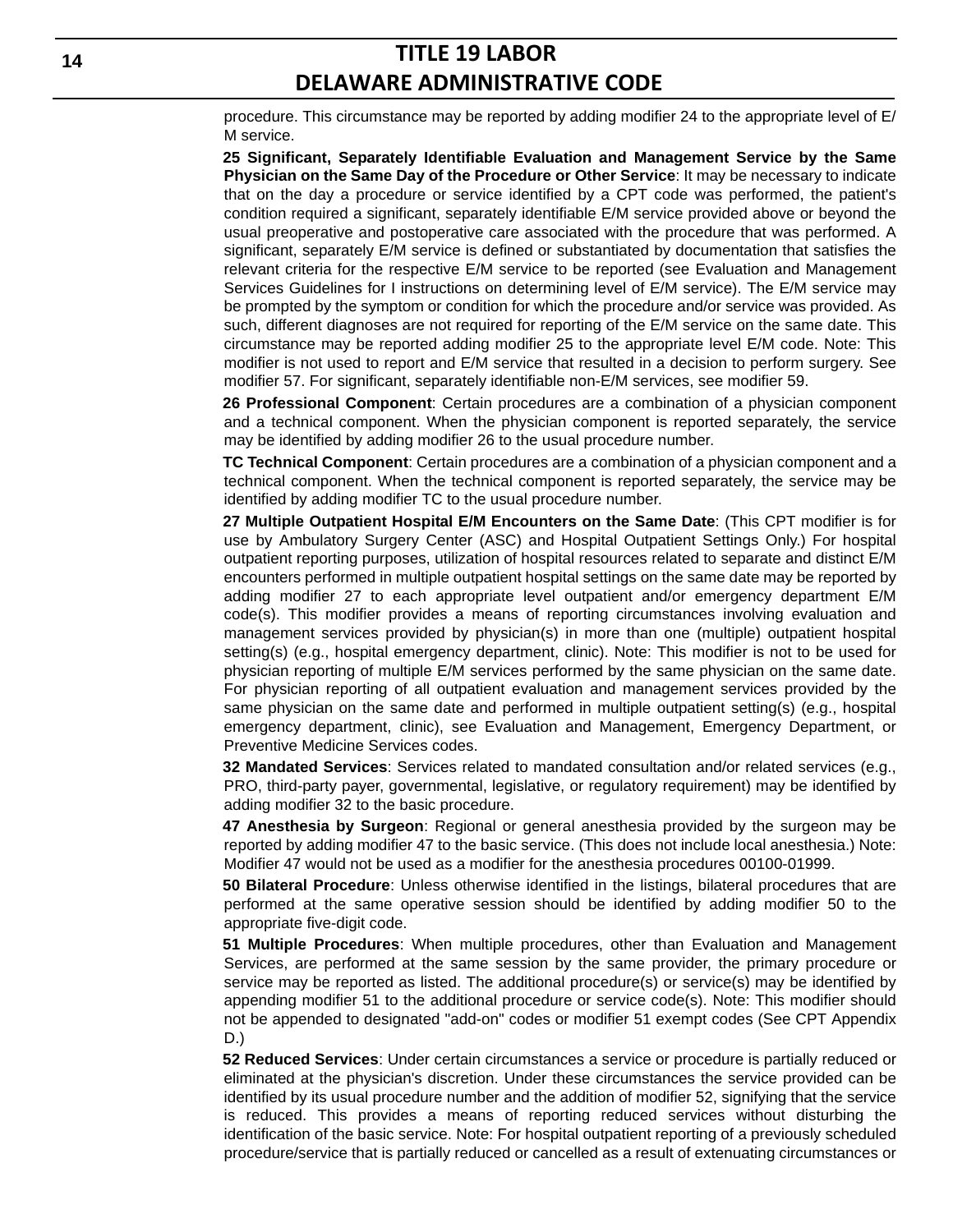those that threaten the well-being of the patient prior to or after administration of anesthesia, see modifiers 73 and 74 (see modifiers approved for ASC hospital outpatient use).

**53 Discontinued Procedure**: Under certain circumstances the physician may elect to terminate a surgical or diagnostic procedure. Due to extenuating circumstances or those that threaten the wellbeing of the patient, it may be necessary to indicate that a surgical or diagnostic procedure was started but discontinued. This circumstance may be reported by adding modifier 53 to the code reported by the physician for the discontinued procedure. Note: This modifier is not used to report the elective cancellation of a procedure prior to the patient's anesthesia induction and/or surgical preparation in the operating suite. For outpatient hospital/ambulatory surgery center (ASC) reporting of a previously scheduled procedure/service that is partially reduced or cancelled as a result of extenuating circumstances or those that threaten the well-being of the patient prior to or after administration of anesthesia, see modifiers 73 and 74 (see modifiers approved for ASC hospital outpatient use).

**54 Surgical Care Only**: When one physician performs a surgical procedure and another provides preoperative and/or postoperative management, surgical services may be identified by adding modifier 54 to the usual procedure number.

**55 Postoperative Management Only**: When one physician performs the postoperative management and another physician has performed the surgical procedure, the postoperative component may be identified by adding modifier 55 to the usual procedure number.

**56 Preoperative Management Only**: When one physician performs the preoperative care and evaluation and another physician performs the surgical procedure, the preoperative component may be identified by adding modifier 56 to the usual procedure number.

**57 Decision for Surgery**: An evaluation and management service that resulted in the initial decision to perform the surgery may be identified by adding modifier 57 to the appropriate level of E/M service.

**58 Staged or Related Procedure or Service by the Same Physician During the Postoperative Period**: The physician may need to indicate that the performance of a procedure or service during the postoperative period was: a) planned prospectively at the time of the original procedure (staged); b) more extensive than the original procedure; or c) for therapy following a diagnostic surgical procedure. This circumstance may be reported by adding modifier 58 to the staged or related procedure. Note: This modifier is not used to report the treatment of a problem that requires a return to the operating room. See modifier 78.

**59 Distinct Procedural Service**: Under certain circumstances, the physician may need to indicate that a procedure or service was distinct or independent from other services performed on the same day. Modifier 59 is used to identify procedures/services that are not normally reported together, but are appropriate under the circumstances. This may represent a different session or patient encounter, different procedure or surgery, different site or organ system, separate incision/ excision, separate lesion, or separate injury (or area of injury in extensive injuries) not ordinarily encountered or performed on the same day by the same physician. However, when another already established modifier is appropriate, it should be used rather than modifier 59. Only if no more descriptive modifier is available, and the use of modifier 59 best explains the circumstances, should modifier 59 be used.

**62 Two Surgeons**: When two surgeons work together as primary surgeons performing distinct part(s) of a procedure, each surgeon should report his/her distinct operative work by adding modifier 62 to the procedure code and any associated add-on code(s) for that procedure as long as both surgeons continue to work together as primary surgeons. Each surgeon should report the co-surgery once using the same procedure code. If additional procedure(s) (including add-on procedure(s)) are performed during the same surgical session, separate code(s) may be reported with modifier 62 added. Note: If a co-surgeon acts as an assistant in the performance of an additional procedure(s) during the same surgical session, that service(s) may be reported using separate procedure code(s) with modifier 80 or modifier 81 added, as appropriate.

**66 Surgical Team**: Under some circumstances, highly complex procedures (requiring the concomitant services of several physicians, often of different specialties, plus other highly skilled, specially trained personnel, various types of complex equipment) are carried out under the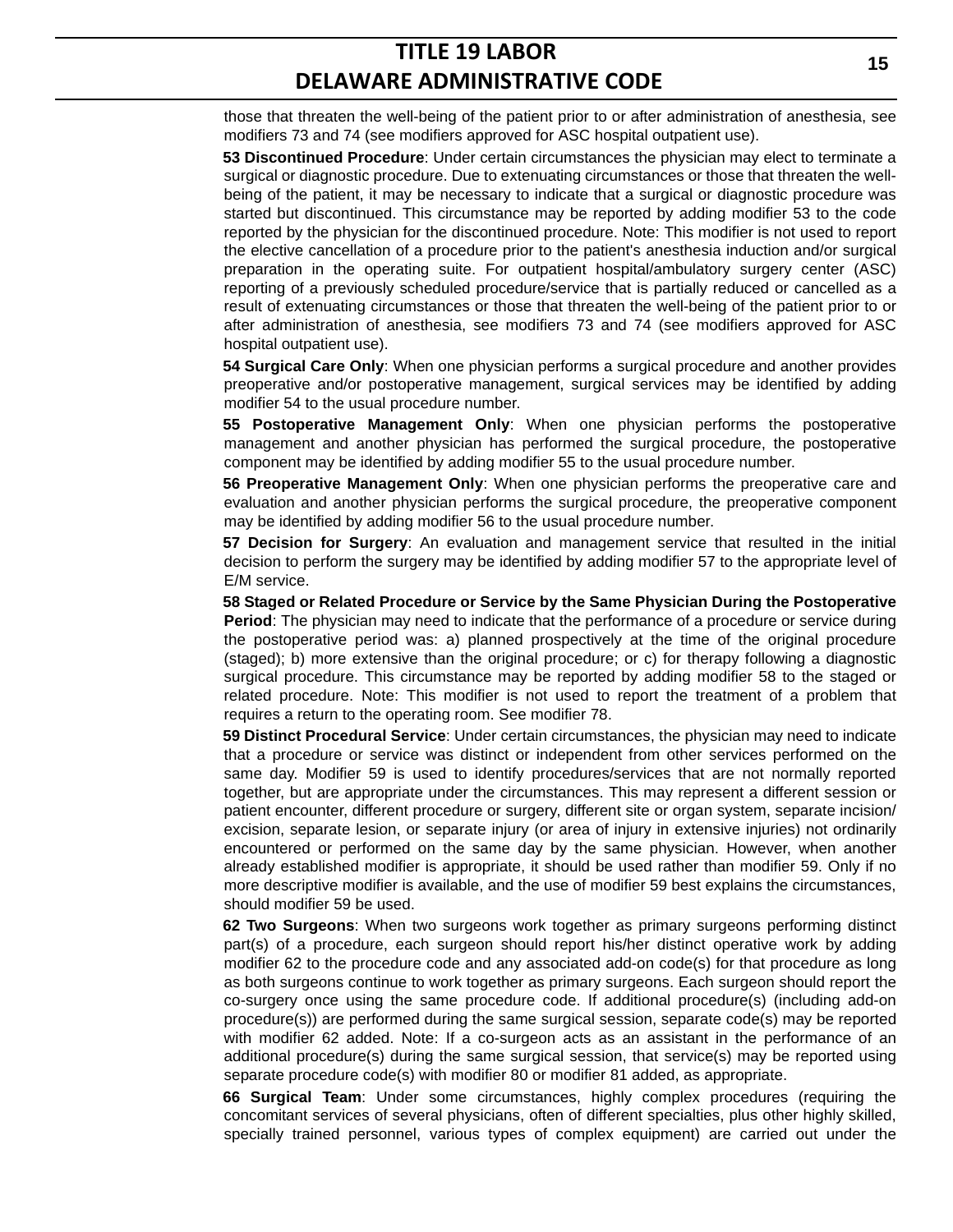"surgical team" concept. Such circumstances may be identified by each participating physician with the addition of modifier 66 to the basic procedure number used for reporting services.

**76 Repeat Procedure by the Same Physician**: The physician may need to indicate that a procedure or service was repeated subsequent to the original procedure or service. This circumstance may be reported by adding modifier 76 to the repeated procedure/service.

**77 Repeat Procedure by Another Physician**: The physician may need to indicate that a basic procedure or service performed by another physician had to be repeated. This situation may be reported by adding modifier 77 to the repeated procedure/service.

**78 Return to the Operating Room for a Related Procedure During the Postoperative Period**

The physician may need to indicate that another procedure was performed during the postoperative period of the initial procedure. When this subsequent procedure is related to the first, and requires the use of the operating room, it may be reported by adding modifier 78 to the related procedure. (For repeat procedures on the same day, see modifier 76.)

**79 Unrelated Procedure or Service by the Same Physician During the Postoperative Period**: The physician may need to indicate that the performance of a procedure or service during the postoperative period was unrelated to the original procedure. This circumstance may be reported by using modifier 79. (For repeat procedures on the same day, see modifier 76.)

**80 Assistant Surgeon**: Surgical assistant services may be identified by adding modifier 80 to the usual procedure number(s).

**81 Minimum Assistant Surgeon**: Minimum surgical assistant services are identified by adding modifier 81 to the usual procedure number.

**82 Assistant Surgeon (when qualified resident surgeon not available)**: The unavailability of a qualified resident surgeon is a prerequisite for use of modifier 82 appended to the usual procedure code number(s).

**83 Physician Assistant or Nurse Practitioner as Assistant Surgeon**: When a physician assistant or nurse practitioner performs services for assistants at surgery, identify the services by adding modifier 83 to the usual procedure code. Services of a physician assistant or nurse practitioner are reimbursed at 20 percent of the listed value of the surgical code and payable to the employing physician. This modifier is valid for surgery only.

**90 Reference (Outside) Laboratory**: When laboratory procedures are performed by a party other than the treating or reporting physician, the procedure may be identified by adding modifier 90 to the usual procedure number.

**91 Repeat Clinical Diagnostic Laboratory Test**: In the course of treatment of the patient, it may be necessary to repeat the same laboratory test on the same day to obtain subsequent (multiple) test results. Under these circumstances, the laboratory test performed can be identified by its usual procedure number with the addition of modifier 91. Note: This modifier may not be used when tests are rerun to confirm initial results due to testing problems with specimens or equipment, or for any other reason when a normal, one-time, reportable result is all that is required. This modifier may not be used when other code(s) describe a series of test results (e.g., glucose tolerance tests). This modifier may only be used for laboratory test(s) performed more than once on the same day on the same patient.

**92 Alternative Laboratory Platform Testing**: When laboratory testing is being performed using a kit or transportable instrument that wholly or in part consists of a single use, disposable analytical chamber, the service may be identified by adding modifier 92 to the usual laboratory procedure code (HIV testing 86701-86703). The test does not require permanent dedicated space, hence by its design may be hand carried or transported to the vicinity of the patient for immediate testing at that site, although location of the testing is not in itself determinative of the use of this modifier.

**99 Multiple Modifiers**: Under certain circumstances two or more modifiers may be necessary to completely delineate a service. In such situations modifier 99 should be added to the basic procedure, and other applicable modifiers may be listed as part of the description of the service.

**PA Services Performed by a Physician Assistant**: When services of a physician assistant are performed, identify the services by adding modifier PA to the usual procedure code.

**NP Services Performed by a Nurse Practitioner**: When services of a nurse practitioner are performed, identify the services by adding modifier NP to the usual procedure code.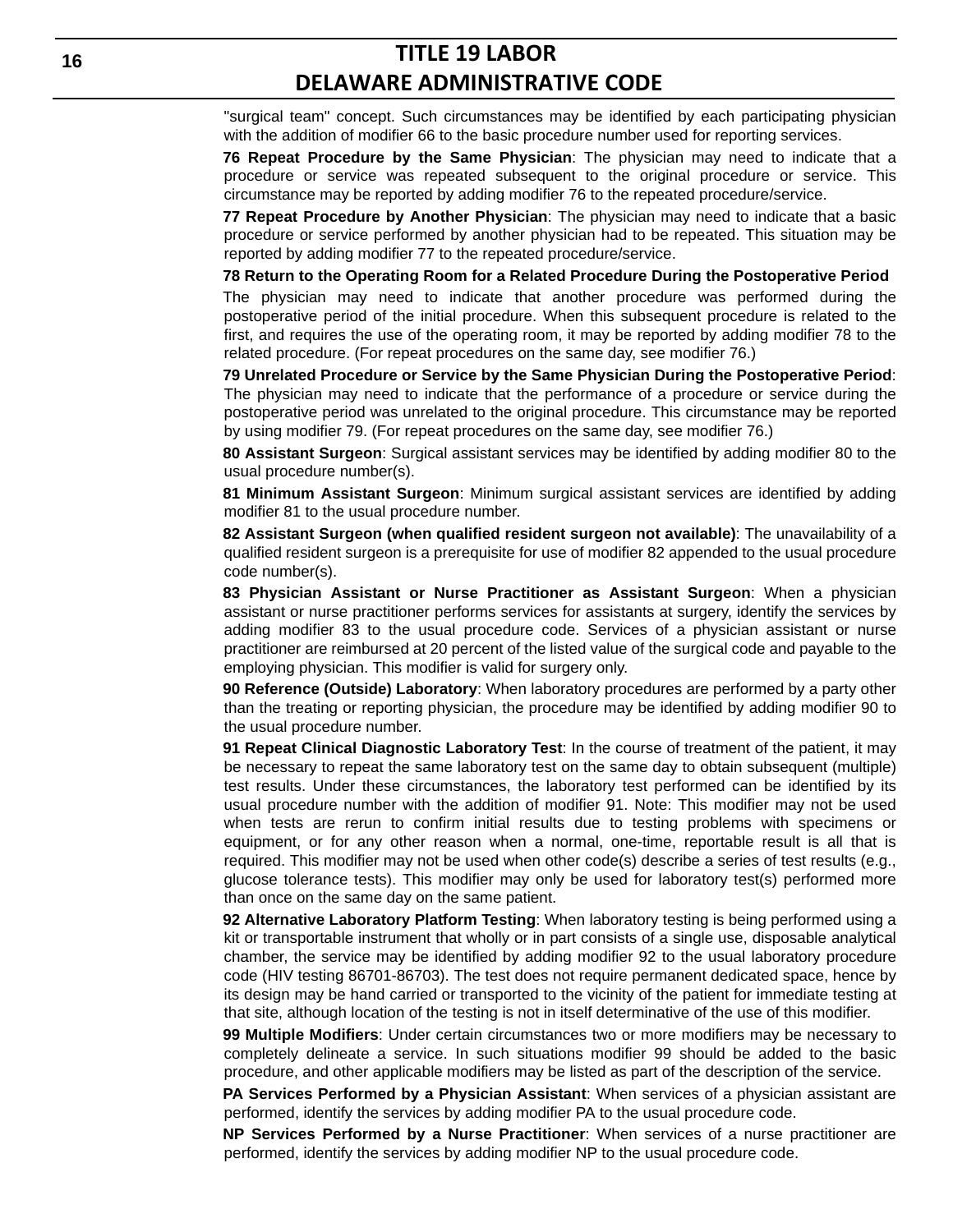### 4.19 Evaluation and Management

### 4.19.1 Payment Ground Rules for E/M Category

4.19.1.1 General Guidelines

The E/M section is divided into broad categories such as office visits, hospital visits, and consultations. Most of the categories are further divided into two or more subcategories of E/M services. For example, there are two subcategories of office visits (new patient and established patient) and there are two subcategories of hospital visits (initial and subsequent). The subcategories of E/M services are further classified into levels of E/M services that are identified by specific codes. This classification is important because the nature of a physician's work varies by type of service, place of service, and the injured employee's status.

Physicians should include CPT codes for specific performance of diagnostic tests/studies for which specific CPT codes are available. These CPT codes should be reported separately, in addition to the appropriate E/M code.

4.19.1.2 Definitions

Certain key words and phrases are used throughout the E/M section. The following definitions are intended to reduce the potential for differing interpretations and to increase the consistency of reporting by physicians in differing specialties.

4.19.1.2.1 New and Established Patient

Solely for the purposes of distinguishing between a new and established patients, professional services are those face-to-face services rendered by a physician and reported by a specific CPT code(s). A new patient is one who has not received any professional services from the physician or another physician of the same specialty who belongs to the same group practice, with in the past three years.

An established patient is one who has received professional services from a physician or another physician of the same specialty who belongs to the same group practice, with the past three years.

4.19.1.2.2 On-Call or Substitute Physician

In the instance where a physician is on call for or is covering for the authorized treating physician, the injured employee's encounter will be classified as it would have been by the physician who is not available.

4.19.1.2.3 Emergency Situation

No distinction is made between new and established patients in the emergency room. Emergency room services should be reported for any patient (new or established) who presents for treatment in the emergency department.

4.19.1.2.4 Concurrent Care

Concurrent care is the provision of similar service (e.g., hospital visits) to the same patient by more than one physician on the same day. When concurrent care is provided, no special reporting is required.

4.19.1.2.5 Counseling

Counseling is a discussion with an injured employee and/or family concerning one or more of the following areas:

- Diagnostic results, impressions, and/or recommended diagnostic studies
- Prognosis
- Risks and benefits of management (treatment) options
- Instructions for management (treatment) and/or follow-up
- Importance of compliance with chosen management (treatment) options
- Risk factor reduction
- Injured employee and family education.
- 4.19.1.2.6 Consultations

As defined in the CPT book, consultation is a type of service provided by a physician whose opinion or advice regarding evaluation and/or management of a specific problem is requested by another physician or appropriate source. Consultations are reimbursable only to physicians with the appropriate specialty for the services provided. A consulting physician shall only initiate diagnostic and/or therapeutic services with approval from the authorized treating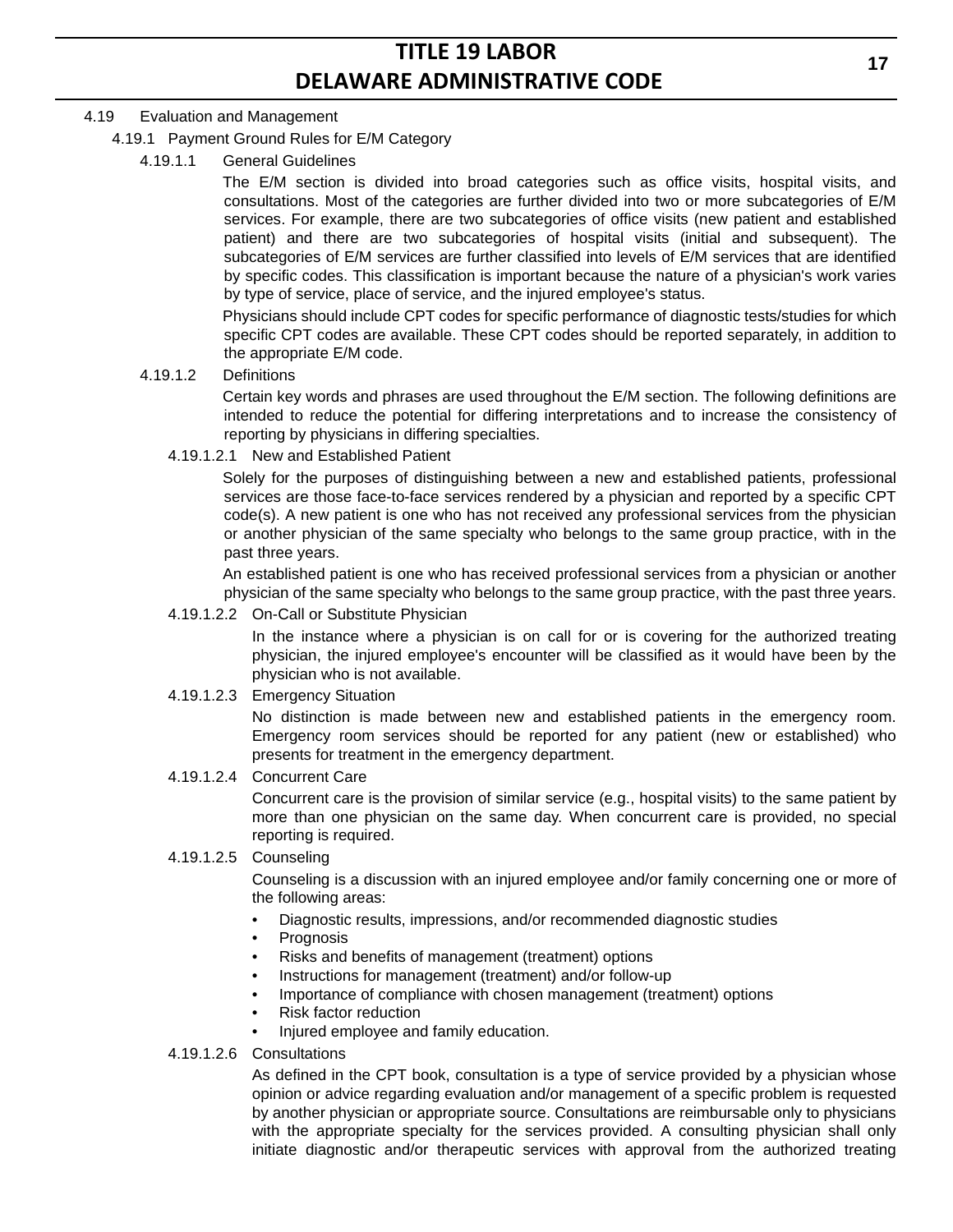physician. Following a consultation, if the consulting physician assumes responsibility for management of all or any part of the injured employee's condition(s), the injured employee becomes an "established patient" (rather than follow-up consultation) under the care of the consulting physician.

#### 4.19.1.2.7 Time

The amount of time spent with a patient is a factor to be taken into consideration when selecting the appropriate E&M code. CPT guidelines are to be followed.

#### 4.19.2 Payment Modifiers for E/M Category

A modifier indicates that a service or procedure performed has been altered by some specific circumstance but has not changed its definition or code. The modifying circumstance shall be identified by the appropriate modifier following the procedure code. The two-digit modifier should be placed after the usual procedure number. If more than one modifier is used, place the "Multiple Modifiers" code 99 immediately after the procedure code. This indicates that one or more additional modifier codes will follow. Only certain modifiers in each of the categories (Evaluation and Management, Anesthesia, Surgery, Pathology/Laboratory, Radiology, General Medicine, and Physical Medicine) will be recognized for reimbursement purposes. It is understood that modifiers not only clarify the services performed, but that the fee may be adjusted accordingly based on the increase or decrease in service.

The modifiers listed below may differ from those published by the American Medical Association. Medical providers submitting workers' compensation billing shall use only the modifiers set out in the fee schedule. The following modifiers will be recognized for reimbursement by the fee schedule for Evaluation and Management (E/M) codes:

**24 Unrelated Evaluation and Management Service by the Same Physician during a Postoperative Period**: The physician may need to indicate that an E/M service was performed during a postoperative period for a reason(s) unrelated to the original procedure. This circumstance may be reported by adding modifier 24 to the appropriate level of E/M service.

**25 Significant, Separately Identifiable Evaluation and Management Service by the Same Physician on the Same Day of the Procedure or Other Service**: It may be necessary to indicate that on the day a procedure or service identified by a CPT code was performed, the patient's condition required a significant, separately identifiable E/M service provided or beyond the usual preoperative and postoperative care associated with the procedure that was performed. A significant, separately E/M service is defined or substantiated by documentation that satisfies the relevant criteria for the respective E/M service to be reported (see Evaluation and Management Services Guidelines for instructions on determining level of E/ M service). The E/M service may be prompted by the symptom or condition for which the procedure and/or service was provided. As such, different diagnoses are not required for reporting of the E/M service. Note: This modifier is not used to report and E/M service that resulted in a decision to perform surgery. See modifier 57. For significant, separately identifiable non-E/M services, see modifier 59.

**52 Reduced Services**: Under certain circumstances, a service or procedure is partially reduced or eliminated at the physician's election. Under these circumstances, the service provided can be identified by its usual procedure number and the addition of modifier 52, signifying that the service is reduced. This provides a means of reporting reduced services without disturbing the identification of the basic service. Note: For hospital outpatient reporting of a previously scheduled procedure/service that is partially reduced or canceled as a result of extenuating circumstances or those that threaten the well-being of the patient prior to or after administration of anesthesia, see modifiers 73 and 74 (see modifiers approved for ASC hospital outpatient use). When reporting a reduced service, it is expected that the billed amount will be reduced by the provider. The amount of the reduction is at the discretion of the provider, but should reflect a level of reimbursement commensurate with the actual work done.

**53 Discontinued Procedure**: Under certain circumstances, the physician may elect to terminate a surgical or diagnostic procedure. Due to extenuating circumstances or those that threaten the well being of the patient, it may be necessary to indicate that a surgical or diagnostic procedure was started but discontinued. This circumstance may be reported by adding modifier 53 to the code reported by the physician for the discontinued procedure. Note: This modifier is not used to report the elective cancellation of a procedure prior to the patient's anesthesia induction and/or surgical preparation in the operating suite. For outpatient hospital/ambulatory surgery center (ASC) reporting of a previously scheduled procedure/ service that is partially reduced or canceled as a result of extenuating circumstances or those that threaten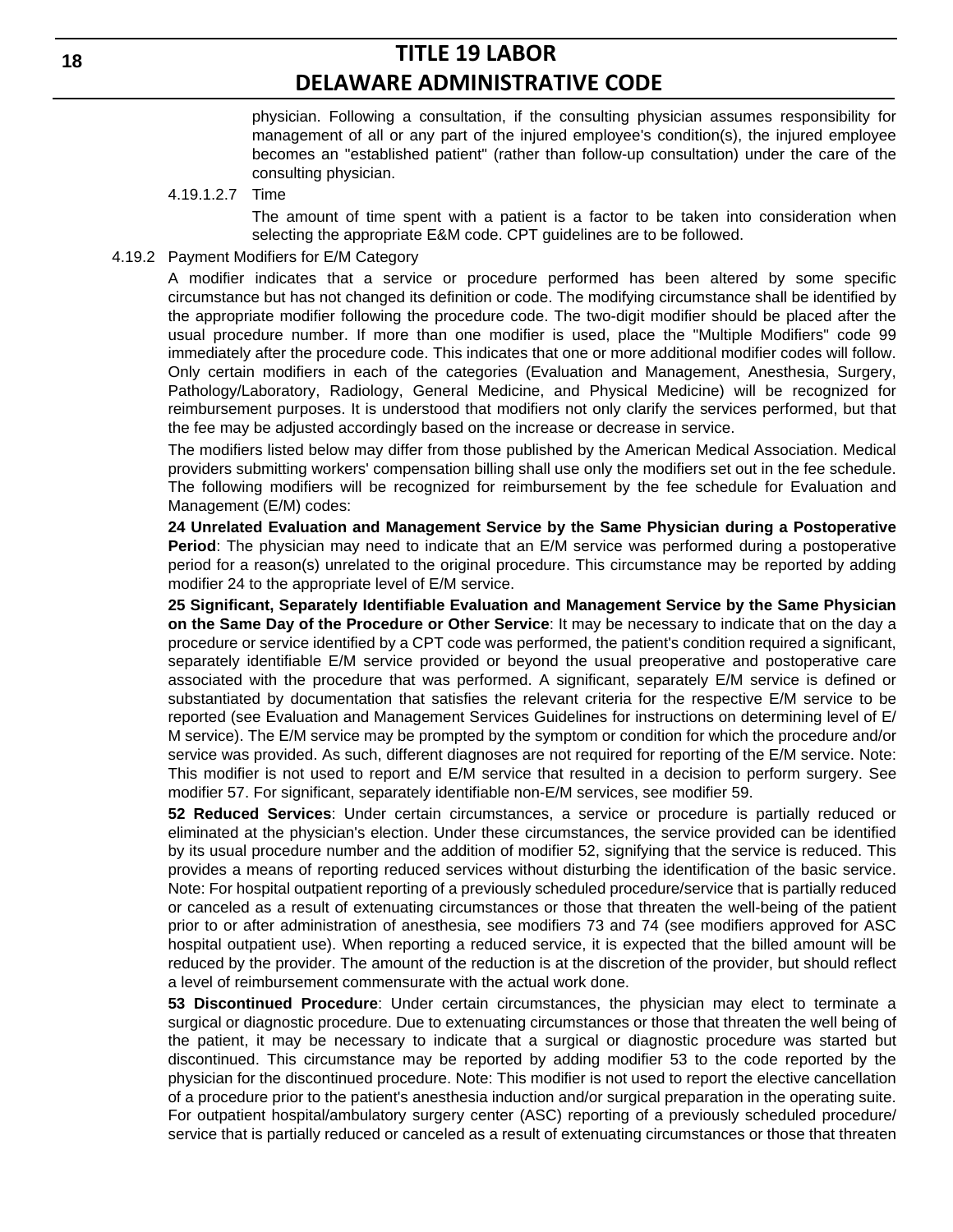the well-being of the patient prior to or after administration of anesthesia, see modifiers 73 and 74 (see modifiers approved for ASC hospital outpatient use).

**57 Decision for Surgery**: An evaluation and management service that resulted in the initial decision to perform the surgery may be identified by adding modifier 57 to the appropriate level of E/M service.

**59 Distinct Procedural Service**: Under certain circumstances, it may be necessary to indicate that a procedure or service was distinct or independent from other non-E/M services, that are not normally reported together but are appropriate under the circumstances. Documentation must support a different session, different procedure or surgery, different site or organ system, separate incision or excision, separate lesion, organ system, separate incision or excision, separate lesion, or separate injury (or area of injury in extensive injuries) not ordinarily encountered or performed on the same day by the same individual. However, when another already established modifier is appropriate it should be used rather than modifier 59. Only if no more descriptive modifier available and use of modifier 59 best explains the circumstances should modifier 59 be used. Note: Modifier 59 should not be appended to an E/M service. To report a separate and distinct E/M service with a non-E/M service performed on the same date, see modifier 25.

- 4.20 Anesthesia
	- 4.20.1 Introduction
		- 4.20.1.1 Anesthesia services provided to employees pursuant to this chapter shall be paid at eighty-five percent (85%) of actual charges for such services as of October 31, 2006, subject to adjustment as provided in 19 **Del.C.** §2322B.
		- 4.20.1.2 The health care payment system as to Anesthesia will be adjusted yearly pursuant to 19 **Del.C.** §2322B for anesthesia treatment, procedures and/or services in effect in January of that year.

#### 4.20.2 Special Circumstances

4.20.2.1 Physical Status Modifiers

Physical status modifiers are represented by the initial letter P followed by a single digit from one (1) to six (6) defined below:

Status Description Base Units

- P1 A normal healthy patient 0
- P2 A patient with mild systemic disease 0
- P3 A patient with severe systemic disease 1
- P4 A patient with severe systemic disease that is a constant threat to life 2
- P5 A moribund patient who is not expected to survive without the operation 3
- P6 A patient declared brain-dead whose organs are being removed for donor purposes 0

The above six levels are consistent with the American Society of Anesthesiologists' (ASA) ranking of patient physical status. Physical status is included in the CPT book to distinguish between various levels of complexity of the anesthesia service provided.

- 4.20.2.2 Qualifying Circumstances
	- 4.20.2.2.1 More than one qualifying circumstance may be selected.

Many anesthesia services are provided under particularly difficult circumstances, depending on factors such as extraordinary condition of patient, notable operative conditions, and/or unusual risk factors. This section includes a list of important qualifying circumstances that significantly affect the character of the anesthesia service provided. These procedures would not be reported alone but would be reported as additional procedure numbers qualifying an anesthesia procedure or service.

- **99100** Anesthesia for patient of extreme age, younger than one year and older than seventy (List separately in addition to code for primary anesthesia procedure) 1
- **99116** Anesthesia complicated by utilization of total body hypothermia (List separately in addition to code for primary anesthesia procedure) 5
- **99135** Anesthesia complicated by utilization of controlled hypotension (List separately in addition to code for primary anesthesia procedure) 5
- **99140** Anesthesia complicated by emergency conditions (specify conditions) (List separately in addition to code for primary anesthesia procedure) (An emergency is defined as existing when delay in treatment of a patient would lead to a significant increase in the threat to life or body part.) 2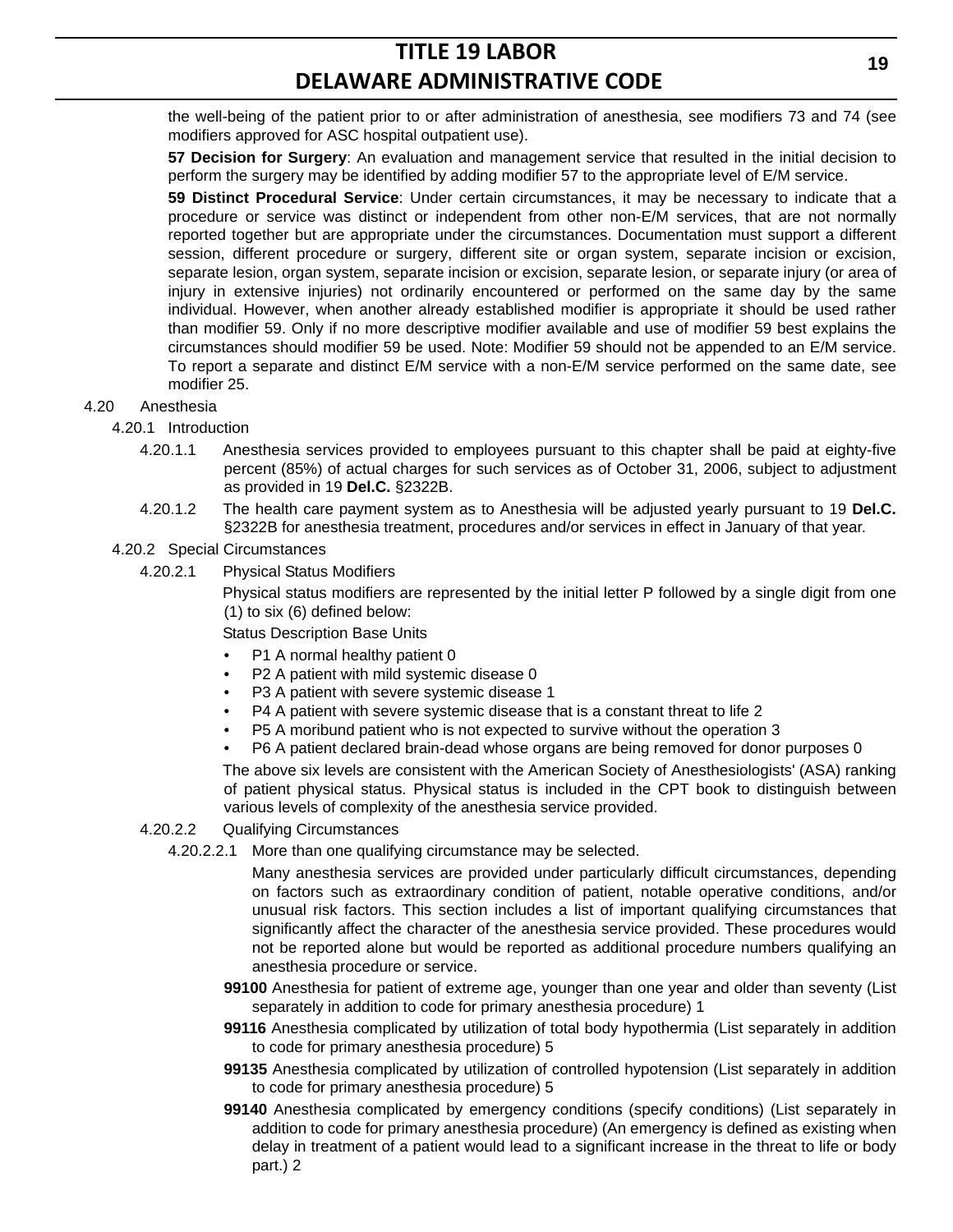- 4.20.2.2.2 Payers must utilize their medical consultants when there is a question regarding modifiers and/or special circumstances for anesthesia charges.
- 4.20.3 Monitored Anesthesia Care

Monitored anesthesia care occurs when the attending physician requests that an anesthesiologist be present during a procedure. This may be to insure compliance with accepted procedures of the facility. Monitored anesthesia care includes pre-anesthesia exam and evaluation of the patient. The anesthesiologist must participate or provide medical direction for the plan of care. The anesthesiologist, resident, or nurse anesthetist must be in continuous physical presence and provide diagnosis and treatment of emergencies. This will also include noninvasive monitoring of cardiocirculatory and respiratory systems with administration of oxygen and/or intravenous administration of medications. Reimbursement will be the same as if general anesthesia had been administered.

- 4.20.4 Reimbursement for Anesthesia Services
	- 4.20.4.1 Criteria for Reimbursement

Anesthesia services may be billed for any one of the three following circumstances:

- 4.20.4.1.1 An anesthesiologist provides total and individual anesthesia service.
- 4.20.4.1.2 An anesthesiologist directs a CRNA or AA.
- 4.20.4.1.3 Anesthesia provided by a CRNA or AA working independent of an anesthesiologist's supervision is covered under the following conditions:
	- The service falls within the CRNA's or AA's scope of practice and scope of license as defined by law.
	- The service is supervised by a licensed health care provider who has prescriptive authority in accordance with the clinical privileges individually granted by the hospital or other health care organization.
- 4.20.4.2 Reimbursement
	- 4.20.4.2.1 Reimbursement includes the usual pre- and postoperative visits, the care by the anesthesiologist during surgery, the administration of fluids and/or blood, and the usual monitoring services. Unusual forms of monitoring, such as central venous, intra-arterial, and Swan-Ganz monitoring, may be reimbursed separately.
	- 4.20.4.2.2 When an unlisted service or procedure is provided, the value should be substantiated with a report. Unlisted services are identified in this Fee Schedule as by report.
	- 4.20.4.2.3 When it is necessary to have a second anesthesiologist, the necessity should be substantiated.
	- 4.20.4.2.4 Payment for covered anesthesia services is as follows:
		- When the anesthesiologist provides an anesthesia service directly, payment will be made in accordance with the billing reimbursement rules of this Fee Schedule.
		- When an anesthesiologist provides medical direction to the CRNA or AA providing the anesthesia service, then the reimbursement will be divided between the two of them at fifty percent (50%).
		- When the CRNA or AA provides the anesthesia service directly, then payment will be the lesser of the billed charge or eighty percent (85%) of the maximum allowable listed in the Fee Schedule for that procedure.
	- 4.20.4.2.5 Anesthesiologists, CRNAs, and AAs must bill their services with the appropriate modifiers to indicate which one provided the service. Bills NOT properly coded may cause a delay or error in reimbursement by the payer. Application of the appropriate modifier to the bill for service is the responsibility of the provider, regardless of the place of service. Modifiers are as follows:
		- **AA** Anesthesiologist services performed personally by an anesthesiologist
		- **AD** Medical supervision by a physician: more than four concurrent anesthesia procedures
		- **QK** Medical direction of two, three, or four concurrent anesthesia procedures involving qualified individuals (CRNA or AA) by an anesthesiologist
		- **QX** CRNA or AA service: with medical direction by an anesthesiologist
		- **QY** Medical direction of one certified registered nurse anesthetist (CRNA or AA) by an anesthesiologist
		- **QZ** CRNA service: without medical direction by an anesthesiologist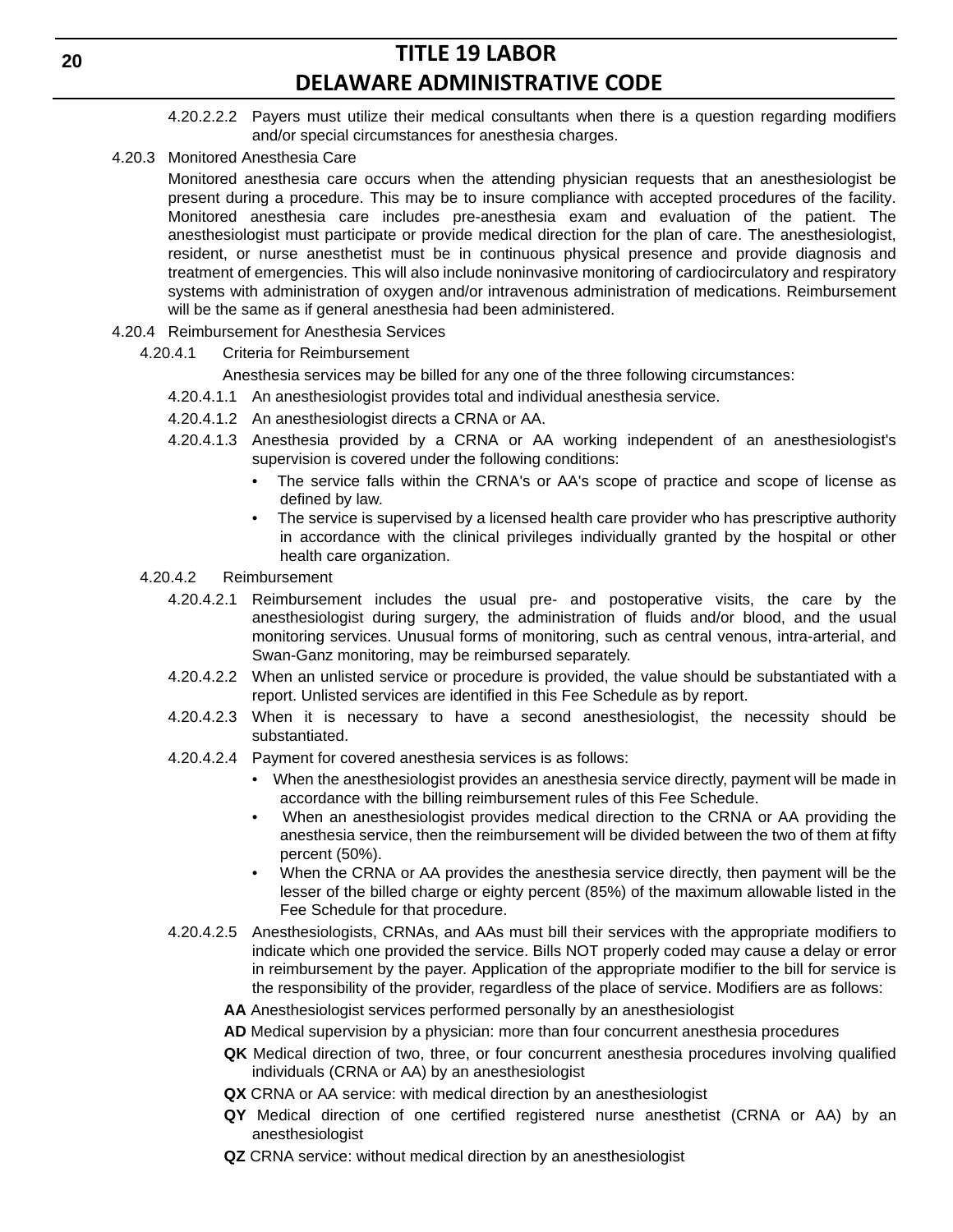#### 4.20.5 Anesthesia Modifiers

All anesthesia services are reported by using the anesthesia five-digit procedure codes. The fee for most procedures may be modified under certain circumstances as listed below. When applicable, the modifying circumstances should be identified by the addition of the appropriate modifier (including the hyphen) after the usual anesthesia code. Certain modifiers require a special report for clarification of services provided. Modifiers commonly used in anesthesia are as follows:

**22 Unusual Procedural Services**: When the service(s) provided is greater than that usually required for the listed procedure, it may be identified by adding modifier 22 to the usual procedure number. A report may also be appropriate.

**23 Unusual Anesthesia**: Occasionally, a procedure, which usually requires either no anesthesia or local anesthesia, because of unusual circumstances must be done under general anesthesia. This circumstance may be reported by adding modifier 23 to the procedure code of the basic service.

**32 Mandated Services**: Services related to mandated consultation and/or related services (eg, third-party payer, governmental, legislative, or regulatory requirement) may be identified by adding modifier 32 to the basic procedure.

**53 Discontinued Procedure**: Under certain circumstances the physician may elect to terminate a surgical or diagnostic procedure. Due to extenuating circumstances or those that threaten the well-being of the patient, it may be necessary to indicate that a surgical or diagnostic procedure was started but discontinued. This circumstance may be reported by adding modifier 53 to the code reported by the physician for the discontinued procedure. Note: This modifier is not used to report the elective cancellation of a procedure prior to the patient's anesthesia induction and/or surgical preparation in the operating suite.

**59 Distinct Procedural Service**: Under certain circumstances, it may be necessary to indicate that a procedure or service was distinct or independent from other non-E/M services that are not normally reported together but are appropriate under the circumstances. Documentation must support a different session, different procedure or surgery, different site or organ system, separate incision or excision, separate lesion, organ system, separate incision or excision, separate lesion, or separate injury (or area of injury in extensive injuries) not ordinarily encountered or performed on the same day by the same individual. However, when another already established modifier is appropriate it should be used rather than modifier 59. Only if no more descriptive modifier available and use of modifier 59 best explains the circumstances should modifier 59 be used. Note: Modifier 59 should not be appended to an E/M service with a non-E/M service with a non-E/M service performed on the same date, see modifier 25.

**AA Anesthesia Services Performed Personally by the Anesthesiologist**: Report modifier AA when the anesthesia services are personally performed by an anesthesiologist.

**AD Medical Supervision by a Physician**: More Than Four Concurrent Anesthesia Procedures: Report modifier AD when the anesthesiologist supervises more than four concurrent anesthesia procedures.

**QK Medical Direction of Two, Three, or Four Concurrent Anesthesia Procedures Involving Qualified Individuals**: Report modifier QK when the anesthesiologist supervises two, three, or four concurrent anesthesia procedures.

**QX CRNA or AA Service with Medical Direction by a Physician**: Regional or general anesthesia provided by the CRNA or AA with medical direction by a physician may be reported by adding modifier QX.

**QY Medical Supervision by Physician of One CRNA or AA**: Report modifier QY when the anesthesiologist supervises one CRNA or AA.

**QZ CRNA or AA Service without Medical Direction by a Physician**: Regional or general anesthesia provided by the CRNA or AA without medical direction by a physician may be reported by adding modifier QZ.

- 4.20.6 Moderate (Conscious) Sedation
	- 4.20.6.1 CPT Codes that Include Moderate (Conscious) Sedation Moderate (conscious) sedation is a drug induced depression of consciousness during which patients respond purposefully to verbal commands, either alone or accompanied by light tactile stimulation. No interventions are required to maintain a patent airway, and spontaneous ventilation is adequate. Cardiovascular function is usually maintained.
	- 4.20.6.2 Moderate sedation does not include minimal sedation (anxiolysis), deep sedation or monitored anesthesia care (00100-01999).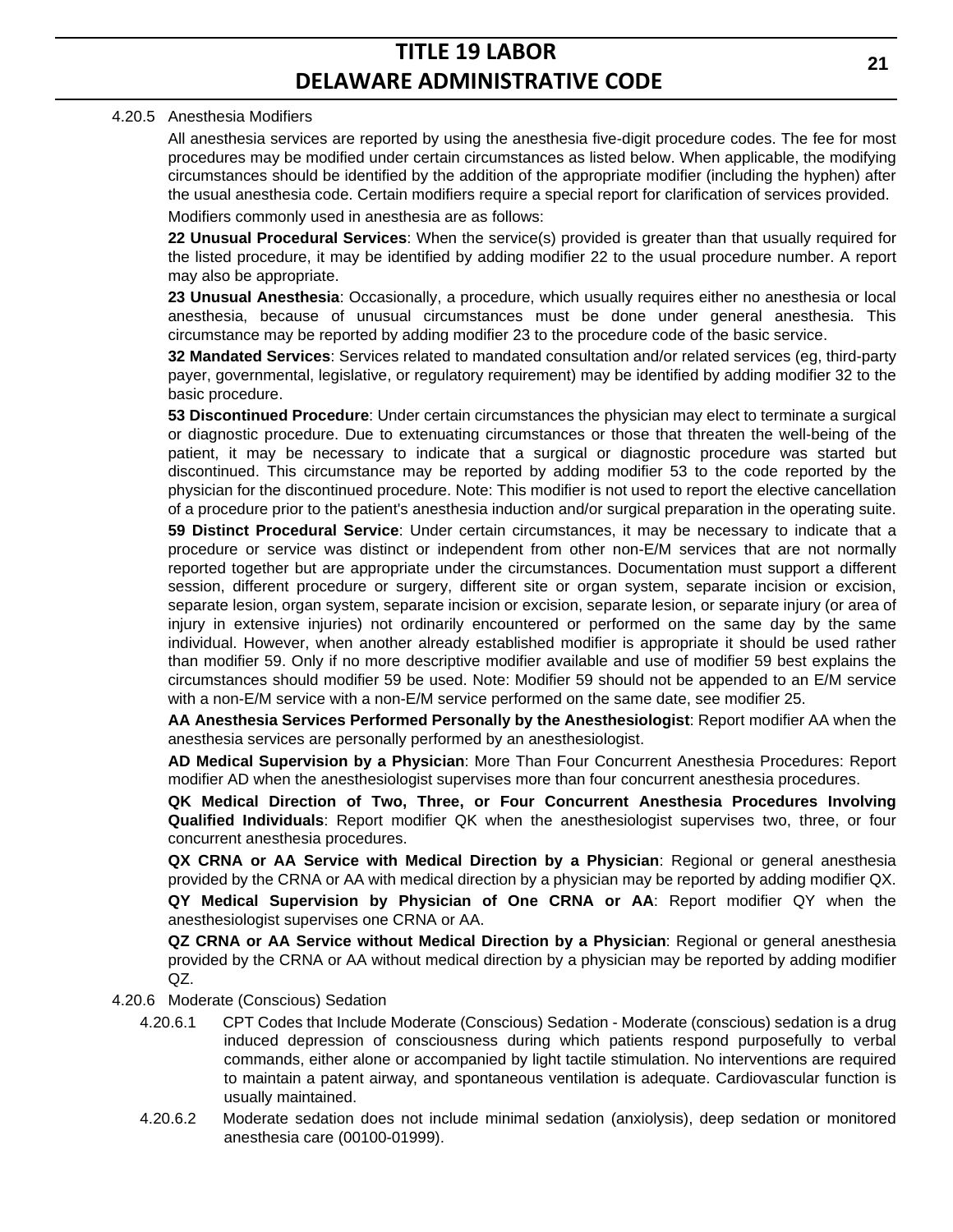- 4.20.6.3 When providing moderate sedation, the following services are included and NOT reported separately:
	- 4.20.6.3.1 Assessment of the patient (not included in intraservice time);
	- 4.20.6.3.2 Establishment IV access and fluids to maintain patency, when performed;
	- 4.20.6.3.3 Administration of agent(s);
	- 4.20.6.3.4 Maintenance of sedation;
	- 4.20.6.3.5 Monitoring of oxygen saturation, heart rate and blood pressure; and
	- 4.20.6.3.6 Recovery (not included in intraservice time).
- 4.20.6.4 Intraservice time starts with the administration of the sedation agent(s), require continuous face-toface attendance, and ends at the conclusion of personal contact by the physician providing the sedation.
- 4.20.6.5 Do not report 99143-99150 in conjunction with 94760-94762.
- 4.20.6.6 Do not report 99143-99145 in conjunction with codes listed in Appendix G. Do not report 99148- 99150 in conjunction with codes listed in Appendix G when performed in the non-facility setting.

#### **Appendix G from the American Medical Association's 2009 CPT Codes Summary of CPT Codes That Include Moderate (Conscious) Sedation**

**Note**: Because these codes include moderate sedation, it is not appropriate for the same physician to report both the service and the sedation codes 99143-99145.

If a physician other than the treating physician provides moderate sedation in a facility for one of the procedures on this list, the other physician should report codes 99148-99150. If this arrangement occurs in the provider's office, these codes would not be reported.

CPT codes 00100-01999 can be used to report associated anesthesia services regardless of whether the procedure is on this list.

| 19298 | 20982 | 22526 | 22527 | 31615 | 31620 | 31622 | 31623 | 31624 | 31625 |
|-------|-------|-------|-------|-------|-------|-------|-------|-------|-------|
| 31628 | 31629 | 31635 | 31645 | 31646 | 31656 | 31725 | 32201 | 32550 | 32551 |
| 33010 | 33011 | 33206 | 33207 | 33208 | 33210 | 33211 | 33212 | 33213 | 33214 |
| 33216 | 33217 | 33218 | 33220 | 33222 | 33223 | 33233 | 33234 | 33235 | 33240 |
| 33241 | 33244 | 33249 | 35470 | 35471 | 35472 | 35473 | 35474 | 35475 | 35476 |
| 36555 | 36557 | 36558 | 36560 | 36561 | 36563 | 36565 | 36566 | 36568 | 36570 |
| 36571 | 36576 | 36578 | 36581 | 36582 | 36583 | 36585 | 36590 | 36870 | 37184 |
| 37185 | 37186 | 37187 | 37188 | 37203 | 37210 | 37215 | 37216 | 43200 | 43201 |
| 43202 | 43204 | 43205 | 43215 | 43216 | 43217 | 43219 | 43220 | 43226 | 43227 |
| 43228 | 43231 | 43232 | 43234 | 43235 | 43236 | 43237 | 43238 | 43239 | 43240 |
| 43241 | 43242 | 43243 | 43244 | 43245 | 43246 | 43247 | 43248 | 43249 | 43250 |
| 43251 | 43255 | 43256 | 43257 | 43258 | 43259 | 43260 | 43261 | 43262 | 43263 |
| 43264 | 43265 | 43267 | 43268 | 43269 | 43271 | 43272 | 43273 | 43453 | 43456 |
| 43458 | 44360 | 44361 | 44363 | 44364 | 44365 | 44366 | 44369 | 44370 | 44372 |
| 44373 | 44376 | 44377 | 44378 | 44379 | 44380 | 44382 | 44383 | 44385 | 44386 |
| 44388 | 44389 | 44390 | 44391 | 44392 | 44393 | 44394 | 44397 | 44500 | 44901 |
| 45303 | 45305 | 45307 | 45308 | 45309 | 45315 | 45317 | 45320 | 45321 | 45327 |
| 45332 | 45333 | 45334 | 45335 | 45337 | 45338 | 45339 | 45340 | 45341 | 45342 |
| 45345 | 45355 | 45378 | 45379 | 45380 | 45381 | 45382 | 45383 | 45384 | 45385 |
| 45386 | 45387 | 45391 | 45392 | 47011 | 48511 | 49021 | 49041 | 49061 | 49440 |
| 49441 | 49442 | 49446 | 50021 | 50382 | 50384 | 50385 | 50386 | 50387 | 50592 |
| 50593 | 58823 | 66720 | 69300 | 77600 | 77605 | 77610 | 77615 | 92953 | 92960 |
| 92961 | 92973 | 92974 | 92975 | 92978 | 92979 | 92980 | 92981 | 92982 | 92984 |
|       |       |       |       |       |       |       |       |       |       |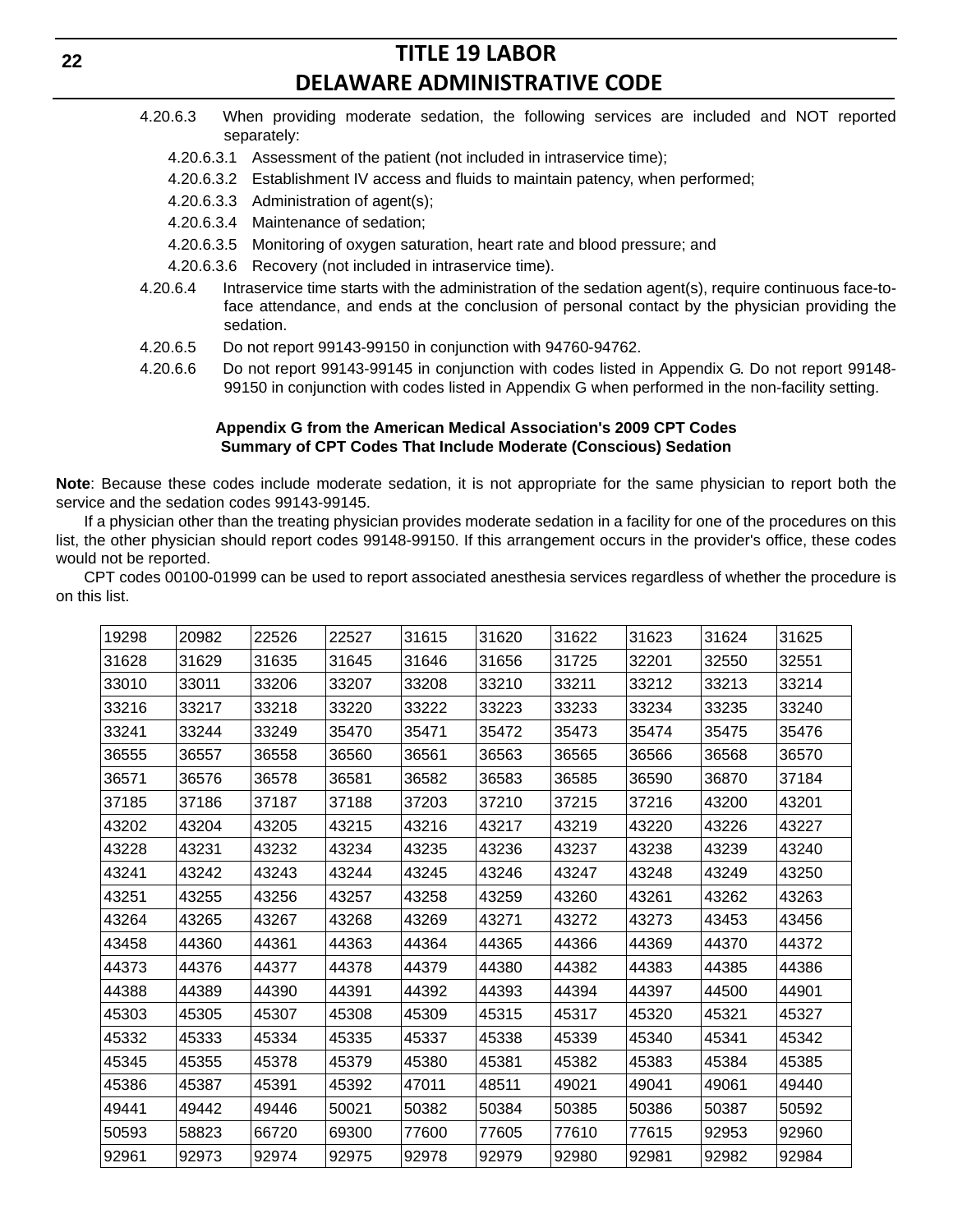| 92986 | 92987 | 92995 | 92996 | 93312 | 93313 | 93314 | 193315 | 93316 | 93317 |
|-------|-------|-------|-------|-------|-------|-------|--------|-------|-------|
| 93318 | 93501 | 93505 | 93508 | 93510 | 93511 | 93514 | 93524  | 93526 | 93527 |
| 93528 | 93529 | 93530 | 93539 | 93540 | 93541 | 93542 | 93543  | 93544 | 93545 |
| 93555 | 93556 | 93561 | 93562 | 93571 | 93572 | 93609 | 93613  | 93615 | 93616 |
| 93618 | 93619 | 93620 | 93621 | 93622 | 93624 | 93640 | 93641  | 93642 | 93650 |
| 93651 | 93652 |       |       |       |       |       |        |       |       |

- 4.20.6.7 When a second physician other than the healthcare professional performing the diagnostic or therapeutic services provides moderate sedation in the facility setting (e.g., hospital, outpatient hospital/ambulatory surgery center, skilled nursing facility) for the procedures listed in G, the second physician reports 99148-99150. However, for the circumstance in which these services are performed by the second physician in the non-facility setting (e.g., physician office, freestanding imaging center), codes 99148-99150 are not reported.
- 4.20.6.8 Some CPT codes include moderate (conscious) sedation as an inherent component of the procedure. These are identified in the CPT book with a K symbol. Because these services include moderate (conscious) sedation, special rules apply when reporting the moderate (conscious) sedation CPT codes 99143–99150. Moderate (conscious) sedation services provided by the same physician performing the diagnostic or therapeutic service that the sedation supports and requiring the presence of a second independent trained observer for monitoring purposes (CPT codes 99143–99145) may not be reported in conjunction with CPT codes identified with a K symbol and listed in Appendix G.
- 4.20.6.9 In rare instances a second physician other than the physician performing the diagnostic or therapeutic service may be required to provide the moderate (conscious) sedation service (CPT codes 99148–99150). When these sedation services are performed in a facility setting (e.g., hospital, outpatient hospital/ambulatory surgery center, skilled nursing facility), the second physician may report the moderate (conscious) sedation service with CPT code(s) 99148–99150 in conjunction with CPT codes identified with a K symbol and listed in Appendix G. However, when the second physician performs the moderate (conscious) sedation services in a non facility setting (e.g., physician office, freestanding imaging center) CPT code(s) 99148–99150 should not be reported separately and are not in **Delaware Workers' Compensation Medical Fee Schedule.** CPT code(s) 99148–99150 should not be reported separately and are not reimbursable when performed in conjunction with CPT codes identified with a K symbol and listed in Appendix G. See Appendix G in *CPT 2008* for a list of CPT codes that includes moderate (conscious) sedation.

## 4.21 **Surgery**

## 4.21.1 **General Guidelines**

### 4.21.1.1 **Global Reimbursement**

The reimbursement allowances for surgical procedures are based on a global reimbursement concept that covers performing the basic service and the normal range of care required after surgery.

- 4.21.1.1.1 Global reimbursement includes:
	- The operation per se
	- Local infiltration, metacarpal/metatarsal/digital block or topical anesthesia
	- Immediate postoperative care, including dictating operative notes, talking with the family and other physicians
	- Writing orders
	- Evaluating the patient in the post anesthesia recovery area
	- Normal, uncomplicated follow-up care for the time periods indicated in the follow- up days (FUD) column to the right of each procedure code. The number in that column establishes the days during which no additional reimbursement is allowed for the usual care provided following surgery, absent complications or unusual circumstances.
	- The maximum reimbursement allowances cover all normal postoperative care, including the removal of sutures by the surgeon or associate. Follow-up days are specified by procedure.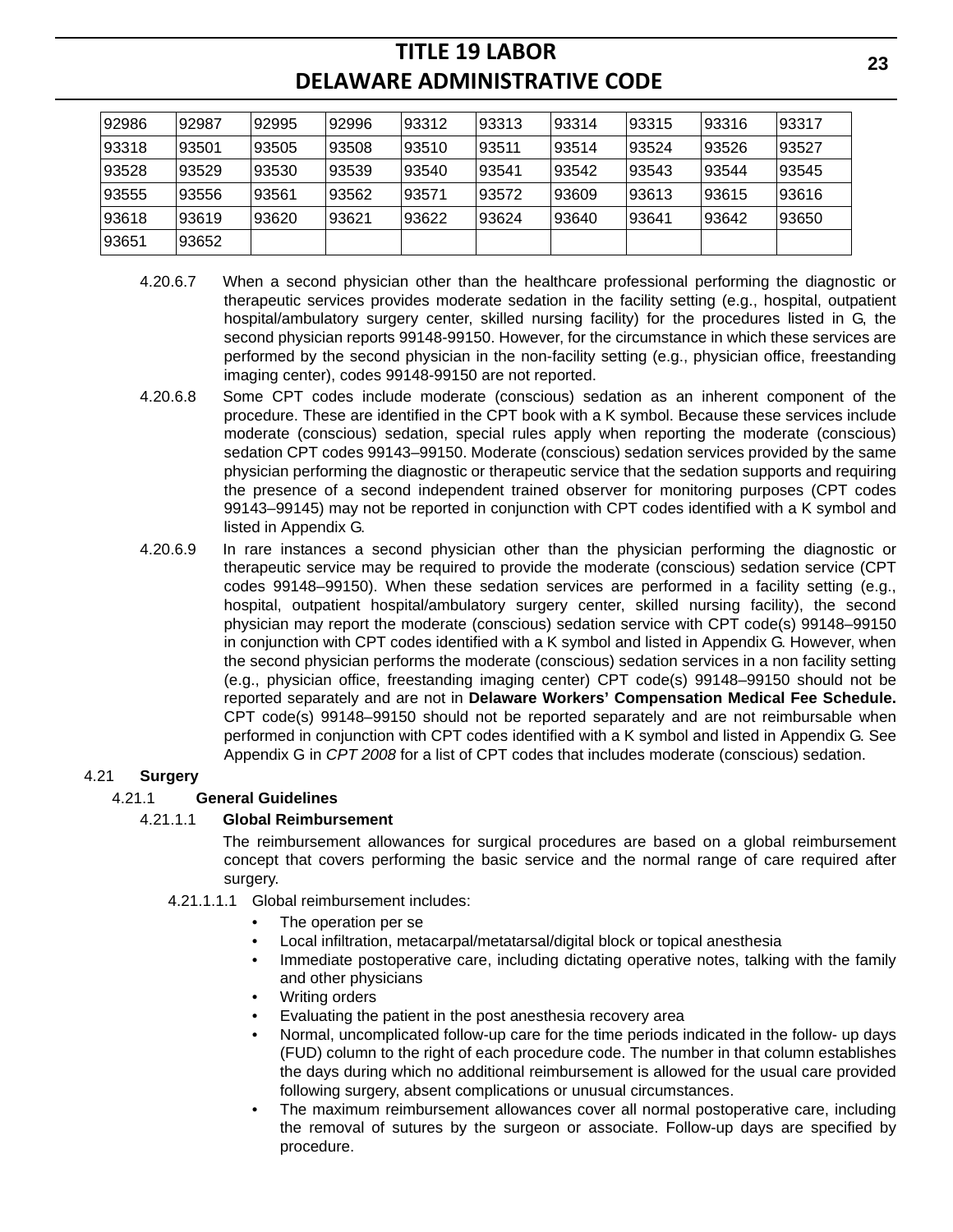4.21.1.1.2 Follow-up days listed are for 0, 10, or 90 days and are listed in the Fee Schedule as 000, 010, or 090.

### 4.21.1.2 **Follow-up Care for Diagnostic Procedures**

Follow-up care for diagnostic procedures (e.g., endoscopy, arthroscopy, injection procedures for radiography) includes only the care related to recovery from the diagnostic procedure itself. Care of the condition for which the diagnostic procedure was performed or of other concomitant conditions is not included and may be listed separately.

### 4.21.1.3 **Follow-up Care for Therapeutic Surgical Procedures**

Follow-up care for therapeutic surgical procedures includes only care that is usually part of the surgical procedure. Complications, exacerbations, recurrence, or the presence of other diseases or injuries requiring additional services should be reported separately.

### 4.21.1.4 **Separate Procedures**

Some of the procedures or services listed in the CPT codebook that are commonly carried out as an integral component of a total service or procedure have been identified by the inclusion of the term "separate procedure". The codes designated as "separate procedure" should not be reported in addition to the code for the total procedure or service of which it is considered an integral component.

### 4.21.1.5 **Biopsy Procedures**

A biopsy of the skin and another surgical procedure performed on the same lesion on the same day must be billed as one procedure.

## 4.21.1.6 **Repair of Nerves, Blood Vessels, and Tendons with Wound Repairs**

The repair of nerves, blood vessels, and tendons is usually reported under the appropriate system. The repair of associated wounds is included in the primary procedure unless it qualifies as a complex wound, in which case modifier 51 may be applied. Simple exploration of nerves, blood vessels, and tendons exposed in an open wound is also considered part of the essential treatment of the wound closure and is not a separate procedure unless appreciable dissection is required.

### 4.21.1.7 **Suture Removal**

Billing for suture removal by the operating surgeon is not appropriate as this is considered part of the global fee.

### 4.21.1.8 **Supplies and Materials**

Supplies and materials provided by the physician (e.g., sterile trays/drugs) over and above those usually included with the office visit may be listed separately using CPT code 99070 or specific HCPCS Level II codes.

### 4.21.1.9 **Implants**

Implants of any type are to be billed as part of the hospital or ASC billing. Bone morphogenetic protein is an FDA approved biologic fusion and fracture healing aid. Its use in spine and fracture surgery represents the standard of care in our community, and in both on-label and off-label applications is accepted and to be reimbursed to the facility providing the implant, at rates consistent with implant payment rates determined under the respective ASC and hospital reimbursement guidelines.

### 4.21.1.10 **Aspirations and Injections**

Puncture of a cavity or joint for aspiration followed by injection of a therapeutic agent is one procedure and should be billed as such.

### 4.21.1.11 **Surgical Assistant**

4.21.1.11.1 **Physician surgical assistant** — For the purpose of reimbursement, a physician who assists at surgery is reimbursed as a surgical assistant. Assistant surgeons should use modifier 80 and are allowed twenty percent (20%) of the maximum reimbursement allowance (MRA) for the procedure(s).

### 4.21.1.11.2 **Registered Nurse Surgical Assistant or Physician Assistant**

• A physician assistant (PA), or registered nurses (NP) who have completed an approved first assistant training course, may be allowed a fee when assisting a surgeon in the operating room (O.R.).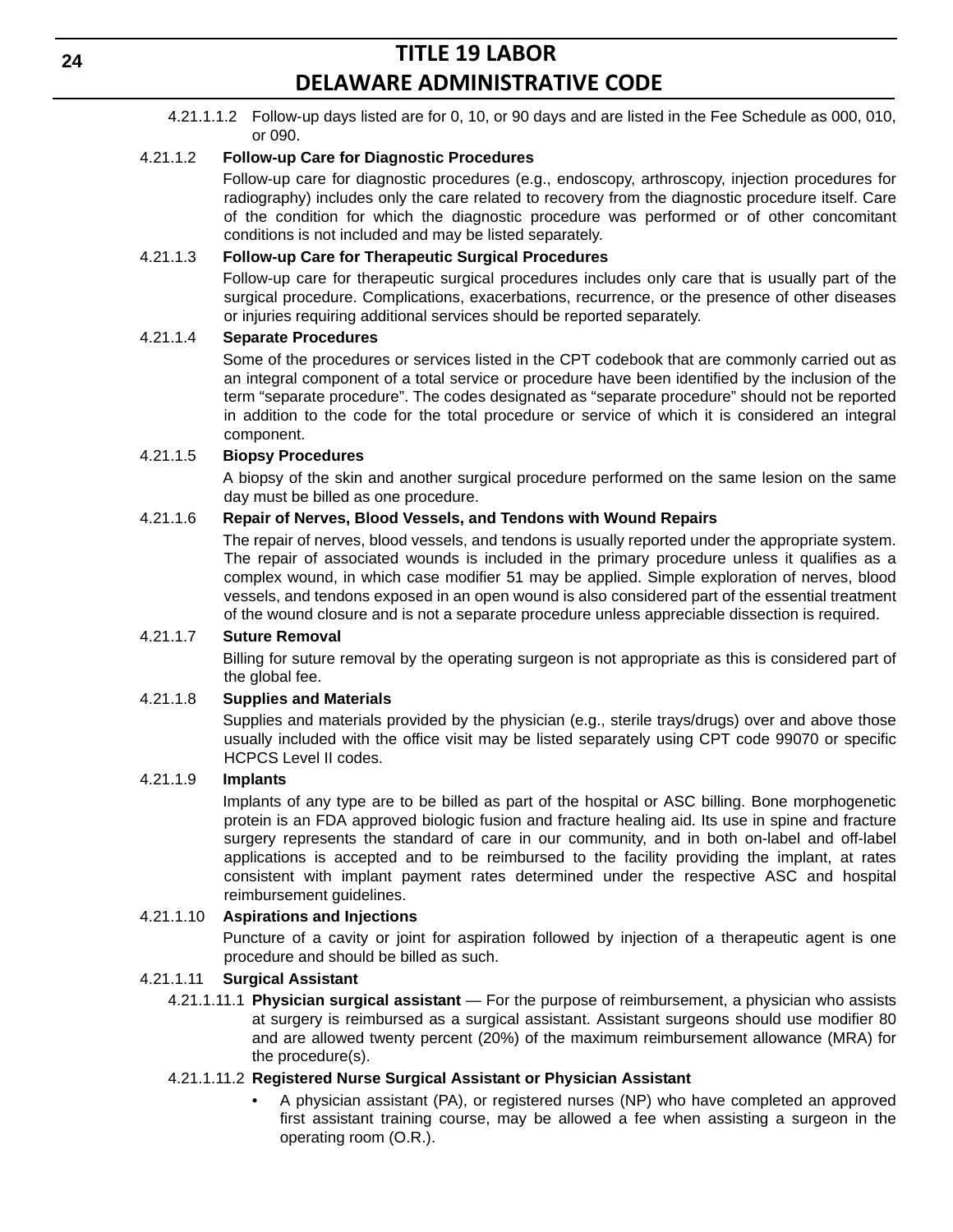- The maximum reimbursement allowance for the physician assistant or the registered nurse first assistant (RNFA) is twenty percent (20%) of the surgeon's fee for the procedure(s) performed.
- Under no circumstances will a fee be allowed for an assistant surgeon and a physician assistant or RNFA at the same surgical encounter.
- Registered nurses on staff in the O.R. of a hospital, clinic, or outpatient surgery center do not qualify for reimbursement as an RNFA.

#### 4.21.1.12 **Operative Reports**

An operative report must be submitted to the payer before reimbursement can be made for the surgeon's or assistant surgeon's services.

#### 4.21.1.13 **Needle Procedures**

Needle procedures (lumbar puncture, thoracentesis, jugular or femoral taps, etc.) should be billed in addition to the medical care on the same day.

#### 4.21.1.14 **Therapeutic Procedures**

Therapeutic procedures (injecting into cavities, nerve blocks, etc.) (CPT codes 20526–20610, 64400, and 64450) may be billed in addition to the medical care for a new patient. (Use appropriate level of service plus injection.) In follow-up cases for additional therapeutic injections and/or aspirations, an office visit is only indicated if it is necessary to re-evaluate the patient. In this case, a minimal visit may be listed in addition to the injection. Documentation supporting the office visit charge must be submitted with the bill to the payer. This is clarified in the treatment guidelines in a more specific manner. Trigger point injection is considered one procedure and reimbursed as such regardless of the number of injection sites. Two codes are available for reporting trigger point injections. Use 20552 for injection(s) of single or multiple trigger point(s) in one or two muscles or 20553 when three or more muscles are involved.

#### 4.21.1.15 **Anesthesia by Surgeon**

In certain circumstances it may be appropriate for the attending surgeon to provide regional or general anesthesia. Anesthesia by the surgeon is considered to be more than local or digital anesthesia. Identify this service by adding modifier 47 to the surgical procedure code.

#### 4.21.1.16 **Therapeutic/Diagnostic Injections**

Injections are considered incidental to the procedure when performed with a related invasive procedure.

### 4.21.1.17 **Intervertebral Biomechanical Device(s) and Use of Code 22851**

Code 22851 describes the application of an intervertebral biomechanical device to a vertebral defect or interspace. Code 22851 should be listed in conjunction with a primary procedure without the use of modifier 51. The use of 22851 is limited to one instance per single interspace or single vertebral defect regardless of the number of devices applied and infers additional qualifying training, experience, sizing, and/or use of special surgical appliances to insert the biomechanical device. Qualifying devices include manufactured synthetic or allograft biomechanical devices, or methyl methacrylate constructs, and are not dependant on a specific manufacturer, shape, or material of which it is constructed. Qualifying devices are machine cut to specific dimensions for precise application to an intervertebral defect. (For example, the use of code 22851 would be appropriate during a cervical arthrodesis (22554) when applying a synthetic alloy cage, a threaded bone dowel, or a machine cut hexahedron cortical, cancellous, or corticocancellous allograft biomechanical device. Surgeons utilizing generic non-machined bony allografts or autografts are referred to code sets 20930–20931, 20936–20938 respectively.)

### 4.21.1.18 **Spinal and Cranial Services Require Additional Surgeon**

Certain spinal and cranial procedures require the services of an additional surgeon of a different specialty to gain exposure to the spine and brain. These typically are vascular, thoracic and ENT. The surgical exposure portion of these procedures will be billed, dictated and followed separately by the exposure surgeon for their portion of the procedure. Since the exposure surgeon is required based upon the type of surgery recommended by the treating surgeon, it is intended that an approval for the primary procedure includes the approach, and no separate pre-approval or preauthorization is required. The exposure surgeon is bound by the fee schedule regarding reimbursement and all other rules delineated above.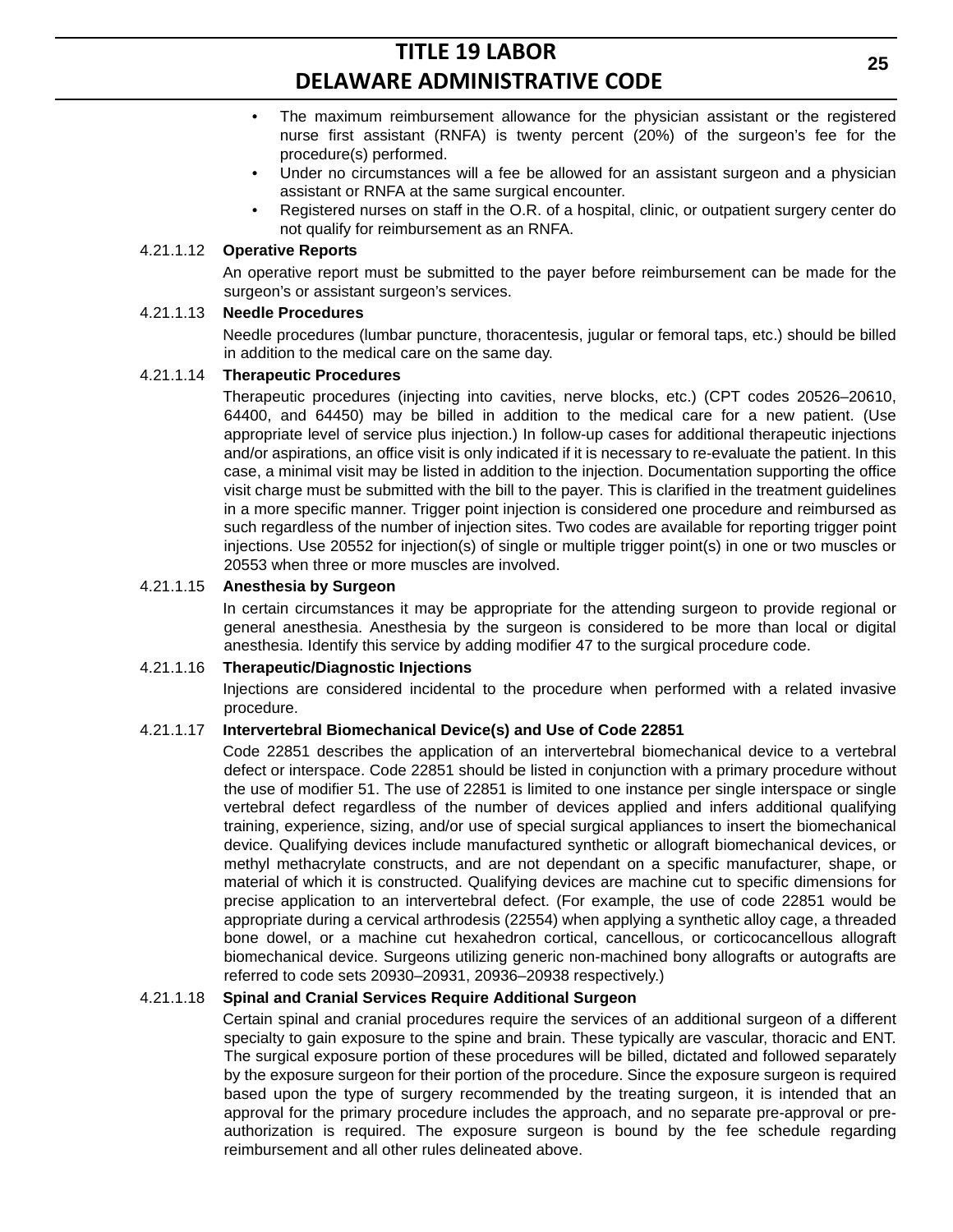## 4.22 **Ambulatory Surgery Centers**

### 4.22.1 **Definition**

For purposes of this section of the Fee Schedule, "ambulatory surgery center" means an establishment with an organized medical staff of physicians; with permanent facilities that are equipped and operated primarily for the purpose of performing surgical procedures; with continuous physicians and registered nurses on site when the facility is open. An ambulatory surgery center may be a freestanding facility or may be attached to a hospital facility. For purposes of Workers' Compensation reimbursement to ASCs, the facility must be an approved Medicare ASC, or certified by AAA.

## 4.22.2 **Coding and Billing Rules**

- 4.22.2.1 Facility fees for ambulatory surgery must be billed on the UB-04 form.
- 4.22.2.2 The CPT/HCPCS code(s) of the procedure(s) performed determines the reimbursement for the facility fee. Report all procedures performed.
- 4.22.2.3 The payment rate for an ASC surgical procedure includes all facility services directly related to the procedure performed on the day of surgery. Facility services include:
	- Nursing and technician services
	- Use of the facility
	- Drugs, biologicals, surgical dressings, splints, casts and equipment directly related to the provision of the surgical procedure
	- Materials for anesthesia
	- Administration, record keeping and housekeeping items and services.
- 4.22.2.4 Disposable injection supplies under \$75 are included in the facility fee. Those over \$75 are reimbursed at 85% of the ASC fee for the item.
- 4.22.2.5 Separate payment is not made for the following services that are directly related to the surgery:
	- Pharmacy
	- Medical/surgical supplies other than 5 and 6 above in this section,
	- Sterile supplies
	- Operating room services
	- Ambulatory surgical care
	- Recovery room
	- Treatment or Observation room
- 4.22.2.6 Facility fees do not include physician services, x-rays, diagnostic procedures, laboratory procedures, CRNA or anesthesia physician services, prosthetic devices, ambulance services, braces, artificial limbs or DME for use in the patient's home. These items will be reimbursed according to Fee Schedule.

### 4.22.3 **Modifiers Approved for Ambulatory Surgery Center (ASC) Hospital Outpatient Use**

**25 Significant, Separately Identifiable Evaluation and Management Service by the Same Physician on the Same Day of the Procedure or Other Service:** It may be necessary to indicate that on the day a procedure or service identified by a CPT code was performed, the patient's condition required a significant, separately identifiable E/M service provided above or beyond the usual preoperative and postoperative care associated with the procedure that was performed. A significant, separately E/M service is defined or substantiated by documentation that satisfies the relevant criteria for the respective E/M service to be reported (see Evaluation and Management Services Guidelines for I instructions on determining level of E/ M service). The E/M service may be prompted by the symptom or condition for which the procedure and/or service was provided. As such, different diagnoses are not required for reporting of the E/M service on the same date. This circumstance may be reported adding modifier 25 to the appropriate level E/M code. Note: This modifier is not used to report and E/M service that resulted in a decision to perform surgery. See modifier 57. For significant, separately identifiable non-E/M services, see modifier 59.

**27 Multiple Outpatient Hospital E/M Encounters on the Same Date:** For hospital outpatient reporting purposes, utilization of hospital resources related to separate and distinct E/M encounters performed in multiple outpatient hospital settings on the same date may be reported by adding modifier 27 to each appropriate level outpatient and/or emergency department E/M code(s). This modifier provides a means of reporting circumstances involving evaluation and management services provided by physician(s) in more than one (multiple) outpatient hospital setting(s) (e.g., hospital emergency department, clinic). **Note:** This modifier is not to be used for physician reporting of multiple E/M services performed by the same physician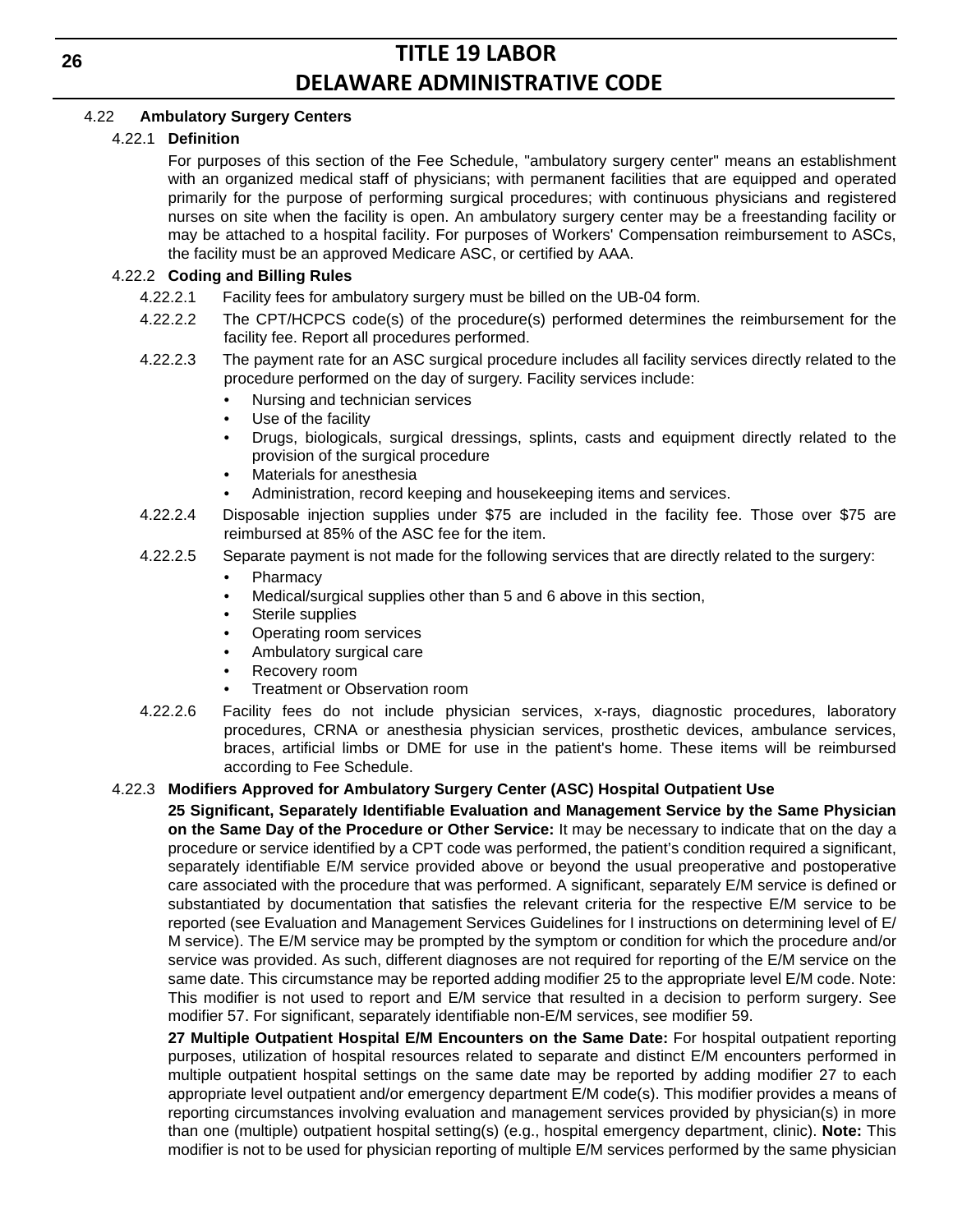on the same date. For physician reporting of all outpatient evaluation and management services provided by the same physician on the same date and performed in multiple outpatient setting(s) (e.g., hospital emergency department, clinic), see Evaluation and Management, Emergency Department, or Preventive Medicine Services codes.

**50 Bilateral Procedure:** Unless otherwise identified in the listings, bilateral procedures that are performed at the same operative session should be identified by adding modifier 50 to the appropriate five digit code. **52 Reduced Services:** Under certain circumstances a service or procedure is partially reduced or eliminated at the physician's discretion. Under these circumstances the service provided can be identified by its usual procedure number and the addition of modifier 52, signifying that the service is reduced. This provides a means of reporting reduced services without disturbing the identification of the basic service. **Note:** For hospital outpatient reporting of a previously scheduled procedure/service that is partially reduced or cancelled as a result of extenuating circumstances or those that threaten the well-being of the patient prior to or after administration of anesthesia, see modifiers 73 and 74 (see modifiers approved for ASC hospital outpatient use).

**58 Staged or Related Procedure or Service by the Same Physician During the Postoperative Period:** It may be necessary to indicate that the performance of a procedure or service during the postoperative period was (a) planned or anticipated (staged); (b) more extensive than the original procedure; or (c) for therapy following a surgical procedure. This circumstance may be reported by adding modifier 58 to the staged or related procedure. **Note:** For treatment of a problem that requires a return to the operating or procedure room (e.g., unanticipated clinical condition), see modifier 78.

**59 Distinct Procedural Service:** Under certain circumstances, it may be necessary to indicate that a procedure or service was distinct or independent from other non-E/M services that are not normally reported together but are appropriate under the circumstances. Documentation must support a different session, different procedure or surgery, different site or organ system, separate incision or excision, separate lesion, organ system, separate incision or excision, separate lesion, or separate injury (or area of injury in extensive injuries) not ordinarily encountered or performed on the same day by the same individual. However, when another already established modifier is appropriate it should be used rather than modifier 59. Only if no more descriptive modifier available and use of modifier 59 best explains the circumstances should modifier 59 be used. Note: Modifier 59 should not be appended to an E/M service with a non-E/M service with a non-E/M service performed on the same date, see modifier 25.

**73 Discontinued Out-Patient Hospital/ Ambulatory Surgery Center (ASC) Procedure Prior to the Administration of Anesthesia:** Due to extenuating circumstances or those that threaten the well-being of the patient, the physician may cancel a surgical or diagnostic procedure subsequent to the patient's surgical preparation (including sedation when provided, and being taken to the room where the procedure is to be performed), but prior to the administration of anesthesia (local, regional block(s) or general). Under these circumstances, the intended service that is prepared for but cancelled can be reported by its usual procedure number and the addition of modifier 73. **Note:** The elective cancellation of a service prior to the administration of anesthesia and/or surgical preparation of the patient should not be reported. For physician reporting of a discontinued procedure, see modifier 53.

**74 Discontinued Out-Patient Hospital/ Ambulatory Surgery Center (ASC) Procedure After Administration of Anesthesia:** Due to extenuating circumstances or those that threaten the well-being of the patient, the physician may terminate a surgical or diagnostic procedure after the administration of anesthesia (local, regional block(s), general) or after the procedure was started (incision made, intubation started, scope inserted, etc). Under these circumstances, the procedure started but terminated can be reported by its usual procedure number and the addition of modifier 74. **Note:** The elective cancellation of a service prior to the administration of anesthesia and/or surgical preparation of the patient should not be reported. For physician reporting of a discontinued procedure, see modifier 53.

**76 Repeat Procedure or Service by Same Physician:** It may be necessary to indicate that a procedure or service was repeated subsequent to the original procedure or service. This circumstance may be reported by adding modifier 76 to the repeated procedure/service.

**77 Repeat Procedure by Another Physician:** The physician may need to indicate that a basic procedure or service performed by another physician had to be repeated. This situation may be reported by adding modifier 77 to the repeated procedure/service.

**78 Unplanned Return to the Operating/Procedure Room by the Same Physician Following Initial Procedure for a Related Procedure During the Postoperative Period:** It may be necessary to indicate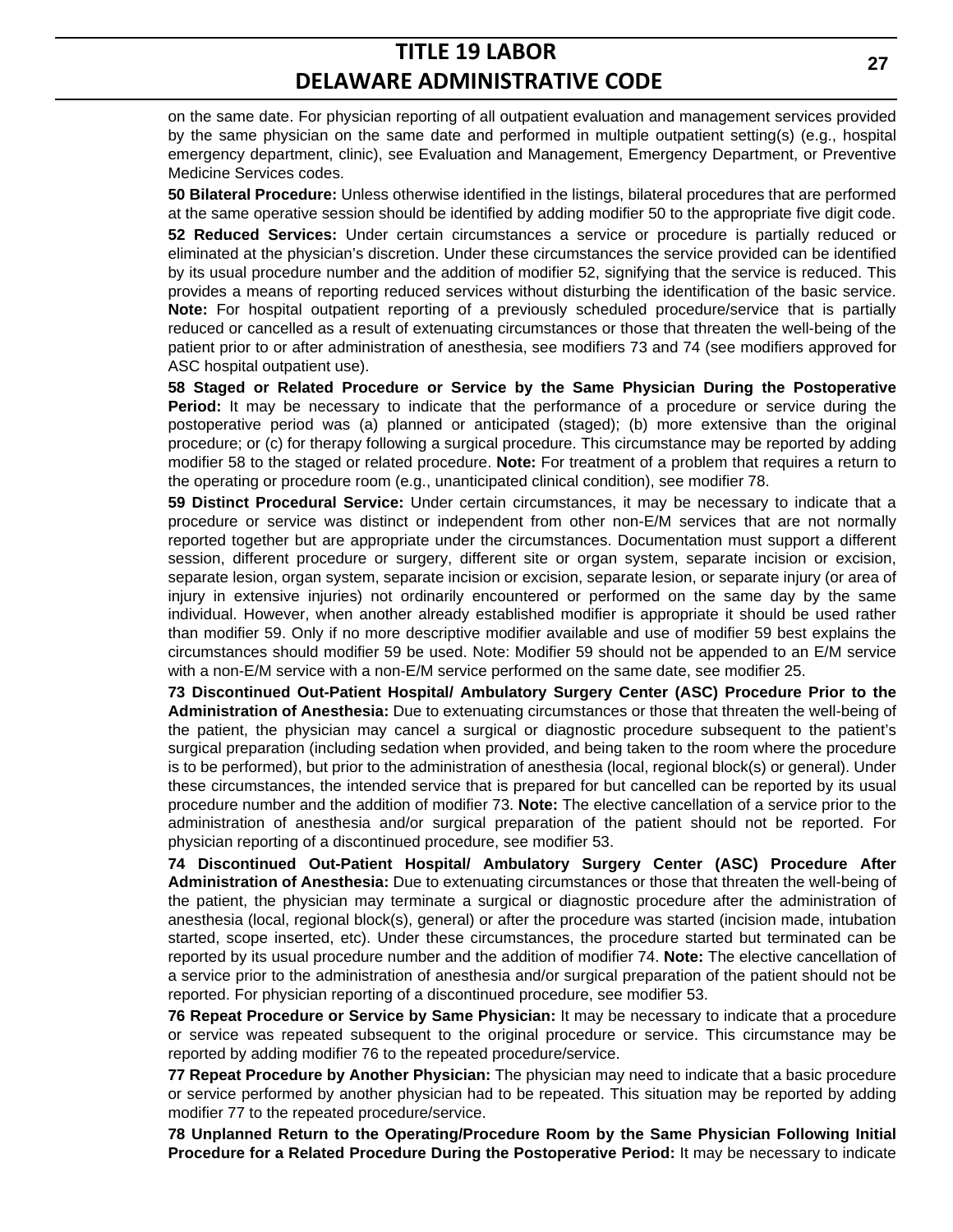that another procedure was performed during the postoperative period of the initial procedure (unplanned procedure following initial procedure). When this procedure is related to the first and require the use of an operating or procedure room, it may be reported by adding modifier 78 to the related procedure. (For repeat procedures, see modifier 76.)

**79 Unrelated Procedure or Service by the Same Physician During the Postoperative Period:** The physician may need to indicate that the performance of a procedure or service during the postoperative period was unrelated to the original procedure. This circumstance may be reported by using modifier 79. (For repeat procedures on the same day, see modifier 76.)

**91 Repeat Clinical Diagnostic Laboratory Test:** In the course of treatment of the patient, it may be necessary to repeat the same laboratory test on the same day to obtain subsequent (multiple) test results. Under these circumstances, the laboratory test performed can be identified by its usual procedure number and the addition of modifier 91. **Note:** This modifier may not be used when tests are rerun to confirm initial results; due to testing problems with specimens or equipment; or for any other reason when a normal, onetime, reportable result is all that is required. This modifier may not be used when other code(s) describe a series of test results (e.g., glucose tolerance tests, evocative/suppression testing). This modifier may only be used for laboratory test(s) performed more than once on the same day on the same patient.

#### 4.23 **Multiple Procedures**

### 4.23.1 **Multiple Procedure Reimbursement Rules**

Multiple procedures performed during the same operative session at the same operative site are reimbursed as follows:

- One hundred percent (100%) of the allowable fee for the primary procedure
- One hundred percent (100%) of the allowable fee for the second and subsequent procedures

#### 4.23.2 **Bilateral Procedure Reimbursement Rule**

Physicians and staff are sometimes confused by the definition of bilateral. Bilateral procedures are identical procedures (i.e., use the same CPT code) performed on the same anatomic site but on opposite sides of the body.

#### 4.23.3 **Multiple Procedure Billing Rules**

- The primary procedure, which is defined as the procedure with the highest RVU, must be billed with the applicable CPT code.
- The second or lesser or additional procedure(s) may be billed by adding modifier 51 to the codes unless the procedure(s) is exempt from modifier 51 or qualifies as an add-on code.

### 4.24 **Repair of Wounds**

### 4.24.1 **Definitions**

Wound repairs are classified as simple, intermediate, or complex.

- 4.24.1.1 **Simple repair.** Simple repair is repair of superficial wounds involving primarily epidermis and dermis or subcutaneous tissues without significant involvement of deeper structures and simple one layer closure/suturing. This includes local anesthesia and chemical or electro cauterization of wounds not closed.
- 4.24.1.2 **Intermediate repair.** Intermediate repair is repair of wounds that requires layered closure of one or more of the subcutaneous tissues and superficial (non-muscle) fascia, in addition to the skin (epidermal and dermal) closure. Single-layer closure of heavily contaminated wounds that require extensive cleaning or removal of particulate matter also constitutes intermediate repair.
- 4.24.1.3 **Complex repair.** Complex repair is repair of wounds requiring more than layered closure, scar revision, debridement (e.g., traumatic lacerations or avulsions), extensive undermining, stents or retention sutures. It may include creation of the defect and necessary preparation for repairs or the debridement and repair of complicated lacerations or avulsions.

### 4.24.2 **Reporting**

The following instructions are for reporting services at the time of the wound repair:

- 4.24.2.1 The repaired wound(s) should be measured and recorded in centimeters, whether curved, angular, or stellate.
- 4.24.2.2 When multiple wounds are repaired, add together the lengths of those in the same classification (see above) and anatomical grouping and report as a single item. When more than one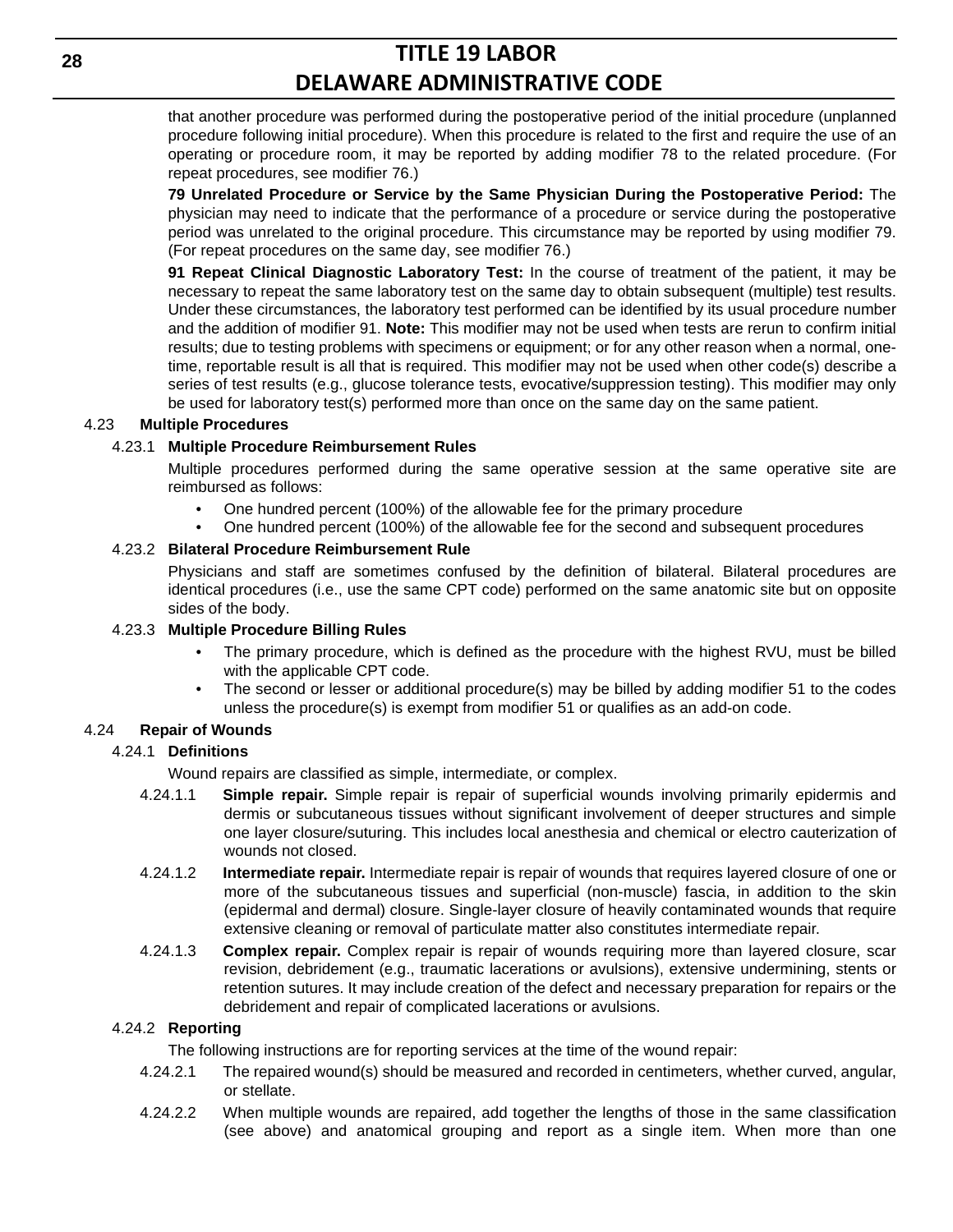classification of wound is repaired, list the more complicated as the primary procedure and the less complicated as the secondary procedure using modifier 51.

- 4.24.2.3 Debridement is considered a separate procedure only when gross contamination requires prolonged cleansing, when appreciable amounts of devitalized or contaminated tissue are removed, or when debridement is carried out separately without immediate primary closure (extensive debridement of soft tissue and/or bone).
- 4.24.2.4 Report involvement of nerves, blood vessels, and tendons under the appropriate system (nervous, musculoskeletal, etc.) for repair. The repair of these wounds is included in the fee for the primary procedure unless it qualifies as a complex wound, in which case modifier 51 applies.
- 4.24.2.5 Simple ligation of vessels in an open wound is considered part of any wound closure, as is simple exploration of nerves, blood vessels, or tendons.
- 4.24.2.6 Adjacent tissue transfers, flaps and grafts include such procedures as Z-plasty, W- plasty, V-4 plasty or rotation flaps. Reimbursement is based on the size of the defect. Closing the donor site with a skin graft is considered an additional procedure and will be reimbursed in addition to the primary procedure. Excision of a lesion prior to repair by adjacent tissue transfer is considered "bundled" into the tissue transfer procedure and is not reimbursed separately.
- 4.24.2.7 Wound exploration codes should not be billed with codes that specifically describe a repair to major structure or major vessel. The specific repair code supersedes the use of a wound exploration code.

## 4.25 **Musculoskeletal System**

## 4.25.1 **Casting and Strapping**

- This applies to severe muscle sprains or strains that require casting or strapping.
- 4.25.1.1 Initial (new patient) treatment for soft tissue injuries must be billed under the appropriate office visit code.
- 4.25.1.2 When a cast or strapping is applied during an initial visit, supplies and materials (e.g., stockinet, plaster, fiberglass, ace bandages) may be itemized and billed separately using the appropriate HCPCS Level II code.
- 4.25.1.3 When initial casting and/or strapping is applied for the first time during an established patient visit, reimbursement may be made for the itemized supplies and materials in addition to the appropriate established patient visit.
- 4.25.1.4 Replacement casts or strapping provided during a follow-up visit (established patient) includes reimbursement for the replacement service as well as the removal of casts, splints, or strapping. If a cast is damaged or destroyed and must be replaced, the supplies and the office visit are reimbursed. Office notes should substantiate medical necessity of the visit. Cast supplies may be billed using the appropriate HCPCS Level II code and reimbursed separately.

### 4.25.2 **Fracture Care**

- 4.25.2.1 Fracture care is a global service. It includes the examination, restoration or stabilization of the fracture, application of the first cast, and cast removal. Casting material is not considered part of the global package and may be reimbursed separately. It is inappropriate to bill an office visit since the reason for the encounter is for fracture care. However, if the patient requires surgical intervention, additional reimbursement can be made for the appropriate E/M code to properly evaluate the patient for surgery. Use modifier 57 with the E/M code.
- 4.25.2.2 Reimbursement for fracture care includes the application and removal of the first cast or traction device only. Replacement casting during the period of follow-up care is reimbursed separately.
- 4.25.2.3 The phrase "with manipulation" describes reduction of a fracture.
- 4.25.2.4 Re-reduction of a fracture performed by the primary physician may be identified by the addition of modifier 76 to the usual procedure code to indicate "repeat procedure" by the same physician.
- 4.25.2.5 The term "complicated" appears in some musculoskeletal code descriptions. It implies an infection occurred or the surgery took longer than usual. Be sure the medical record documentation supports the "complicated" descriptor to justify reimbursement.

## 4.25.3 **Arthroscopy**

**Note:** Surgical arthroscopy always includes a diagnostic arthroscopy. Only in the most unusual case is an increased fee justified because of increased complexity of the intra-articular surgery performed.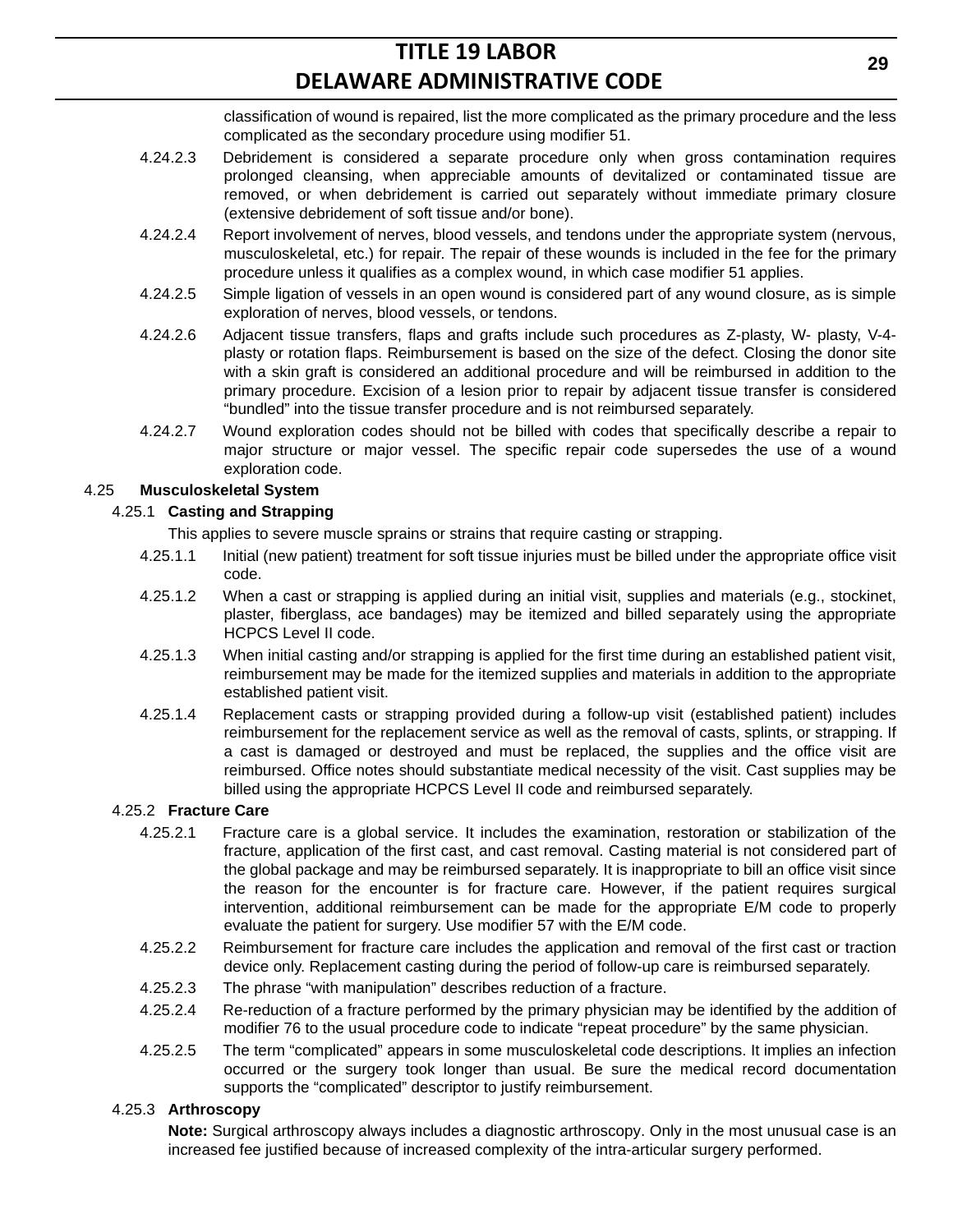- 4.25.3.1 Diagnostic arthroscopy should be billed at fifty percent (50%) when followed by open surgery.
- 4.25.3.2 Diagnostic arthroscopy is not billed when followed by arthroscopic surgery.
- 4.25.3.3 If there are only minor findings that do not confirm a significant preoperative diagnosis, the procedure should be billed as a diagnostic arthroscopy.

## 4.25.4 **Arthrodesis Procedures**

Many revisions have occurred in CPT coding for arthrodesis procedures. References to bone grafting and fixation are now procedures which are listed and reimbursed separately from the arthrodesis codes. To help alleviate any misunderstanding about when to code a discectomy in addition to an arthrodesis, the statement "including minimal discectomy" to prepare interspace has been added to the anterior interbody technique. If the disk is removed for decompression of the spinal cord, the decompression should be coded and reimbursed separately.

## 4.25.5 **External Spinal Stimulators Post Fusion**

The following criteria is established for the medically accepted standard of care when determining applicability for the use of an external spinal stimulator.

- 4.25.5.1 Patient has had a previously failed spinal fusion, and/or
- 4.25.5.2 Patient is scheduled for revision or repair of pseudo arthrosis, and/or
- 4.25.5.3 The patient smokes greater than a pack of cigarettes per day and is scheduled for spinal fusion
- 4.25.5.4 The patient is metabolically in poor health, with other medical comorbidities such as diabetes, Rheumatoid arthritis, lupus or other illnesses requiring oral steroids or cytotoxic medications.
- 4.25.5.5 Pre certification is required for use of the external spinal stimulator if the planned use falls outside the above indications.

### 4.25.6 **Carpal Tunnel Release**

The following intra operative services are included in the global service package for carpal tunnel release and should not be reported separately and do not warrant additional reimbursement:

- Surgical approach
- Isolation of neurovascular structures
- Video imaging
- Stimulation of nerves for identification
- Application of dressing, splint, or cast
- Tenolysis of flexor tendons
- Flexor tenosynovectomy
- Excision of lipoma of carpal canal
- Division of transverse carpal ligament
- Use of endoscopic equipment
- Placement and removal of surgical drains or suction device
- Closure of wound

### 4.26 **Radiology**

### 4.26.1 **Payment Ground Rules for Diagnostic and Therapeutic Radiological Services**

### 4.26.1.1 **General Guidelines**

- 4.26.1.1.1 The maximum allowable payment for health care treatment and procedures shall be the lesser of the health care provider's actual charges or ninety percent (90%) of the  $75<sup>th</sup>$  percentile of actual charges within the geozip where the service or treatment is rendered, utilizing information contained in employers' and insurance carriers' national databases. If an employer or insurance carrier contracts with a provider for the purpose of providing services under the Act, the rate negotiated in such contract shall prevail.
- 4.26.1.1.2 Whenever the health care payment system does not set a specific fee for a procedure, treatment or service in the schedule, the amount of reimbursement shall be eighty-five percent (85%) of actual charge ("POC 85"), which actual charge will be fixed as of 10/31/06 and subsequent to such date will be subject to verification, audit and/or review by the Department of Insurance. Reasonable costs of such review or audit shall be reimbursed to the Department of Insurance by the health care provider whose billing is audited.
- 4.26.1.1.3 The payment system will be adjusted yearly pursuant to 19 **Del.C.** §2322B(14).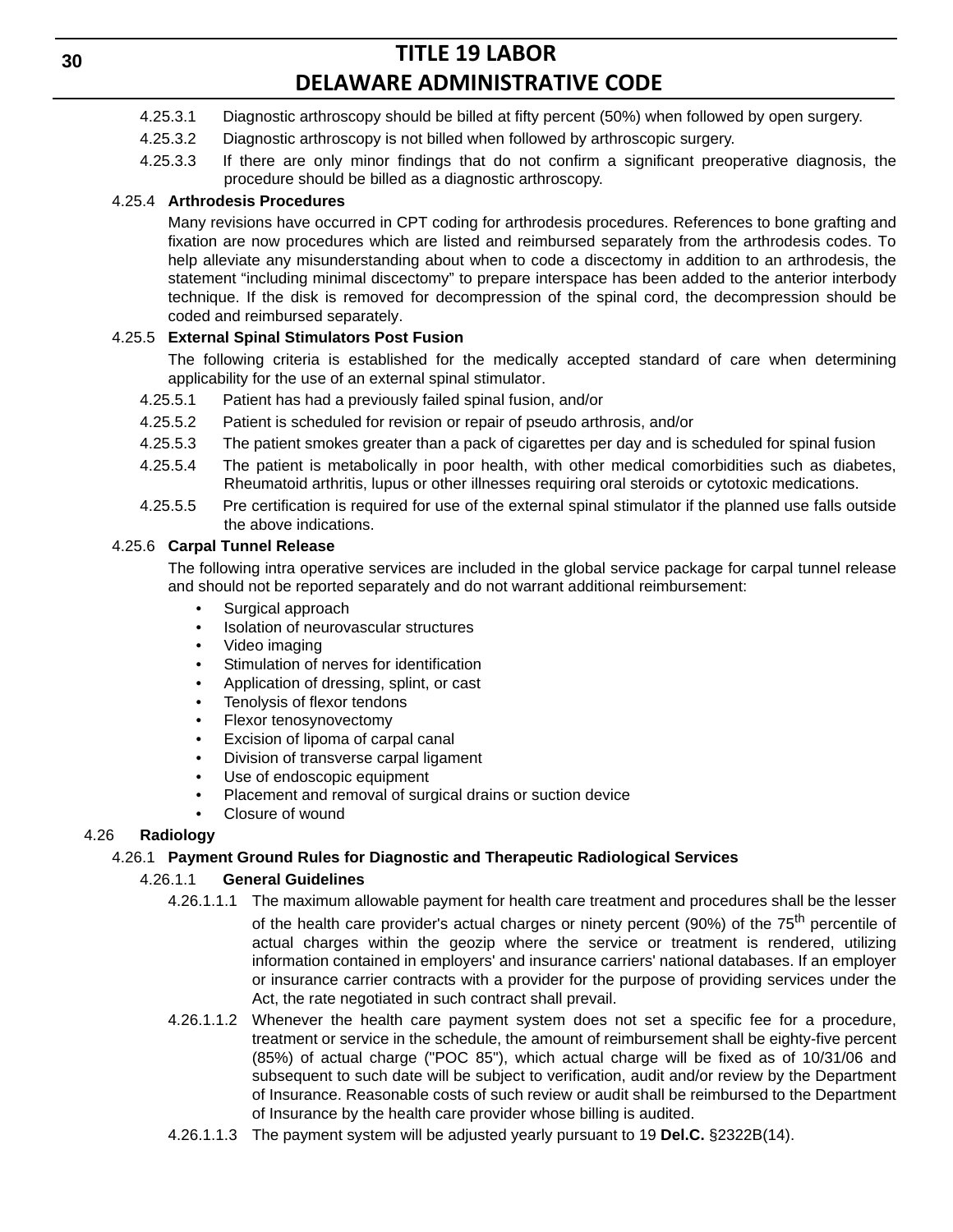- 4.26.1.1.4 The maximum allowed rate column for a radiological procedure includes the professional component (PC) and the technical component (TC). Under no circumstances shall the maximum allowed rate for a procedure be more than the combined value of the TC and the PC. This value is applicable in any situation in which a single charge is made to include both professional services and the technical cost of providing that service. Identification of a procedure without modifier 26 indicates that the charge includes both the "professional" and the "technical" components.
- 4.26.1.1.5 The PC fee amount represents the value of the professional radiological services of the physician. This component is applicable in any situation in which the physician submits a bill for these professional services only. It does not include the cost of personnel, materials, space, equipment, or other facilities.
- 4.26.1.1.6 A written report, signed by the interpreting physician, is considered an integral part of a radiological procedure or interpretation and shall not be reimbursed separately. To identify a charge for the PC, use the five-digit CPT procedure code followed by modifier 26. If a "0" fee amount appears in the PC column, the procedure is assumed to be purely technical in nature and no PC charge will be allowed.
- 4.26.1.1.7 The TC includes the charges for personnel, materials, including ionic contrast media and drugs, film or xerography, space, equipment, and other facility resources. The technical component maximum allowable reimbursement excludes radioisotope cost. To identify a charge for the TC only, use the procedure code followed by modifier TC.
- 4.26.1.1.8 A complete examination includes all of the necessary views for optimal examination of the body part for the suspected condition. If the reimbursement of multiple single views exceeds the cost of a complete examination, reimbursement shall be based on the complete examination value.

### 4.26.1.2 **Definitions and items unique to radiology are listed below:**

- 4.26.1.2.1 Noninvasive/interventional diagnostic imaging includes standard radiographs, single or multiple views, contrast studies, computerized tomography, and magnetic resonance imaging. In the event that radiographs have to be repeated in the course of a radiographic encounter due to substandard quality, only one unit of service for the code can be billed.
- 4.26.1.2.2 Interventional/invasive diagnostic imaging—When a contrast can be administered orally (upper GI) or rectally (barium enema), the administration is included as part of the procedure and no administration service is billed. When contrast material is parenterally administered, whether the timing of the injection has to correlate with the procedure or not (e.g., IVP, CT scans, gadolinium), the administration and the injection (e.g., CPT codes 36000, 36406, 36410, and 90772–90774) are included in the contrast studies.

### 4.26.1.3 **Subject Listings**

Subject listings apply when radiological services are performed by or under the responsible supervision of a physician.

### 4.26.1.3.1 **Supervision and Interpretation**

When two physicians perform a procedure, the radiological portion of the procedure is designated as "radiological supervision and interpretation." When a physician performs both the procedure and provides imaging supervision and interpretation, a combination of CPT procedure codes outside the 70000 series and imaging supervision and interpretation codes are to be used. Note: The Radiological Supervision and Interpretation codes are not applicable to the radiation oncology subsection.

#### 4.26.1.3.2 **Review of Diagnostic Studies**

No separate charge is warranted for prior studies reviewed in conjunction with a visit, consultation, record review, or other evaluation by the medical practitioner or other medical personnel; neither the professional component value modifier 26 nor the radiological consultation CPT code 76140 is reimbursable. The review of diagnostic tests is included in the evaluation and management codes.

#### 4.26.1.3.3 **Written Report(s)**

A written report, signed by the interpreting physician, should be considered an integral part of a radiological procedure or interpretation.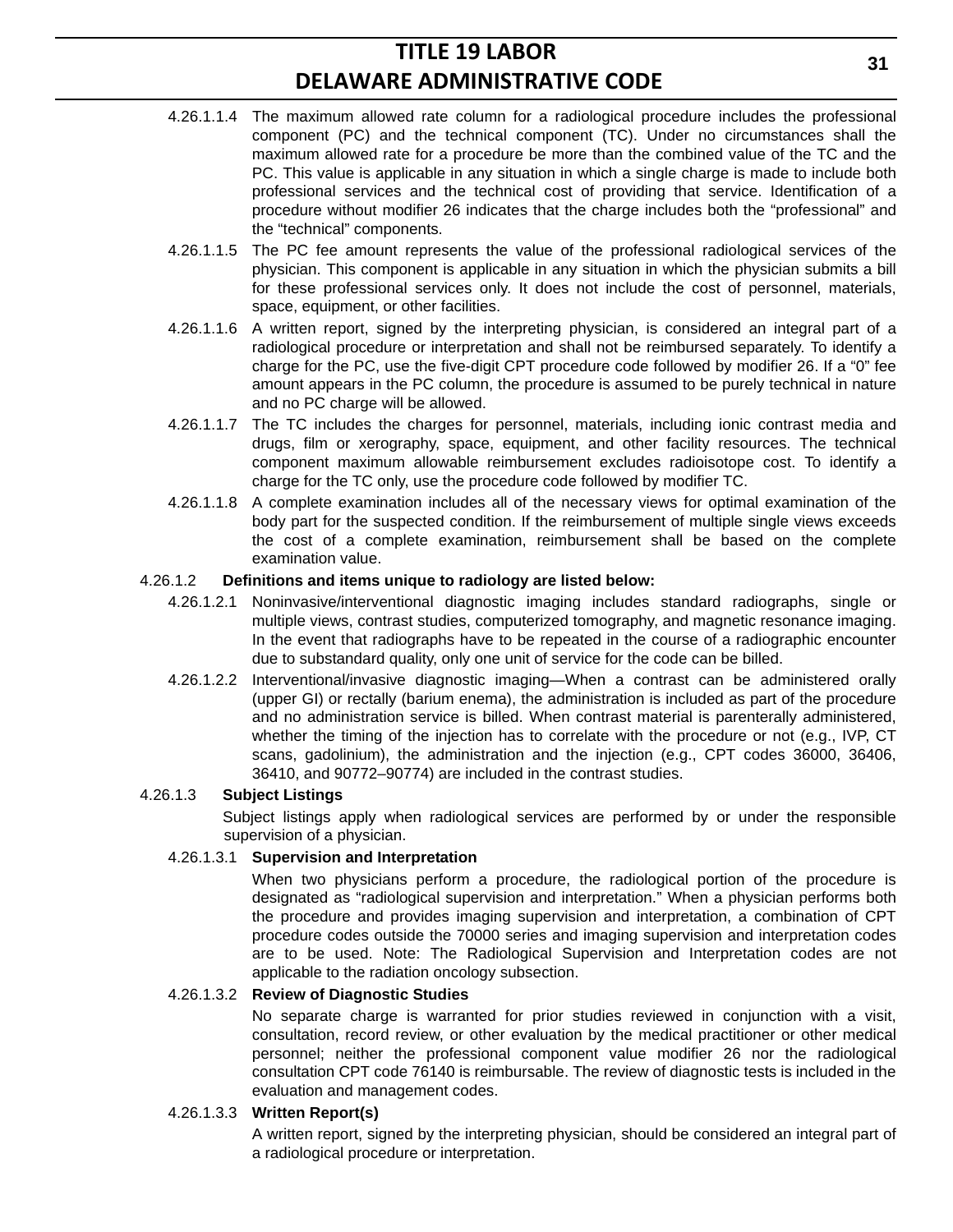#### 4.26.1.3.4 **Unbundling of "Entrance" Fees**

Unbundling of fees to free standing diagnostic radiology centers will not be allowed. Any entrance fees billed in addition to the global or testing procedure code will not be reimbursed.

#### 4.26.1.3.5 **njection Procedure**

Fees include all usual pre- and postinjection care specifically related to the injection procedure, necessary local anesthesia, placement of needle or catheter, and injection of contrast media with or without auto power injection. The phrase "with contrast" used in the codes for procedures performed using contrast for imaging enhancement represents contrast material administered intravascularly, intra-articularly, or intrathecally.

For intra-articular injection, use the appropriate joint injection code. If radiographic arthrography is performed, also use the arthrography supervision and interpretation code for the appropriate joint (which includes fluoroscopy). If CT or MR arthrography is performed without radiographic arthrography, use the appropriate joint injection code, the appropriate CT or MR code ("with contrast" or "without followed by contrast"), and the appropriate imaging guidance code for needle placement for contrast injection.

For spine examinations using computed tomography, magnetic resonance imaging, magnetic resonance angiography, "with contrast" includes intrathecal or intravascular injection. For intrathecal injection, use also CPT code 61055 or 62284. Injection intravascular (IV) contrast material is part of the "with contrast" CT, CTA, MRI, MRA procedure and shall not be reimbursed separately. When introducing additional materials through the same puncture site, reimbursement shall be allowed for the materials only. Title 19 Section 2322B(5) will apply to such charges. Oral and/or rectal contrast administration alone does not qualify as a study "with contrast."

#### 4.26.2 **Payment Modifiers for Diagnostic and Therapeutic Radiological Services**

- 4.26.2.1 A modifier indicates a service or procedure performed has been altered by some specific circumstance but has not changed its definition or code. The modifying circumstance shall be identified by the appropriate modifier following the procedure code. When two modifiers are applicable to a single code, indicate each modifier on the bill. If more than one modifier is used, place the "Multiple Modifiers" modifier 99 immediately after the procedure code. This indicates that one or more additional modifier codes will follow.
- 4.26.2.2 Only certain modifiers in each of the categories (Evaluation and Management Services, Anesthesia, Surgery, Pathology/Laboratory, Radiology, General Medicine, and Physical Medicine) will be recognized for reimbursement purposes. The modifiers listed below may differ from those published by the American Medical Association. Medical providers submitting workers' compensation billing shall use only the modifiers set out in the fee schedule.
- 4.26.2.3 The following modifiers will be recognized for reimbursement by the fee schedule for diagnostic and therapeutic radiology services codes:

**22 Increased Procedural Services:** When the work required to provide a service is substantially greater than typically required, it may be identified by adding modifier 22 to the usual procedure code. Documentation must support the substantial additional work and the reason for the additional work (i.e., increased intensity, time, technical difficulty of procedure, and severity of patient's condition, physical and mental effort required). Note: This modifier should not be appended to an E/M. Add an additional 20% to the value of the procedure code when billed with this modifier.

**26 Professional Component Only:** Certain procedures are a combination of a physician component and a technical component. When the physician component is reported separately, the service may be identified by adding modifier 26 to the usual procedure number.

**50 Bilateral Procedure:** Unless otherwise identified in the listings, bilateral procedures that are performed at the same operative session should be identified by adding modifier 50 to the appropriate five-digit code.

**52 Reduced Services:** Under certain circumstances, a service or procedure is partially reduced or eliminated at the physician's discretion. Under these circumstances, the service provided can be identified by its usual procedure number and the addition of modifier 52 signifying that the service is reduced. This provides a means of reporting reduced services without disturbing the identification of the basic service. Note: For hospital outpatient reporting of a previously scheduled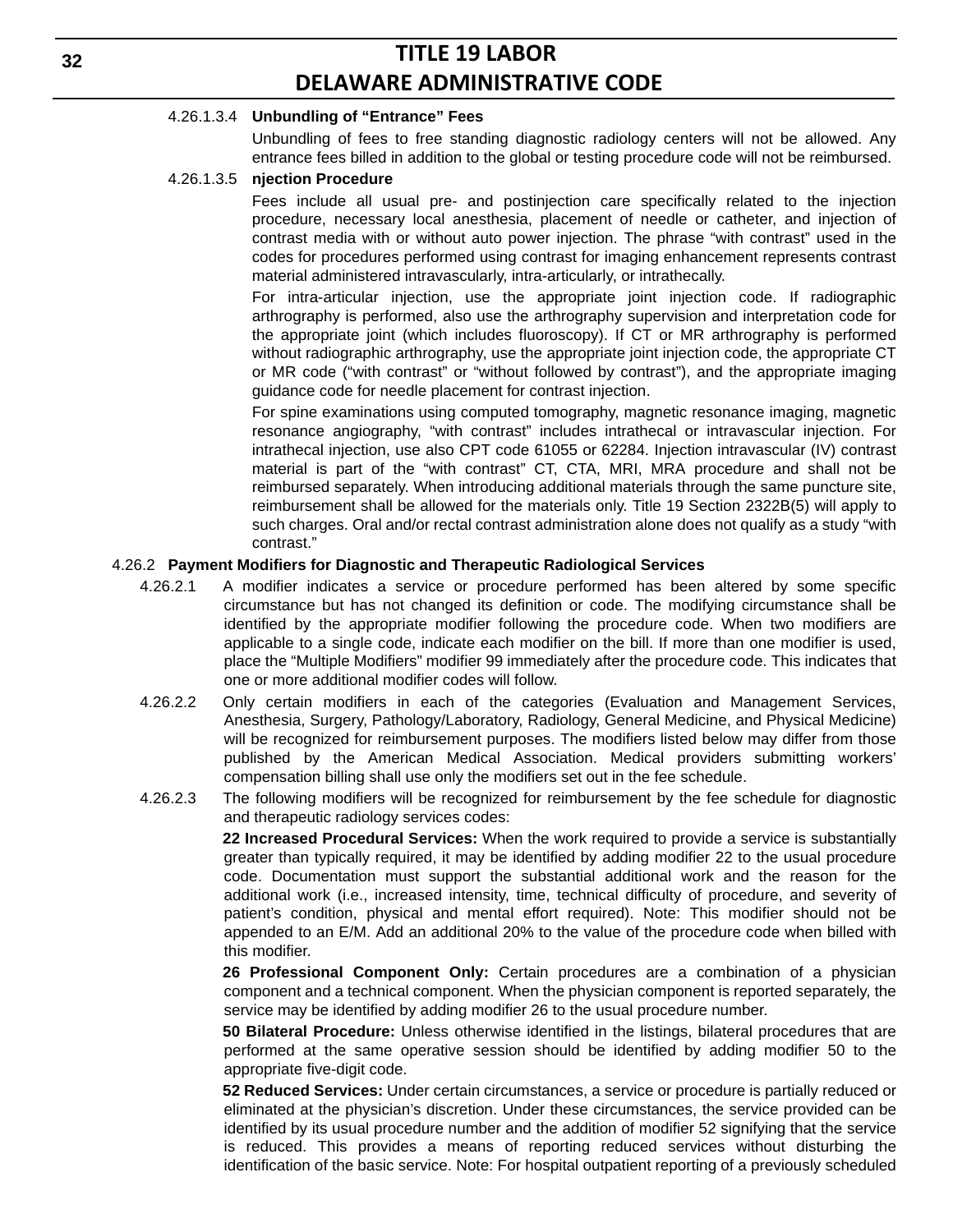procedure/service that is partially reduced or cancelled as a result of extenuating circumstances or those that threaten the well-being of the patient prior to or after administration of anesthesia, see modifiers 73 and 74 (see modifiers approved for ASC hospital outpatient use).

**53 Discontinued Procedure:** Under certain circumstances, the physician may elect to terminate a surgical or diagnostic procedure. Due to extenuating circumstances or those that threaten the wellbeing of the patient, it may be necessary to indicate that a surgical or diagnostic procedure was started but discontinued. This circumstance may be reported by adding modifier 53 to the code for the discontinued procedure. Note: This modifier is not used to report the elective cancellation of a procedure before the patient's anesthesia induction and/or surgical preparation in the operating suite. For outpatient hospital/ambulatory surgery center (ASC) reporting of a previously scheduled procedure/service that is partially reduced or cancelled as a result of extenuating circumstances or those that threaten the well-being of the patient prior to or after administration of anesthesia, see modifier 73 and 74 (see modifiers approved for ASC hospital outpatient use).

**59 Distinct Procedural Service:** Under certain circumstances, it may be necessary to indicate that a procedure or service was distinct or independent from other non-E/M services that are not normally reported together but are appropriate under the circumstances. Documentation must support a different session, different procedure or surgery, different site or organ system, separate incision or excision, separate lesion, organ system, separate incision or excision, separate lesion, or separate injury (or area of injury in extensive injuries) not ordinarily encountered or performed on the same day by the same individual. However, when another already established modifier is appropriate it should be used rather than modifier 59. Only if no more descriptive modifier available and use of modifier 59 best explains the circumstances should modifier 59 be used. Note: Modifier 59 should not be appended to an E/M service with a non-E/M service with a non-E/ M service performed on the same date, see modifier 25.

**76 Repeat Procedure or Service by Same Physician:** It may be necessary to indicate that a procedure or service was repeated subsequent to the original procedure or service. This circumstance may be reported by adding modifier 76 to the repeated procedure/service.

**77 Repeat Procedure by Another Physician:** The physician may need to indicate that a basic procedure or service performed by another physician had to be repeated. This situation may be reported by adding modifier 77 to the repeated procedure/service.

**99 Multiple Modifiers:** Under certain circumstances, two or more modifiers may be necessary to completely delineate a service. In such situations, modifier 99 should be added to the basic procedure and other applicable modifiers may be listed as part of the description of the service.

**LT Left Side:** Used to identify procedures performed on the left side of the body.

**RT Right Side:** Used to identify procedures performed on the right side of the body.

**TC Technical Component Only:** Certain procedures are a combination of a physician component and a technical component. When the technical component is reported separately, the service may be identified by adding modifier TC to the usual procedure number.

### 4.27 **Laboratory/Pathology**

#### 4.27.1 **Payment Ground Rules for Pathology and Laboratory Services**

#### 4.27.1.1 **General Guidelines**

- 4.27.1.1.1 The maximum allowable payment for health care treatment and procedures shall be the lesser of the health care provider's actual charges or ninety percent (90%) of the  $75<sup>th</sup>$  percentile of actual charges within the geozip where the service or treatment is rendered, utilizing information contained in employers' and insurance carriers' national databases. If an employer or insurance carrier contracts with a provider for the purpose of providing services under the Act, the rate negotiated in such contract shall prevail.
- 4.27.1.1.2 Whenever the health care payment system does not set a specific fee for a procedure, treatment or service in the schedule, the amount of reimbursement shall be eighty-five percent (85%) of actual charge ("POC 85"), which actual charge will be fixed as of 10/31/06 and subsequent to such date will be subject to verification, audit and/or review by the Department of Insurance. Reasonable costs of such review or audit shall be reimbursed to the Department of Insurance by the health care provider whose billing is audited.
- 4.27.1.1.3 The payment system will be adjusted yearly pursuant to 19 **Del.C.** §2322B(14).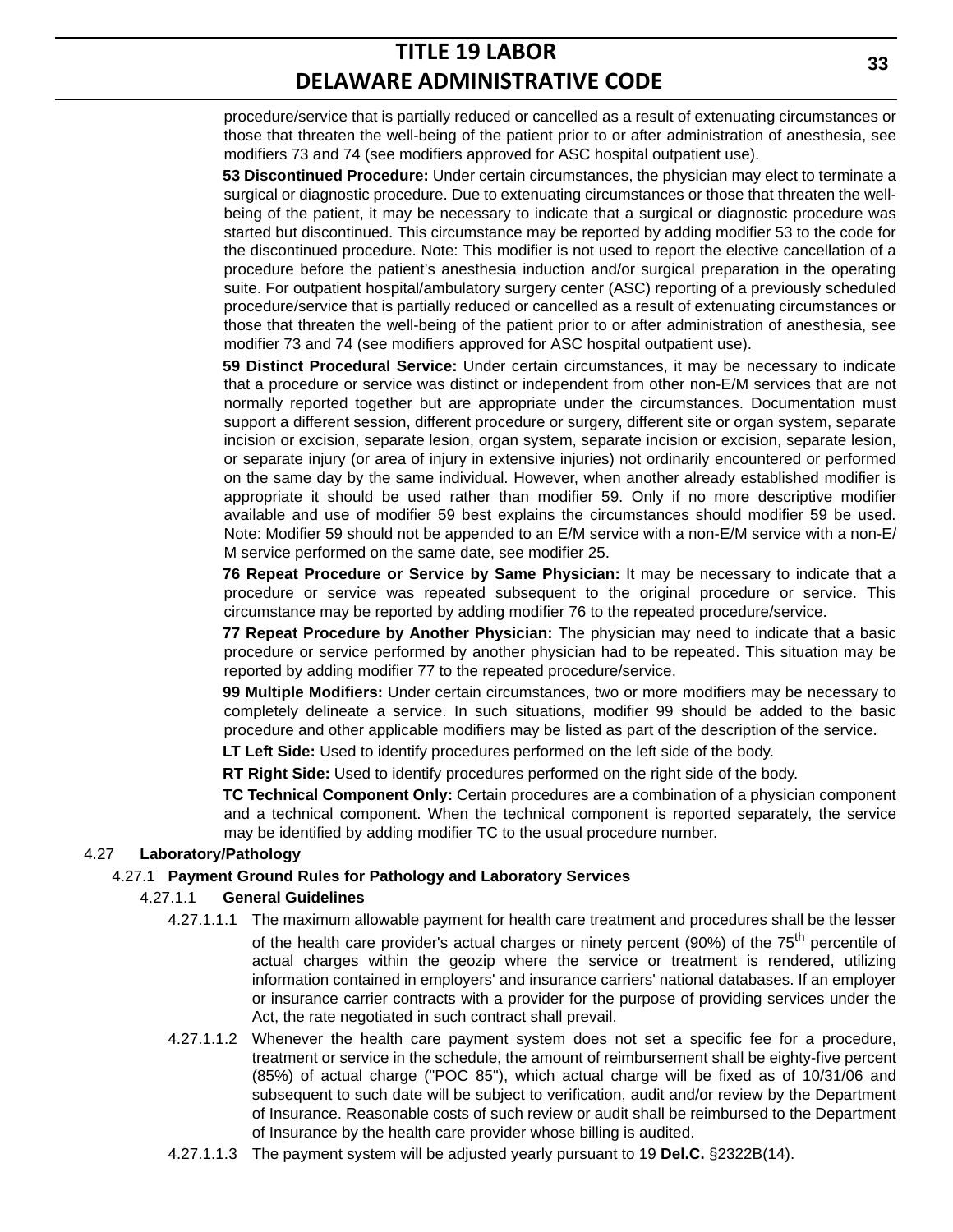4.27.1.1.4 Physicians should include CPT codes for specific performance of diagnostic tests/studies for which specific CPT codes are available. Items used by all physicians in reporting their services are presented in the introduction. Definitions and explanations unique to pathology and laboratory are included below.

#### 4.27.1.2 **Services in Pathology & Laboratory**

Services are those provided by the pathologist or by the technologists under responsible supervision of a physician. The fees listed in this section include recording of the specimen, performance of the test, and reporting of the result. The fees do not include specimen collection, specimen transfer, or individual patient administrative services.

#### 4.27.1.3 **Review of Diagnostic Studies**

The medical practitioner or other medical personnel warrant no separate charge for the review of prior studies in conjunction with a visit, consultation, record review, or other evaluation. Neither the professional component modifier 26 nor the pathology consultation CPT codes 80500 and 80502 are reimbursable under this circumstance. The review of diagnostic tests is included in the evaluation and management (E/M) codes.

#### 4.27.1.4 **Referral Laboratory Tests**

The laboratory tests and services listed in this section when performed by other than the billing physician shall be billed at the value charged by the referral (outside) laboratory under the applicable procedure number with the appropriate modifier 90; the name of the referral laboratory and the charge made by that laboratory should also be identified.

#### 4.27.1.5 **Collection and Handling Procedures**

Fees assigned to each test represent only the cost of performing the individual test, whether it is manual or automated (mechanized). The collection, handling, and patient administrative services have been assigned separate fees and separate code numbers.

- 4.27.1.5.1 Report a collection, handling, and patient administrative service separately, where applicable. For venipuncture, see CPT code 36415. For collection of capillary blood specimen, see CPT code 36416. For collection of blood specimen from a completely implantable venous access device, see CPT code 36540. For handling, see CPT codes 99000 and 99001.
- 4.27.1.5.2 Only the physician or laboratory drawing the blood or obtaining the specimen is entitled to a collection and handling fee.
- 4.27.1.5.3 Relative value units for specimen collection, handling, and patient administrative service are assigned in relation to the complexity of the process.
- 4.27.1.5.4 Although there is no billing for the test itself, the physician or laboratory performing the service can report a collection and handling charge. The test ordered and the name of the testing facility should be indicated.
- 4.27.1.5.5 When collection and handling are performed at the testing facility (laboratory), the laboratory may include separate charges for these services.

### 4.27.1.6 **Professional Component**

The maximum allowable reimbursement includes the professional component (PC) plus the technical component (TC). This value is applicable in any situation in which a single charge is made to include both professional services and the technical cost of providing that service.

- 4.27.1.6.1 Identification of a procedure by the five-digit CPT code without modifier 26 indicates that the charge includes both the professional and technical components. The professional component percentage represents the value of the professional pathology services of the physician. This includes: examination of the injured employee, when indicated performance and/or supervision of the procedure, interpretation, and written report of the laboratory procedure, and consultation with he authorized treating physician. This component is applicable in any situation in which the physician submits a bill for these professional services only. It does not include the cost of personnel, materials, space, equipment, or other facilities. To identify the charge for the professional component, use the five-digit CPT code followed by modifier 26.
- 4.27.1.6.2 The technical component includes the charges for personnel, materials, space, equipment, and other facilities, and should be reported using modifier TC. In no instance will the sum of the charges for the professional and technical components of a service be greater than the value of the total service listed.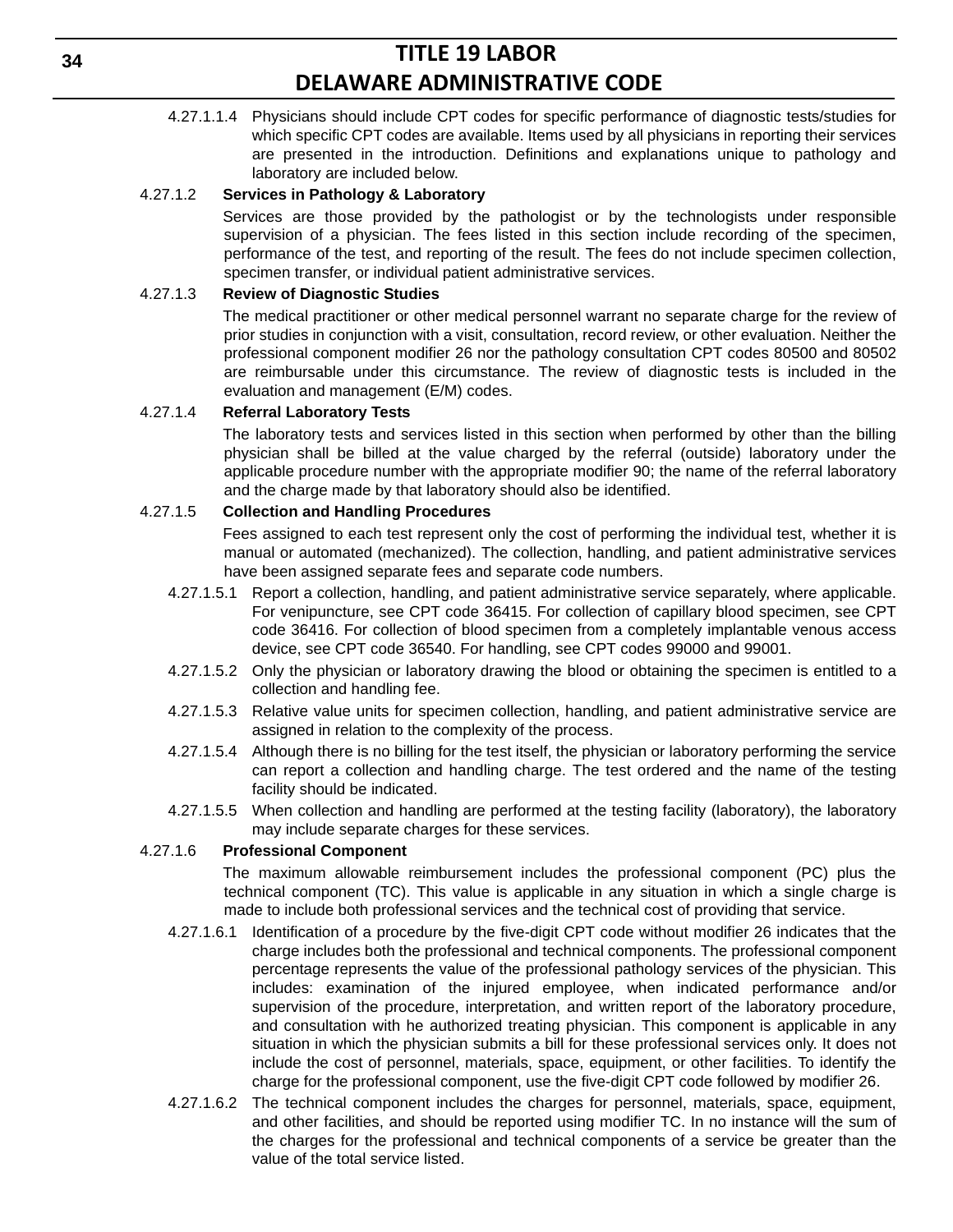#### 4.27.1.7 **Separate or Multiple Procedures**

It is appropriate to designate multiple procedures that are rendered at the same session by separate entries.

#### 4.27.1.8 **Unusual Service or Procedure**

Services that may necessitate skills and time of the physician over and above that usually required should be substantiated by special report (detailed below).

#### 4.27.1.9 **Unlisted Service or Procedure**

When an unlisted service or procedure is provided, the values used should be substantiated by special report (detailed below). Identify by name or description.

#### 4.27.1.10 **Special Report**

A service that is rarely provided, unusual, variable, or new may require a special report in determining medical appropriateness of the service. Pertinent information should include an adequate definition or description of the nature, extent, and need for the procedure; and the time, effort, and equipment necessary to provide the service. Additional items that may be included are:

- Complexity of symptoms
- Final diagnosis
- Pertinent physical findings
- Diagnostic and therapeutic procedures
- Concurrent problems
- Follow-up care

#### 4.27.2 **Payment Modifiers for Pathology and Laboratory Services**

- 4.27.2.1 A modifier indicates a service or procedure performed has been altered by some specific circumstance but has not changed its definition or code. The modifying circumstance shall be identified by use of the appropriate modifier following the procedure code. When two modifiers are applicable to a single code, indicate each modifier on the bill. If more than one modifier is used, place the "Multiple Modifiers" code 99 immediately after the procedure code. This indicates that one or more additional modifier codes will follow. Only certain modifiers in each of the categories (Evaluation and Management Services, Anesthesia, Surgery, Pathology/Laboratory, Radiology, General Medicine, and Physical Medicine) will be recognized for reimbursement purposes.
- 4.27.2.2 The modifiers listed below may differ from those published by the American Medical Association. Providers submitting workers' compensation billing shall use only the modifiers set out in the fee schedule.
- 4.27.2.3 The following modifiers will be recognized for reimbursement by the fee schedule for pathology and laboratory codes:

**22 Increased Procedural Services:** When the work required to provide a service is substantially greater than typically required, it may be identified by adding modifier 22 to the usual procedure code. Documentation must support the substantial additional work and the reason for the additional work (i.e., increased intensity, time, technical difficulty of procedure, and severity of patient's condition, physical and mental effort required). Note: This modifier should not be appended to an E/M. Add an additional 20% to the value of the procedure code when billed with this modifier.

**26 Professional Component Only:** Certain procedures are a combination of a physician component and a technical component. When the physician component is reported separately, the service may be identified by adding modifier 26 to the usual procedure number.

**53 Discontinued Procedure:** Under certain circumstances, the physician may elect to end a surgical or diagnostic procedure. Due to extenuating circumstances or those that threaten the wellbeing of the patient, it may be necessary to indicate that a surgical or diagnostic procedure was started but discontinued. This circumstance may be reported by adding modifier 53 to the code for the discontinued procedure. Note: This modifier is not used to report the elective cancellation of a procedure before the patient's anesthesia induction and/or surgical preparation in the operating suite. For outpatient hospital/ambulatory surgery center (ASC) reporting of a previously scheduled procedure/service that is partially reduced or cancelled as a result of extenuating circumstances or those that threaten the well-being of the patient prior to or after administration of anesthesia, see modifier 73 and 74 (see modifiers approved for ASC hospital outpatient use).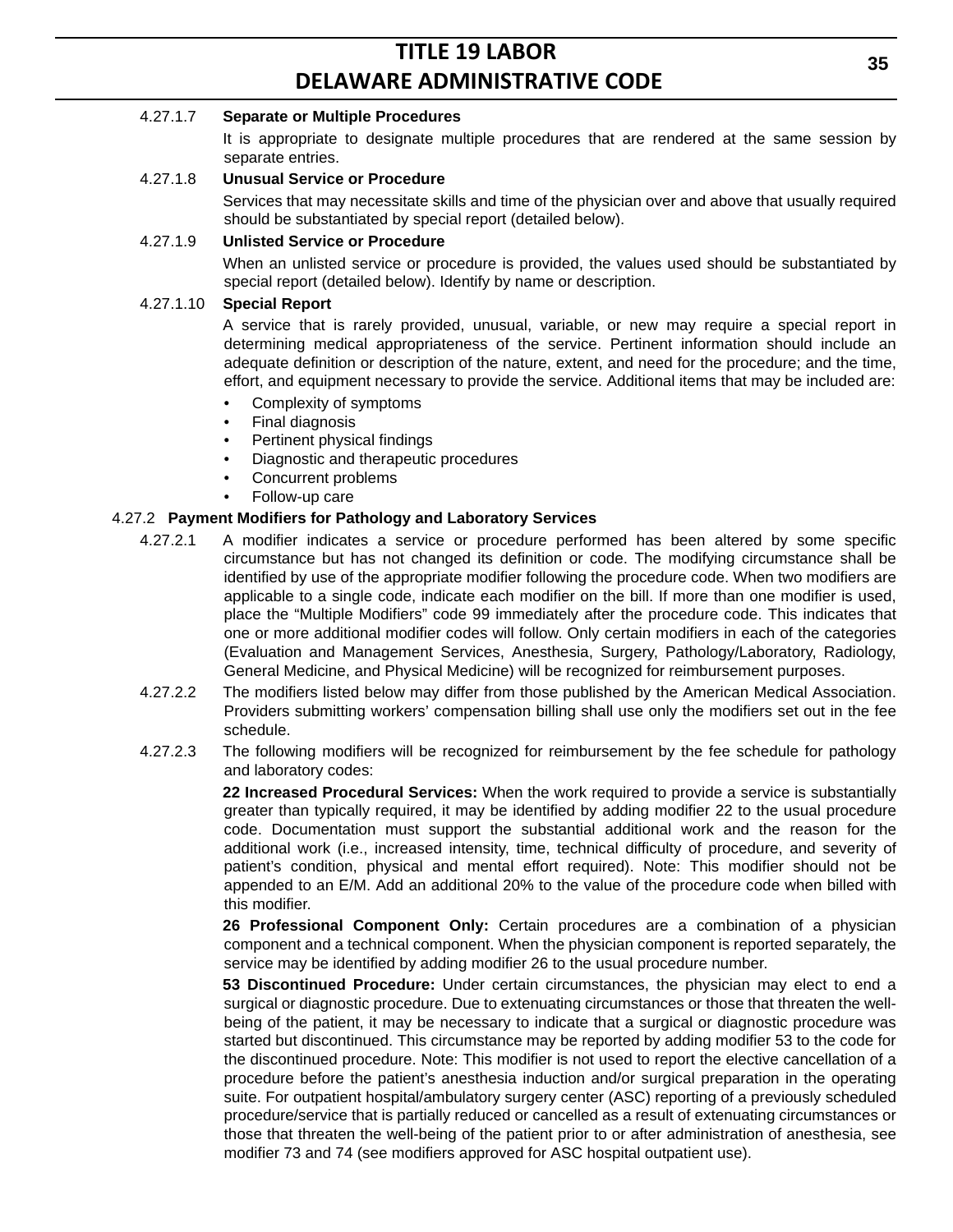**59 Distinct Procedural Service:** Under certain circumstances, it may be necessary to indicate that a procedure or service was distinct or independent from other non-E/M services that are not normally reported together but are appropriate under the circumstances. Documentation must support a different session, different procedure or surgery, different site or organ system, separate incision or excision, separate lesion, organ system, separate incision or excision, separate lesion, or separate injury (or area of injury in extensive injuries) not ordinarily encountered or performed on the same day by the same individual. However, when another already established modifier is appropriate it should be used rather than modifier 59. Only if no more descriptive modifier available and use of modifier 59 best explains the circumstances should modifier 59 be used. Note: Modifier 59 should not be appended to an E/M service with a non-E/M service with a non-E/ M service performed on the same date, see modifier 25.

**90 Reference (Outside) Laboratory:** When laboratory procedures are performed by a party other than the treating or reporting physician, the procedure may be identified by adding modifier 90 to the usual procedure number.

**91 Repeat Clinical Diagnostic Laboratory Test:** In the course of treatment of the patient, it may be necessary to repeat the same laboratory test on the same day to obtain subsequent (multiple) test results. Under these circumstances, the laboratory test performed can be identified by its usual procedure number and the addition of modifier 91. Note: This modifier may not be used when tests are rerun to confirm initial results; due to testing problems with specimens or equipment; or for any other reason when a normal, one-time, reportable result is all that is required. This modifier may not be used when other code(s) describe a series of test results (e.g., glucose tolerance tests, evocative/suppression testing). This modifier may only be used for laboratory test(s) performed more than once on the same day on the same patient.

**92 Alternative Laboratory Platform Testing:** When laboratory testing is being performed using a kit or transportable instrument that wholly or in part consists of a singe use, disposable a analytical chamber, the service may be identified by adding modifier 92 to the usual laboratory procedure code (HIV testing 86701-86703). The test does not require permanent dedicated space; hence by its design it may be hand carried or transported to the vicinity of the patient for immediate testing at that site, although location of the testing is not itself determinative of the use of this modifier.

**99 Multiple Modifiers:** Under certain circumstances, two or more modifiers may be necessary to completely delineate a service. In such situations modifier 99 should be added to the basic procedure, and other applicable modifiers may be listed as part of the description of the service.

**TC Technical Component Only:** Certain procedures are a combination of a physician component and a technical component. When the technical component is reported separately, the service may be identified by adding modifier TC to the usual procedure number.

### 4.28 **Physical Medicine**

#### 4.28.1 **Payment Ground Rules for Physical Medicine Services**

#### 4.28.1.1 **General Guidelines**

- 4.28.1.1.1 Protocols used by physicians in reporting their services are generally described below. Some of the commonalties with other subsections may be repeated here. If no appropriate code is found for medical services performed by a medical provider, use the appropriate unlisted code (e.g., CPT code 99199), and adequately describe the service provided. Chiropractic and physical therapy service reimbursements are explained in this section.
- 4.28.1.1.2 Supplies and materials provided by the medical provider (e.g., sterile trays), over and above that usually provided during an office visit, or other services rendered, may be charged for separately and coded separately. A physician office visit code may be charged in addition to the code for modalities/procedures only if the accompanying documentation clearly indicates that the physician or medical provider actually examined the worker during the office visit.

### 4.28.1.2 **Initial Evaluation and Re-evaluation by Physical Therapists or Occupational Therapists**

- 4.28.1.2.1 CPT code 97001, Physical therapy evaluation, is a one-time-only charge per episode of care. CPT code 97002, Physical therapy re-evaluation, may be charged at the discretion of the clinician based on patient presentation at a particular visit. The use of the 97002 code shall not exceed once per month unless unusual and/or unforeseen circumstances exist.
- 4.28.1.2.2 CPT code 97003, Occupational therapy evaluation, is a one-time-only charge per episode of care. CPT code 97004, Occupational therapy re-evaluation, may be charged at the discretion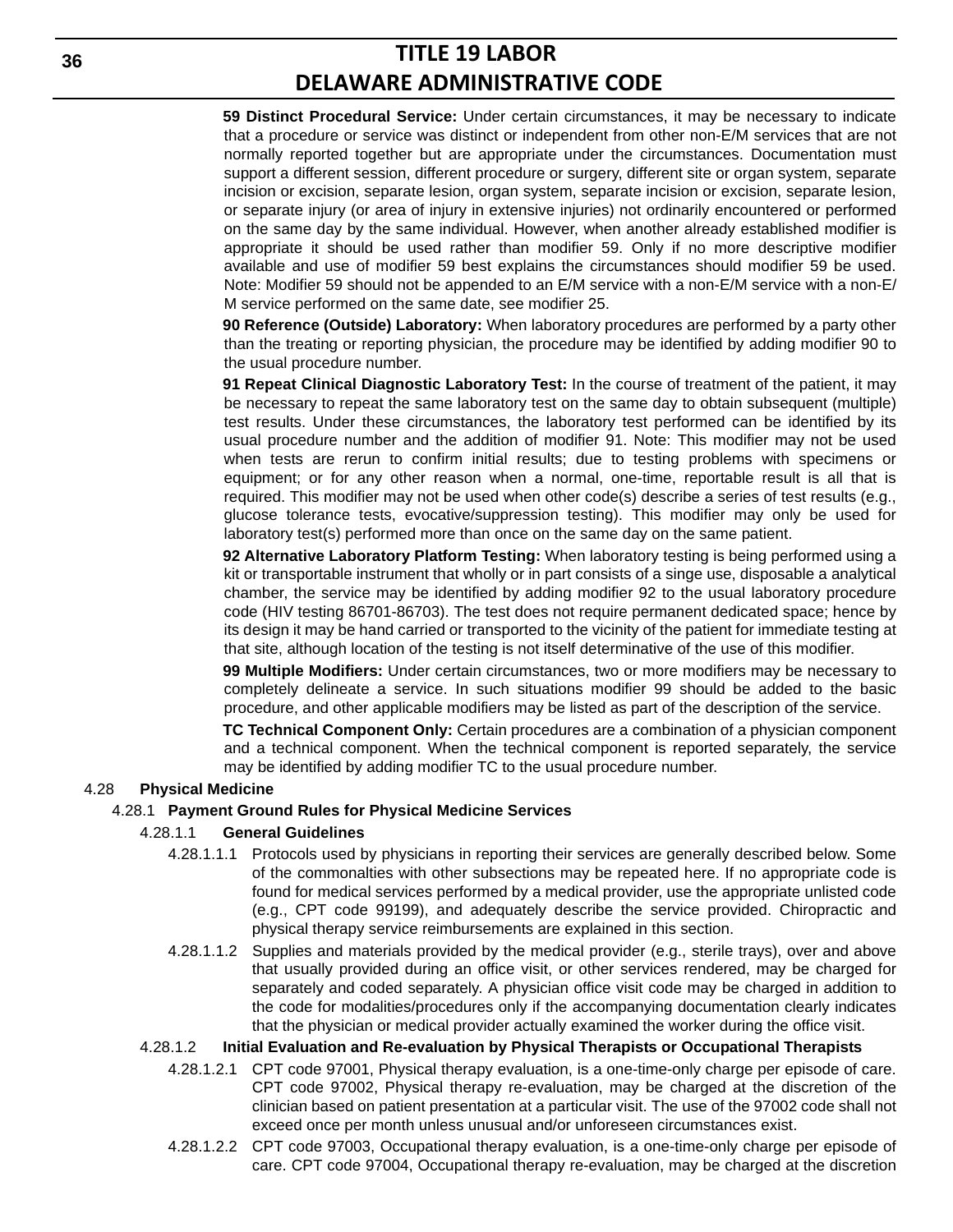of the treating clinician based on patient presentation at a particular visit. The use of the 97004 code shall not exceed once per month unless unusual and/or unforeseen circumstances exist.

### 4.28.1.3 **Exam Visits to Occupational Therapists or Physical Therapists**

Services performed by a physical therapist and/or occupational therapist shall be performed in conjunction with the authorized treating physician detailing the type, frequency, and duration of therapy to be provided. Only physical therapists and/or occupational therapists procedures and services are billable.

#### 4.28.1.4 **Manipulation Codes**

Manipulation performed by physical therapists are billed under the 97140 (manual therapy) CPT code and there is no special modifier necessitated with the use of the 97140 code.

Special codes are designated for use by chiropractors and osteopaths to bill for manipulation services. When billing for manipulation services, licensed chiropractors may bill using CPT codes 98940–98943. Licensed osteopaths may bill using CPT codes 98925–98929. The chiropractic manipulative treatment codes include a pre manipulation patient assessment. Additional evaluation and management (E/M) services may be reported separately using modifier 25, if the injured employee's condition requires a significant, separately identifiable E/M service, which is above and beyond the usual pre service and post service work associated with the procedure.

#### 4.28.1.5 **Fabrication of Orthotics**

Orthotics must be billed separately for professional fitting and supplies. CPT code 97760 must be used for a medical provider or therapist to fabricate orthotics. Custom-made orthotics and prosthetics are exempt from the medical supplies reimbursement formula; however, usual, customary, and reasonable charges will apply or by agreement of the parties. Additional medical supplies may not exceed medical supplies reimbursement formula.

#### 4.28.1.6 **TENS Units**

TENS units (transcutaneous electrical nerve stimulation) must be prescribed by the authorized treating physician. Rental equipment is subject to usual, customary, and reasonable charges or by agreement. Rental equipment is exempt from the reimbursement formula. The purchase of such units will be subject to durable/medical supplies reimbursement formula utilizing the appropriate.

#### 4.28.2 **Payment Modifiers for Physical Medicine Services**

- 4.28.2.1 A modifier indicates a service or procedure performed has been altered by some specific circumstance but has not changed its definition or code. The modifying circumstance shall be identified by the appropriate modifier following the procedure code. When two modifiers are applicable to a single code, indicate each modifier on the bill. If more than one modifier is used, place the "Multiple Modifiers" modifier 99 immediately after the procedure code. This indicates that one or more additional modifier codes will follow. Only certain modifiers in each of the categories (Evaluation and Management, Anesthesia, Surgery, Pathology/Laboratory, Radiology, General Medicine, and Physical Medicine) will be recognized for reimbursement purposes.
- 4.28.2.2 The modifiers listed below may differ from those published by the American Medical Association. Medical providers submitting workers' compensation billing shall use only the modifiers set out in the fee schedule.
- 4.28.2.3 The following modifiers will be recognized for reimbursement by the fee schedule for physical medicine services codes:

**22 Increased Procedural Services:** When the work required to provide a service is substantially greater than typically required, it may be identified by adding modifier 22 to the usual procedure code. Documentation must support the substantial additional work and the reason for the additional work (i.e., increased intensity, time, technical difficulty of procedure, and severity of patient's condition, physical and mental effort required). Note: This modifier should not be appended to an E/M. Add an additional 20% to the value of the procedure code when billed with this modifier.

**24 Unrelated Evaluation and Management Service by the Same Physician during a Postoperative Period:** The physician may need to indicate that an evaluation and management service was performed during a postoperative period for a reason(s) unrelated to the original procedure. This circumstance may be reported by adding modifier 24 to the appropriate level of E/ M service.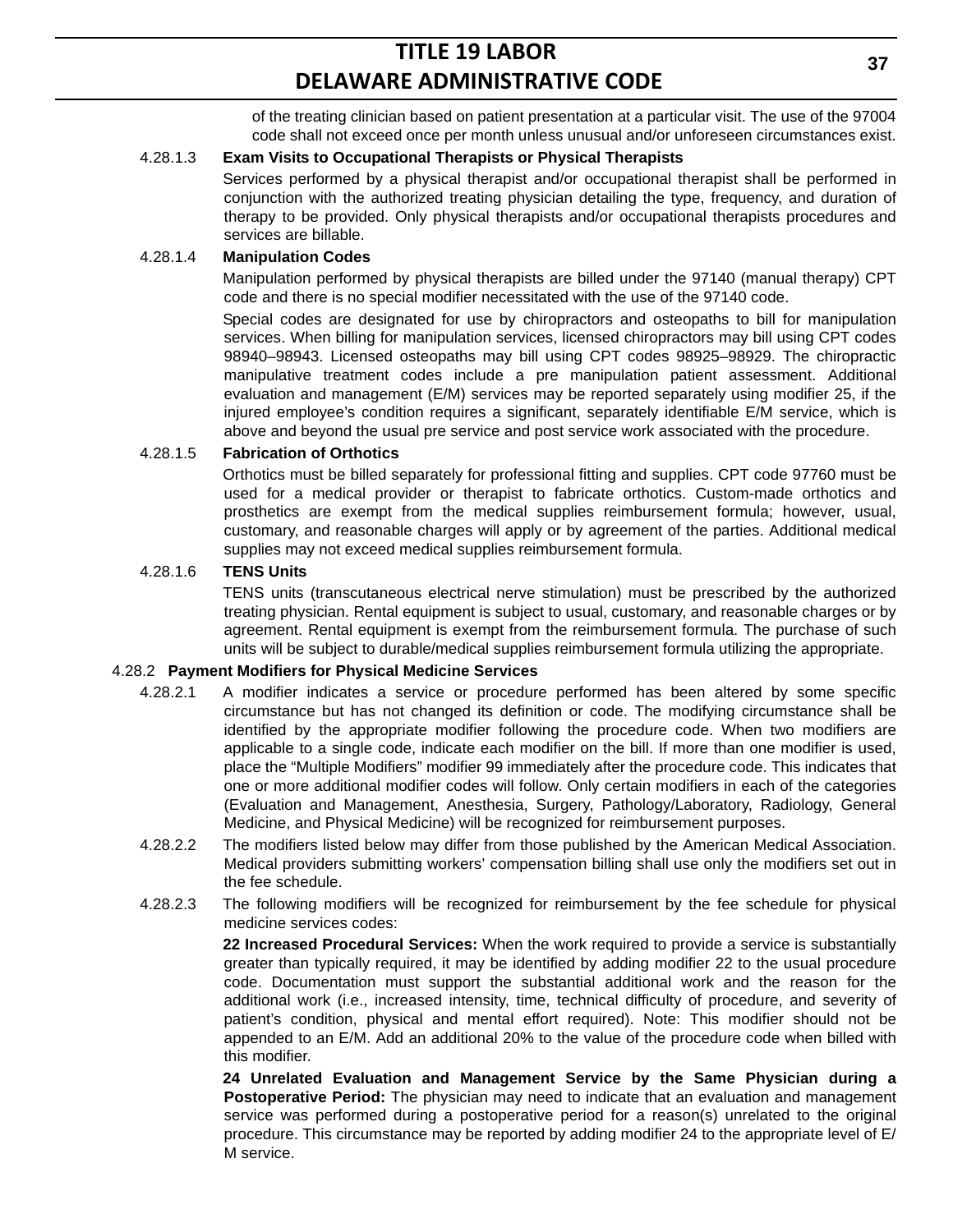**26 Professional Component Only:** Certain procedures are a combination of a physician component and a technical component. When the physician component is reported separately, the service may be identified by adding modifier 26 to the usual procedure number.

**52 Reduced Services:** Under certain circumstances, a service or procedure is partially reduced or eliminated at the physician's discretion. Under these circumstances, the service provided can be identified by its usual procedure number and the addition of modifier 52 signifying that the service is reduced. This provides a means of reporting reduced services without disturbing the identification of the basic service. Note: For hospital outpatient reporting of a previously scheduled procedure/service that is partially reduced or cancelled as a result of extenuating circumstances or those that threaten the well-being of the patient prior to or after administration of anesthesia, see modifiers 73 and 74 (see modifiers approved for ASC hospital outpatient use).

**53 Discontinued Procedure:** Under certain circumstances, the physician may elect to end a surgical or diagnostic procedure. Due to extenuating circumstances or those that threaten the wellbeing of the patient, it may be necessary to indicate that a surgical or diagnostic procedure was started but discontinued. This circumstance may be reported by adding modifier 53 to the code for the discontinued procedure. Note: This modifier is not used to report the elective cancellation of a procedure before the patient's anesthesia induction and/or surgical preparation in the operating suite. For outpatient hospital/ambulatory surgery center (ASC) reporting of a previously scheduled procedure/service that is partially reduced or cancelled as a result of extenuating circumstances or those that threaten the well-being of the patient prior to or after administration of anesthesia, see modifiers 73 and 74 (see modifiers approved for ASC hospital outpatient use).

**59 Distinct Procedural Service:** Under certain circumstances, it may be necessary to indicate that a procedure or service was distinct or independent from other non-E/M services that are not normally reported together but are appropriate under the circumstances. Documentation must support a different session, different procedure or surgery, different site or organ system, separate incision or excision, separate lesion, organ system, separate incision or excision, separate lesion, or separate injury (or area of injury in extensive injuries) not ordinarily encountered or performed on the same day by the same individual. However, when another already established modifier is appropriate it should be used rather than modifier 59. Only if no more descriptive modifier available and use of modifier 59 best explains the circumstances should modifier 59 be used. Note: Modifier 59 should not be appended to an E/M service with a non-E/M service with a non-E/ M service performed on the same date, see modifier 25.

**99 Multiple Modifiers:** Under certain circumstances, two or more modifiers may be necessary to completely delineate a service. In such situations modifier 99 should be added to the basic procedure, and other applicable modifiers may be listed as part of the description of the service.

#### 4.29 **Durable Medical Equipment and Supplies**

- 4.29.1 The maximum allowable payment for health care treatment and procedures shall be the lesser of the health care provider's actual charges or ninety percent (90%) of the 75<sup>th</sup> percentile of actual charges within the geozip where the service or treatment is rendered, utilizing information contained in employers' and insurance carriers' national databases. If an employer or insurance carrier contracts with a provider for the purpose of providing services under the Act, the rate negotiated in such contract shall prevail.
- 4.29.2 Whenever the health care payment system does not set a specific fee for a procedure, treatment or service in the schedule, the amount of reimbursement shall be eighty-five percent (85%) of actual charge ("POC 85"), which actual charge will be fixed as of 10/31/06 and subsequent to such date will be subject to verification, audit and/or review by the Department of Insurance. Reasonable costs of such review or audit shall be reimbursed to the Department of Insurance by the health care provider whose billing is audited.
- 4.29.3 The payment system will be adjusted yearly pursuant to 19 **Del.C.** §2322B(14).
- 4.29.4 Certain supplies and materials are to be provided by the physician that are usually included with the visit or other services performed. Fees covering ordinary dressings, materials or drugs used in diagnosis and treatment shall not be charged for separately, but shall be included in the amount for the office or hospital treatment. If the record of the case shows that it was necessary to use an extraordinary amount of dressing material or drugs, these will be paid for using – HCPCS Level II Codes.
- 4.30 The OWC Preferred Drug List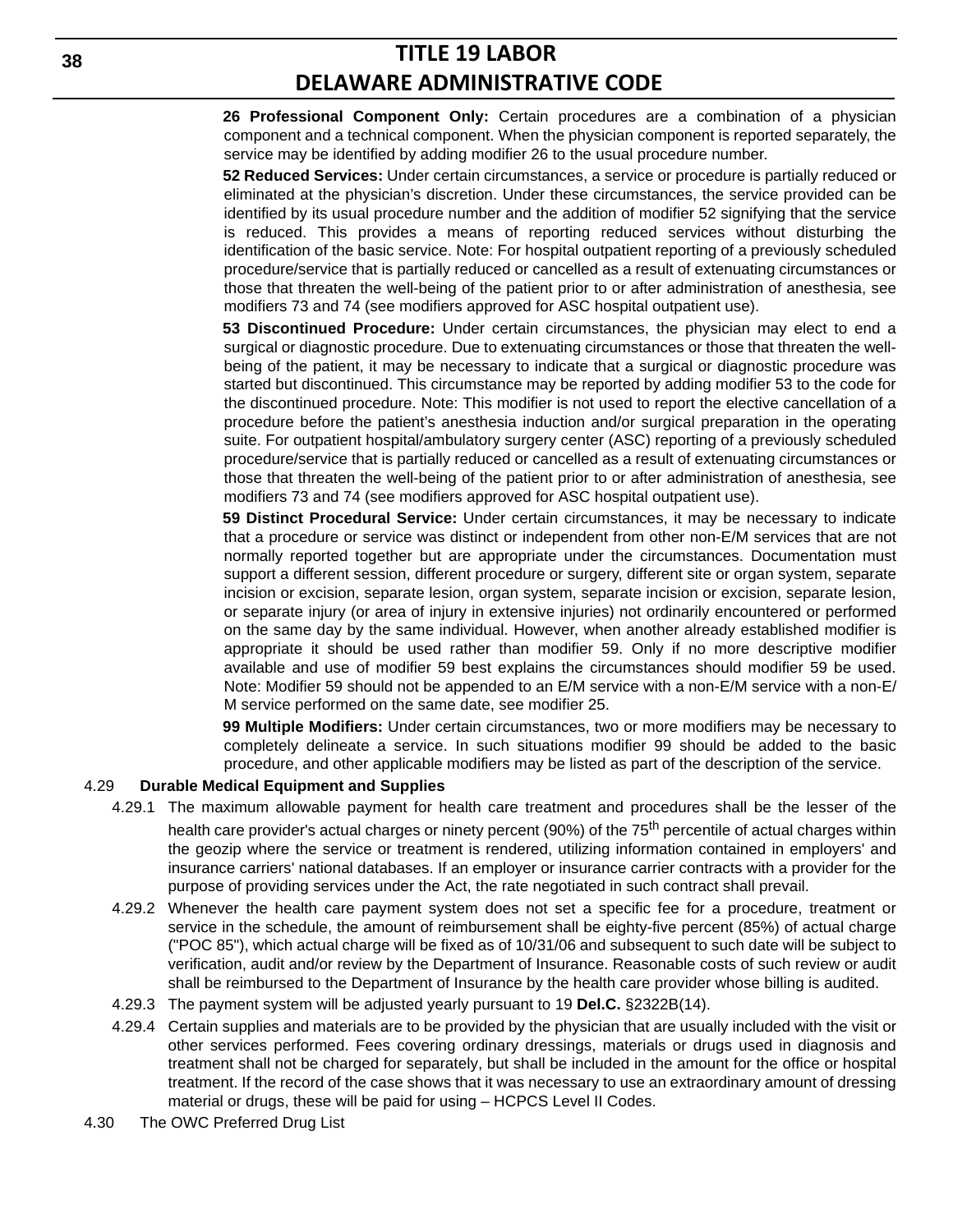## **OWC PREFERRED DRUG LIST**

 Use the formulary below only for NSAID analgesics, opiod analagesics, skeletal muscle relaxants. Physicians are encouraged to prescribe generic drugs. If the physician feels it is medically necessary to prescribe a nonpreferred drug and there is no generic equivalent then it can be done without prior authorization. Please note that the Reference Trade Name listed below is used only as an example of the generic drug.

 The use of sustained release/controlled release medication may be used when a continuous around-the-clock analgesic is needed for moderate to severe pain requiring treatment for an extended period of time.

| <b>ANALGESICS: NSAIDs</b>                 |                                 |  |  |  |  |
|-------------------------------------------|---------------------------------|--|--|--|--|
| <b>PREFERRED DRUG</b>                     | <b>Reference Trade Name</b>     |  |  |  |  |
| DICLOFENAC POTASSIUM 50MG TABLET ORAL     | CATAFLAM 50 MG TABLET           |  |  |  |  |
| DICLOFENAC SODIUM 100MG TAB.SR 24H ORAL   | VOLTAREN-XR 100 MG TABLET       |  |  |  |  |
| DICLOFENAC SODIUM 25MG TABLET DR ORAL     | <b>VOLTAREN 25 MG TABLET EC</b> |  |  |  |  |
| DICLOFENAC SODIUM 50MG TABLET DR ORAL     | <b>VOLTAREN 50 MG TABLET EC</b> |  |  |  |  |
| DICLOFENAC SODIUM 75MG TABLET DR ORAL     | <b>VOLTAREN 75 MG TABLET EC</b> |  |  |  |  |
| DIFLUNISAL 250MG TABLET ORAL              | DOLOBID 250MG TABLET            |  |  |  |  |
| DIFLUNISAL 500MG TABLET ORAL              | DOLOBID 500 MG TABLET           |  |  |  |  |
| ETODOLAC 200MG CAPSULE ORAL               | LODINE 200 MG CAPSULE           |  |  |  |  |
| ETODOLAC 300MG CAPSULE ORAL               | LODINE 300 MG CAPSULE           |  |  |  |  |
| ETODOLAC 400MG TAB.SR 24H ORAL            | LODINE XL 400MG TABLET SA       |  |  |  |  |
| ETODOLAC 400MG TABLET ORAL                | LODINE 400 MG TABLET            |  |  |  |  |
| ETODOLAC 500MG TAB.SR 24H ORAL            | LODINE XL 500 MG TABLET SA      |  |  |  |  |
| ETODOLAC 500MG TABLET ORAL                | <b>LODINE 500MG TABLET</b>      |  |  |  |  |
| ETODOLAC 600MG TAB.SR 24H ORAL            | LODINE XL 600MG TABLET SA       |  |  |  |  |
| FENOPROFEN CALCIUM 200MG CAPSULE ORAL     | NALFON 200 MG PULVULE           |  |  |  |  |
| FENOPROFEN CALCIUM 300MG CAPSULE ORAL     | NALFON 300 MG CAPSULE           |  |  |  |  |
| FENOPROFEN CALCIUM 600MG TABLET ORAL      | NALFON 600MG TABLET             |  |  |  |  |
| FLURBIPROFEN 100MG TABLET ORAL            | ANSAID 100 MG TABLET            |  |  |  |  |
| FLURBIPROFEN 50MG TABLET ORAL             | ANSAID 50MG TABLET              |  |  |  |  |
| <b>IBUPROFEN 100MG TAB CHEW ORAL</b>      | ADVIL 100 MG TABLET CHEW        |  |  |  |  |
| <b>IBUPROFEN 100MG TABLET ORAL</b>        | MOTRIN 100MG CAPLET             |  |  |  |  |
| <b>IBUPROFEN 100MG/5ML GEL ORAL</b>       | ELIXSURE IB SUSPENSION          |  |  |  |  |
| <b>IBUPROFEN 100MG/5ML ORAL SUSP ORAL</b> | MOTRIN 100 MG/5 ML SUSPENSION   |  |  |  |  |
| <b>IBUPROFEN 200MG CAPSULE ORAL</b>       | ADVIL MIGRAINE 200 MG CAPSULE   |  |  |  |  |
| <b>IBUPROFEN 200MG TABLET ORAL</b>        | <b>MOTRIN IB 200 MG CAPLET</b>  |  |  |  |  |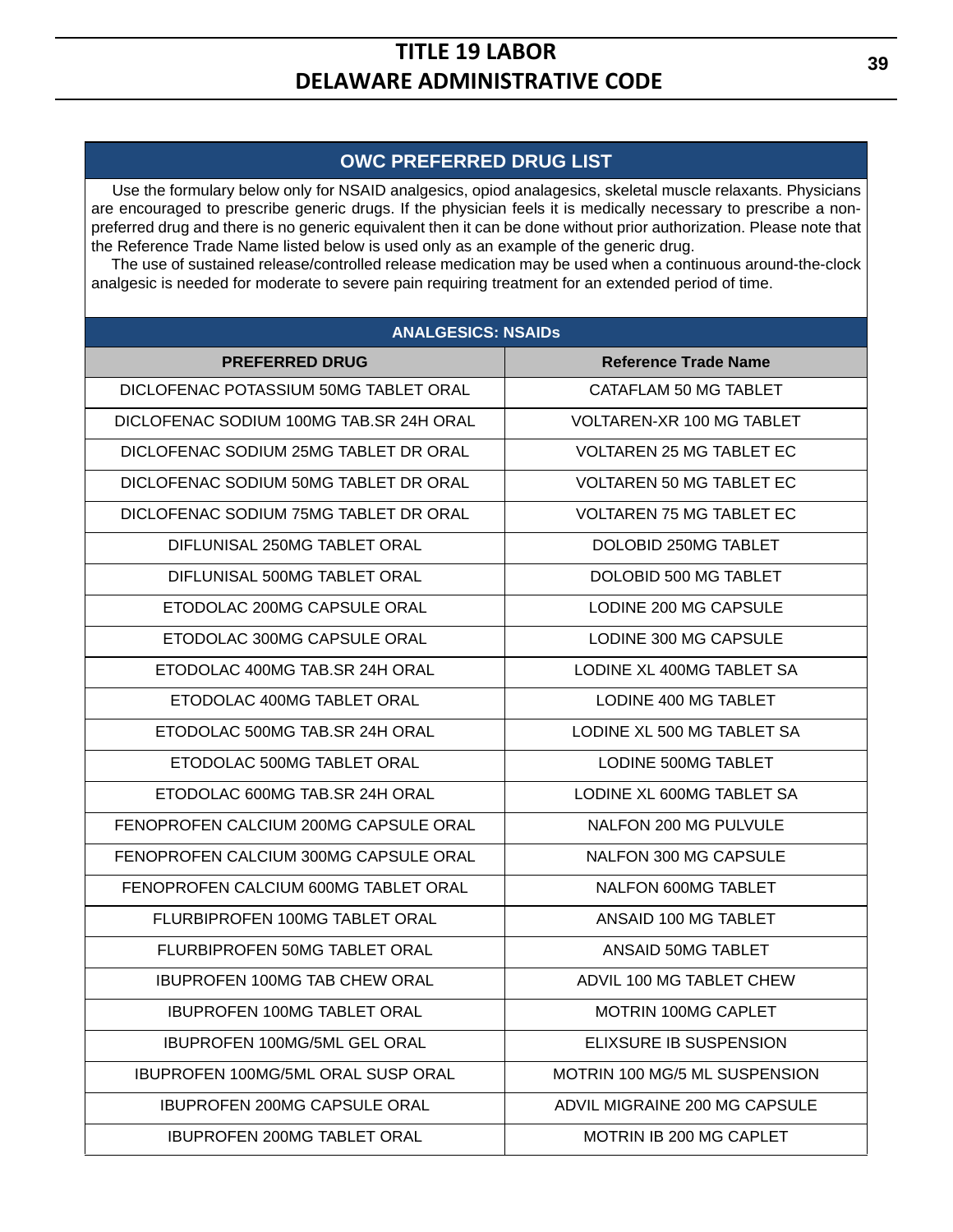| <b>IBUPROFEN 300MG TABLET ORAL</b>                    | <b>MOTRIN 300 MG TABLET</b>          |
|-------------------------------------------------------|--------------------------------------|
| <b>IBUPROFEN 400MG TABLET ORAL</b>                    | <b>MOTRIN 400 MG TABLET</b>          |
| <b>IBUPROFEN 40MG/ML DROPS SUSP ORAL</b>              | <b>MOTRIN 40MG/ML SUSP DROPS</b>     |
| <b>IBUPROFEN 50MG TAB CHEW ORAL</b>                   | <b>MOTRIN 50MG TABLET CHEWABLE</b>   |
| <b>IBUPROFEN 600MG TABLET ORAL</b>                    | <b>MOTRIN 600 MG TABLET</b>          |
| <b>IBUPROFEN 800MG TABLET ORAL</b>                    | <b>MOTRIN 800 MG TABLET</b>          |
| INDOMETHACIN 25MG CAPSULE ORAL                        | <b>INDOCIN 25MG CAPSULE</b>          |
| INDOMETHACIN 25MG/5ML ORAL SUSP ORAL                  | <b>INDOCIN 25 MG/5 ML SUSPENSION</b> |
| <b>INDOMETHACIN 50MG CAPSULE ORAL</b>                 | <b>INDOCIN 50MG CAPSULE</b>          |
| INDOMETHACIN 50MG RECTAL SUPPOSITORY                  | <b>INDOCIN 50 MG SUPPOSITORY</b>     |
| INDOMETHACIN 75MG CAPSULE SA ORAL                     | <b>INDOCIN SR 75MG CAPSULE SA</b>    |
| KETOPROFEN 100MG PELLETED 24HR CAPSULE<br><b>ORAL</b> | ORUVAIL 100MG CAPSULE SA             |
| KETOPROFEN 12.5MG TABLET ORAL                         | ORUDIS KT 12.5 MG TABLET             |
| KETOPROFEN 150MG PELLETED 24HR CAPSULE<br>ORAL        | ORUVAIL 150MG CAPSULE SA             |
| KETOPROFEN 200MG PELLETED 24HR CAPSULE<br><b>ORAL</b> | ORUVAIL 200 MG CAPSULE SA            |
| KETOPROFEN 25MG CAPSULE ORAL                          | <b>ORUDIS 25MG CAPSULE</b>           |
| KETOPROFEN 50MG CAPSULE ORAL                          | ORUDIS 50MG CAPSULE                  |
| KETOPROFEN 75MG CAPSULE ORAL                          | <b>ORUDIS 75MG CAPSULE</b>           |
| KETOROLAC TROMETHAMINE 10MG TABLET ORAL               | <b>TORADOL 10 MG TABLET</b>          |
| MECLOFENAMATE SODIUM 100MG CAPSULE ORAL               | <b>MECLOMEN 100MG CAPSULE</b>        |
| MECLOFENAMATE SODIUM 50MG CAPSULE ORAL                | <b>MECLOMEN 50MG CAPSULE</b>         |
| NABUMETONE 500MG TABLET ORAL                          | RELAFEN 500 MG TABLET                |
| NABUMETONE 750MG TABLET ORAL                          | RELAFEN 750 MG TABLET                |
| NAPROXEN 125MG/5ML ORAL SUSP ORAL                     | NAPROSYN 125 MG/5 ML SUSPENSION      |
| NAPROXEN 250MG TABLET ORAL                            | NAPROSYN 250 MG TABLET               |
| NAPROXEN 375MG TABLET DELAYED-RELEASE ORAL            | EC-NAPROSYN 375 MG TABLET            |
| NAPROXEN 375MG TABLET ORAL                            | NAPROSYN 375 MG TABLET               |
| NAPROXEN 500MG TABLET DELAYED-RELEASE ORAL            | EC-NAPROSYN 500 MG TABLET            |
| NAPROXEN 500MG TABLET ORAL                            | NAPROSYN 500 MG TABLET               |
| NAPROXEN SODIUM 220MG TABLET ORAL                     | ALEVE 220 MG TABLET                  |
| NAPROXEN SODIUM 275MG TABLET ORAL                     | ANAPROX 275 MG TABLET                |
| NAPROXEN SODIUM 550MG TABLET ORAL                     | ANAPROX DS 550 MG TABLET             |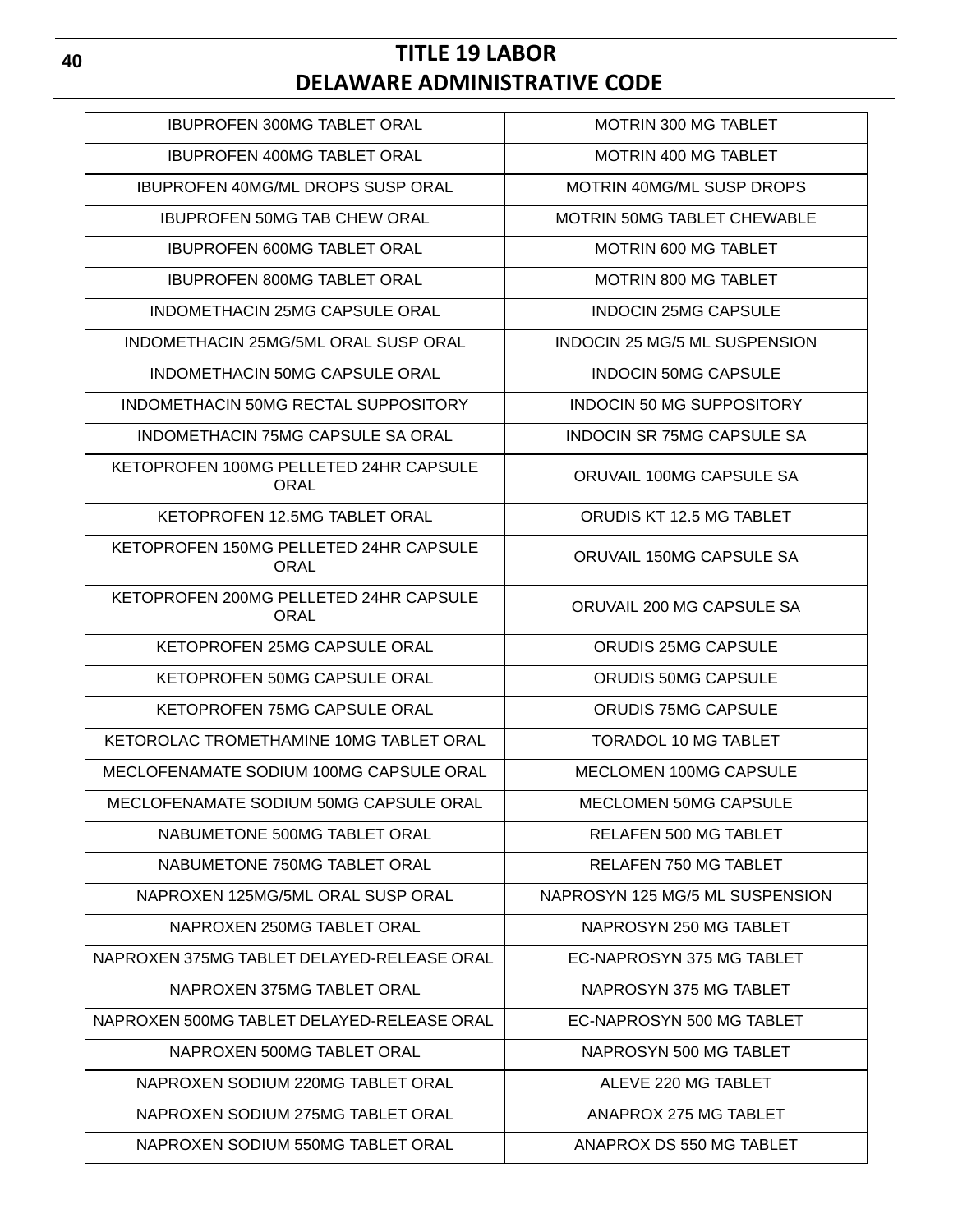| NAPROXEN SODIUM 550MG TABLET SA ORAL                          | NAPRELAN 500 TABLET SA          |
|---------------------------------------------------------------|---------------------------------|
| OXAPROZIN 600MG TABLET ORAL                                   | DAYPRO 600 MG CAPLET            |
| PIROXICAM 10MG CAPSULE ORAL                                   | FELDENE 10 MG CAPSULE           |
| PIROXICAM 20MG CAPSULE ORAL                                   | FELDENE 20MG CAPSULE            |
| PREDNISONE TAB5 MG                                            | STERAPRED 5MG UNIPACK           |
| PREDNISONE TAB10 MG                                           | <b>STERAPRED DS UNIPACK</b>     |
| SALSALATE 500MG, 750MG CAPSULE/TABLET                         | <b>DISALCID CAPSULE/TABLET</b>  |
| SULINDAC 150MG TABLET ORAL                                    | <b>CLINORIL 150MG TABLET</b>    |
| SULINDAC 200MG TABLET ORAL                                    | CLINORIL 200 MG TABLET          |
| TOLMETIN SODIUM 200MG TABLET ORAL                             | TOLECTIN 200MG TABLET           |
| TOLMETIN SODIUM 400MG CAPSULE ORAL                            | TOLECTIN DS 400MG CAPSULE       |
| TOLMETIN SODIUM 600MG TABLET ORAL                             | TOLECTIN 600MG TABLET           |
| <b>SKELETAL MUSCLE RELAXANTS</b>                              |                                 |
| <b>PREFERRED DRUG</b>                                         | <b>Reference Trade Name</b>     |
| <b>BACLOFEN 10MG TABLET ORAL</b>                              | LIORESAL 10MG TABLET            |
| <b>BACLOFEN 20MG TABLET ORAL</b>                              | LIORESAL 20MG TABLET            |
| CHLORZOXAZONE 250MG TABLET ORAL                               | REMULAR-S 250MG TABLET          |
| CHLORZOXAZONE 500MG TABLET ORAL                               | PARAFON FORTE DSC 500MG CAPSULE |
|                                                               |                                 |
| CYCLOBENZAPRINE HCL 10MG TABLET ORAL                          | FLEXERIL 10 MG TABLET           |
| DIAZEPAM 5 MG TABLET ORAL                                     | <b>VALIMUM 5 MG TABLET</b>      |
| METHOCARBAMOL 500MG TABLET ORAL                               | ROBAXIN 500 MG TABLET           |
| METHOCARBAMOL 750MG TABLET ORAL                               | ROBAXIN-750 TABLET              |
| METHOCARBAMOL/ASPIRIN 400-325MG TABLET ORAL                   | ROBAXISAL TABLET                |
| ORPHENADRINE CITRATE 100MG TABLET SA ORAL                     | NORFLEX 100 MG TABLET SA        |
| ORPHENADRINE/ASPIRIN/CAFFEINE 25-385-30<br><b>TABLET ORAL</b> | NORGESIC TABLET                 |
| ORPHENADRINE/ASPIRIN/CAFFEINE 50-770-60<br><b>TABLET ORAL</b> | NORGESIC FORTE TABLET           |
| <b>TIZANIDINE HCL 2MG TABLET ORAL</b>                         | ZANAFLEX 2 MG TABLET            |
| <b>TIZANIDINE HCL 4MG TABLET ORAL</b>                         | ZANAFLEX 4 MG TABLET            |
| <b>OPOID ANALGESICS</b>                                       |                                 |
| <b>PREFERRED DRUG</b>                                         | <b>Reference Trade Name</b>     |
| BUTORPHANOL TARTRATE 10MG/ML SPRAY NASAL                      | STADOL NS 10MG/ML SPRAY         |
| CODEINE PHOS 15MG/5ML SOLUTION ORAL                           | N/A                             |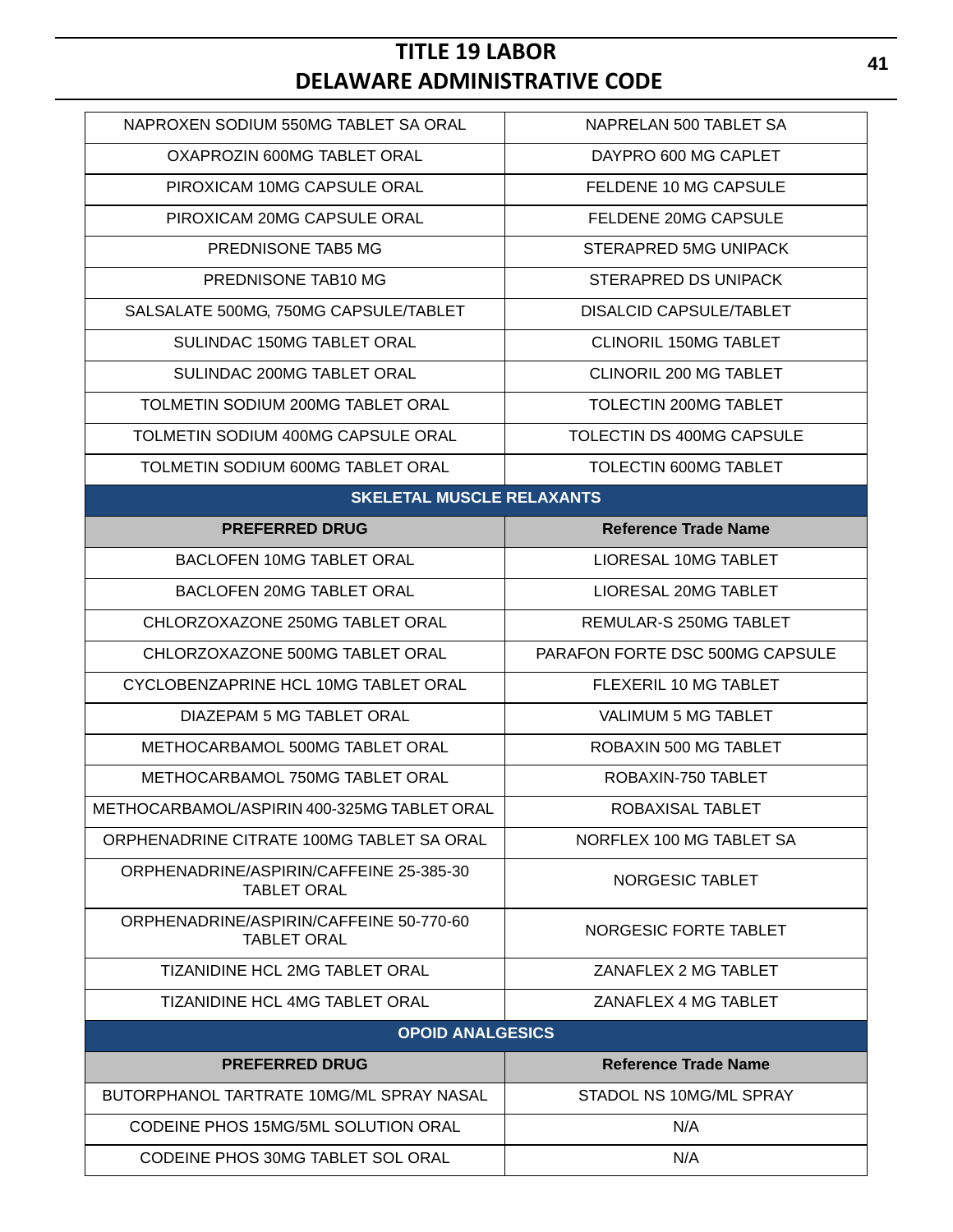| CODEINE PHOS 60MG TABLET SOL ORAL                               | N/A                                  |
|-----------------------------------------------------------------|--------------------------------------|
| CODEINE PHOS/ACETAMINOPHEN 12-120MG/5 ELIXIR<br>ORAL            | <b>TYLENOL W/CODEINE ELIXIR</b>      |
| CODEINE PHOS/ACETAMINOPHEN 12-120MG/5 ORAL<br><b>SUSP ORAL</b>  | CAPITAL W/CODEINE ORAL SUSPENSION    |
| CODEINE PHOS/ACETAMINOPHEN 15-300MG TABLET<br><b>ORAL</b>       | <b>TYLENOL W/CODEINE #2 TABLET</b>   |
| CODEINE PHOS/ACETAMINOPHEN 30-300MG TABLET<br>ORAL              | <b>TYLENOL W/CODEINE #3 TABLET</b>   |
| CODEINE PHOS/ACETAMINOPHEN 30-650MG TABLET<br><b>ORAL</b>       | PHENAPHEN-650 W/CODEINE TABLET       |
| CODEINE PHOS/ACETAMINOPHEN 60-300MG TABLET<br><b>ORAL</b>       | <b>TYLENOL W/CODEINE #4 TABLET</b>   |
| CODEINE PHOS/ASPIRIN 30-325MG TABLET ORAL                       | <b>EMPIRIN W/CODEINE 30MG TABLET</b> |
| CODEINE PHOS/ASPIRIN 60-325MG TABLET ORAL                       | <b>EMPIRIN W/CODEINE 60MG TABLET</b> |
| <b>CODEINE SULF 15MG TABLET ORAL</b>                            | N/A                                  |
| <b>CODEINE SULF 30MG TABLET ORAL</b>                            | N/A                                  |
| <b>CODEINE SULF 60MG TABLET ORAL</b>                            | N/A                                  |
| CODEINE/APAP/CAFFEIN/BUTALB 30MG CAPSULE<br><b>ORAL</b>         | <b>FIORICET W/CODEINE CAPSULE</b>    |
| CODEINE/ASA/CAFFEINE/BUTALB 30MG CAPSULE<br>ORAL                | FIORINAL/CODEINE #3 CAPSULE          |
| HYDROCODONE BIT/ACETAMINOPHEN 10-250MG<br><b>TABLET ORAL</b>    | STAGESIC-10 CAPLET                   |
| HYDROCODONE BIT/ACETAMINOPHEN 10-325MG<br><b>TABLET ORAL</b>    | NORCO 10/325 TABLET                  |
| HYDROCODONE BIT/ACETAMINOPHEN 10-500MG<br><b>TABLET ORAL</b>    | LORTAB 10/500 TABLET                 |
| HYDROCODONE BIT/ACETAMINOPHEN 10-650MG<br><b>TABLET ORAL</b>    | LORCET 10/650 TABLET                 |
| HYDROCODONE BIT/ACETAMINOPHEN 10-660MG<br><b>TABLET ORAL</b>    | <b>VICODIN HP TABLET</b>             |
| HYDROCODONE BIT/ACETAMINOPHEN 10-750MG<br><b>TABLET ORAL</b>    | MAXIDONE 10/750 MG TABLET            |
| HYDROCODONE BIT/ACETAMINOPHEN 2.5-167/5<br><b>ELIXIR ORAL</b>   | <b>LORTAB ELIXIR</b>                 |
| HYDROCODONE BIT/ACETAMINOPHEN 2.5-167/5<br><b>SOLUTION ORAL</b> | N/A                                  |
| HYDROCODONE BIT/ACETAMINOPHEN 2.5-500MG<br><b>TABLET ORAL</b>   | LORTAB 2.5/500 TABLET                |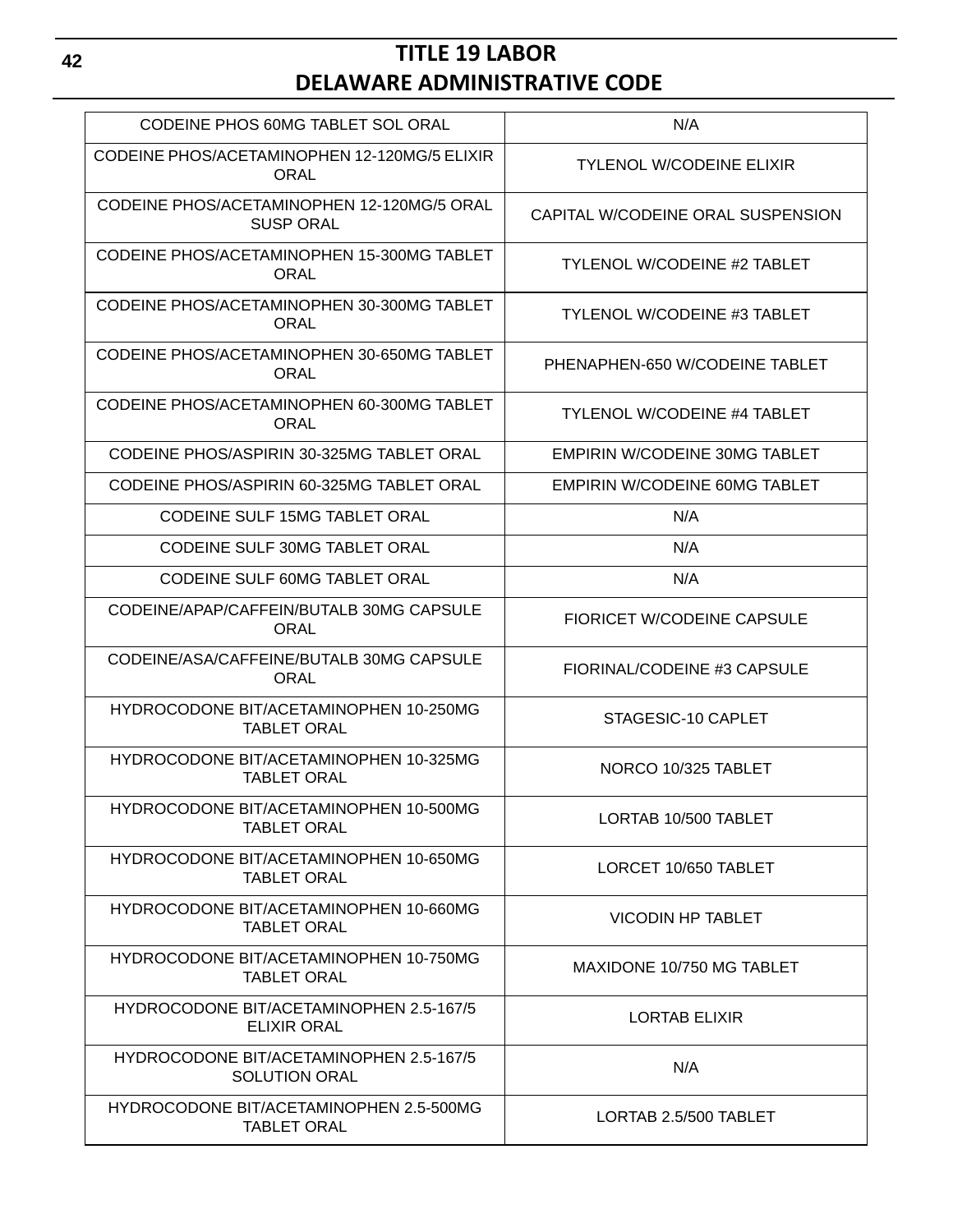| HYDROCODONE BIT/ACETAMINOPHEN 5-325MG<br><b>TABLET ORAL</b>   | NORCO 5/325 TABLET            |
|---------------------------------------------------------------|-------------------------------|
| HYDROCODONE BIT/ACETAMINOPHEN 5-500MG<br><b>CAPSULE ORAL</b>  | LORCET HD CAPSULE             |
| HYDROCODONE BIT/ACETAMINOPHEN 5-500MG<br><b>TABLET ORAL</b>   | VICODIN 5/500 TABLET          |
| HYDROCODONE BIT/ACETAMINOPHEN 7.5-325MG<br><b>TABLET ORAL</b> | NORCO 7.5/325 TABLET          |
| HYDROCODONE BIT/ACETAMINOPHEN 7.5-500MG<br><b>TABLET ORAL</b> | LORTAB 7.5/500 TABLET         |
| HYDROCODONE BIT/ACETAMINOPHEN 7.5-650MG<br><b>TABLET ORAL</b> | LORCET PLUS TABLET            |
| HYDROCODONE BIT/ACETAMINOPHEN 7.5-750MG<br><b>TABLET ORAL</b> | <b>VICODIN ES TABLET</b>      |
| <b>HYDROCODONE BIT/ASPIRIN 5-500MG TABLET ORAL</b>            | <b>LORTAB ASA TABLET</b>      |
| <b>HYDROMORPHONE HCL 1MG/ML LIQUID ORAL</b>                   | DILAUDID-5 1 MG/ML LIQUID     |
| HYDROMORPHONE HCL 2MG TABLET ORAL                             | DILAUDID 2 MG TABLET          |
| HYDROMORPHONE HCL 4MG TABLET ORAL                             | DILAUDID 4 MG TABLET          |
| HYDROMORPHONE HCL 8MG TABLET ORAL                             | DILAUDID 8 MG TABLET          |
| IBUPROFEN/HYDROCODONE BIT 200-7.5MG TABLET<br><b>ORAL</b>     | <b>VICOPROFEN TABLET</b>      |
| MEPERIDINE HCL 100MG TABLET ORAL                              | DEMEROL 100MG TABLET          |
| MEPERIDINE HCL 50MG TABLET ORAL                               | DEMEROL 50 MG TABLET          |
| MEPERIDINE HCL 50MG/5ML SYRUP ORAL                            | DEMEROL 50 MG/5 ML SYRUP      |
| MEPERIDINE HCL/PROMETH HCL 50-25MG CAPSULE<br>ORAL            | MEPROZINE 50/25 CAPSULE       |
| METHADONE HCL 10MG TABLET ORAL                                | DOLOPHINE HCL 10 MG TABLET    |
| <b>OPIOID ANALGESICS</b>                                      |                               |
| <b>PREFERRED DRUG</b>                                         | <b>Reference Trade Name</b>   |
| <b>METHADONE HCL 10MG/5ML SOLUTION ORAL</b>                   | N/A                           |
| METHADONE HCL 10MG/ML ORAL CONC. ORAL                         | METHADOSE 10 MG/ML ORAL CON   |
| METHADONE HCL 40MG TABLET SOL ORAL                            | METHADOSE 40 MG TABLET DISP   |
| <b>METHADONE HCL 5MG TABLET ORAL</b>                          | DOLOPHINE HCL 5 MG TABLET     |
| METHADONE HCL 5MG/5ML SOLUTION ORAL                           | N/A                           |
| MORPHINE SULFATE 10MG RECTAL SUPPOSITORY                      | ROXANOL 10MG SUPPOSITORY      |
| MORPHINE SULFATE 10MG SOLUBLE TABLET                          | N/A                           |
| MORPHINE SULFATE 10MG/5ML SOLUTION ORAL                       | MSIR 10 MG/5 ML ORAL SOLUTION |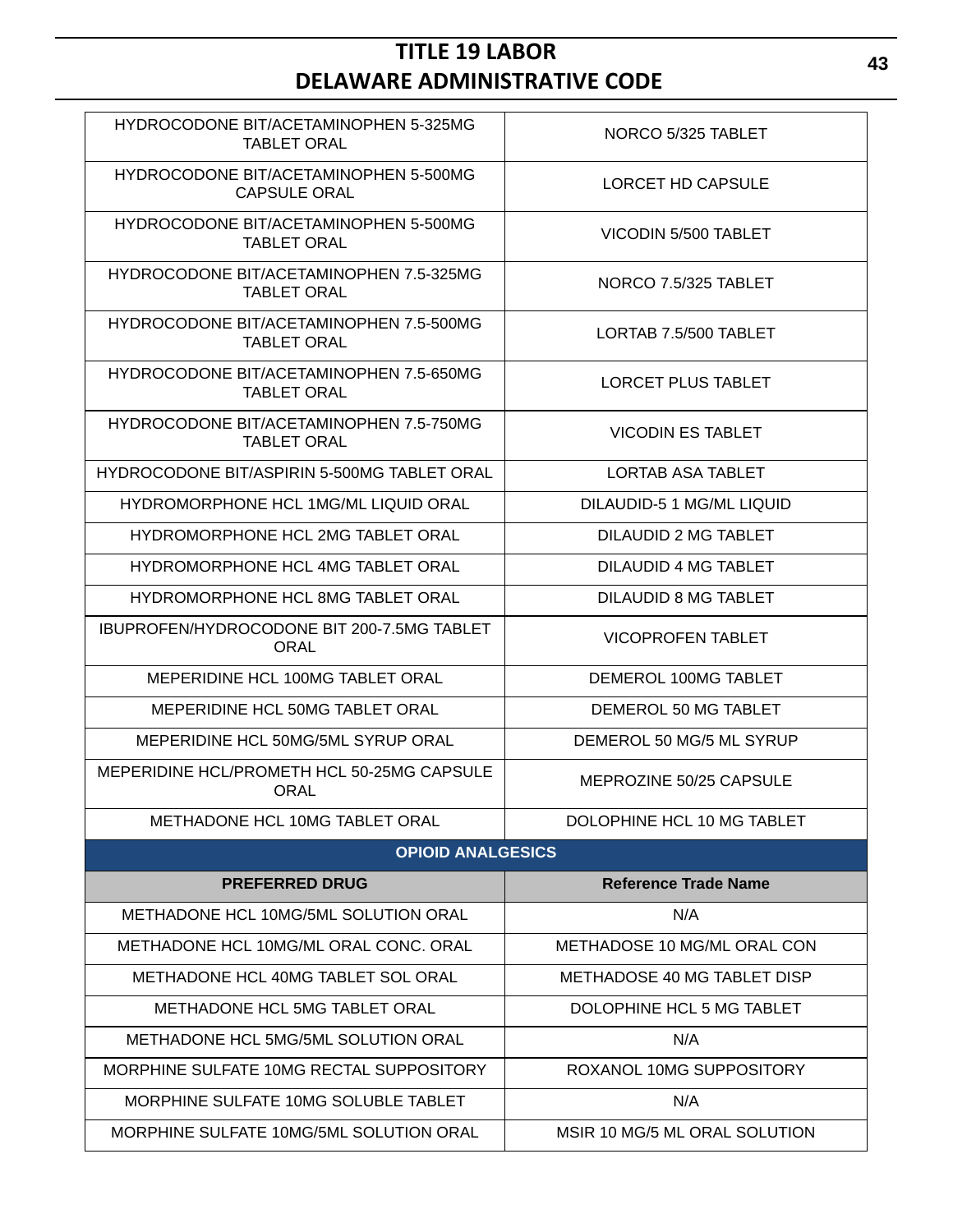| MORPHINE SULFATE 15MG SOLUBLE TABLET                          | N/A                           |
|---------------------------------------------------------------|-------------------------------|
| MORPHINE SULFATE 15MG TABLET ORAL                             | <b>MSIR 15MG TABLET</b>       |
| MORPHINE SULFATE 20MG RECTAL SUPPOSITORY                      | ROXANOL 20MG SUPPOSITORY      |
| MORPHINE SULFATE 20MG/5ML SOLUTION ORAL                       | MSIR 20 MG/5 ML ORAL SOLUTION |
| MORPHINE SULFATE 20MG/ML SOLUTION ORAL                        | ROXANOL 20 MG/ML SOLUTION     |
| MORPHINE SULFATE 30MG RECTAL SUPPOSITORY                      | ROXANOL 30MG SUPPOSITORY      |
| MORPHINE SULFATE 30MG SOLUBLE TABLET                          | N/A                           |
| MORPHINE SULFATE 30MG TABLET ORAL                             | <b>MSIR 30MG TABLET</b>       |
| MORPHINE SULFATE 5MG RECTAL SUPPOSITORY                       | ROXANOL 5MG SUPPOSITORY       |
| OXYCODONE HCL 15MG TABLET ORAL                                | ROXICODONE 15 MG TABLET       |
| OXYCODONE HCL 20MG/ML ORAL CONC. ORAL                         | OXYFAST 20 MG/ML SOLUTION     |
| OXYCODONE HCL 30MG TABLET ORAL                                | ROXICODONE 30 MG TABLET       |
| OXYCODONE HCL 5MG CAPSULE ORAL                                | OXYIR 5 MG CAPSULE            |
| OXYCODONE HCL 5MG TABLET ORAL                                 | ROXICODONE 5 MG TABLET        |
| OXYCODONE HCL 5MG/5ML SOLUTION ORAL                           | ROXICODONE 5 MG/5 ML SOLUTION |
| OXYCODONE HCL/ACETAMINOPHEN 10-325MG<br><b>TABLET ORAL</b>    | PERCOCET 10/325 MG TABLET     |
| OXYCODONE HCL/ACETAMINOPHEN 10-650MG<br><b>TABLET ORAL</b>    | PERCOCET 10/650 MG TABLET     |
| OXYCODONE HCL/ACETAMINOPHEN 2.5-325MG<br><b>TABLET ORAL</b>   | PERCOCET 2.5/325 MG TABLET    |
| OXYCODONE HCL/ACETAMINOPHEN 5-325/5ML<br><b>SOLUTION ORAL</b> | ROXICET 5/325 ORAL SOLUTION   |
| OXYCODONE HCL/ACETAMINOPHEN 5-325MG<br>TABLET ORAL            | PERCOCET 5/325 MG TABLET      |
| OXYCODONE HCL/ACETAMINOPHEN 5-500MG<br><b>CAPSULE ORAL</b>    | <b>TYLOX 5/500 CAPSULE</b>    |
| OXYCODONE HCL/ACETAMINOPHEN 7.5-325MG<br><b>TABLET ORAL</b>   | PERCOCET 7.5/325 MG TABLET    |
| OXYCODONE HCL/ACETAMINOPHEN 7.5-500MG<br><b>TABLET ORAL</b>   | PERCOCET 7.5/500 MG TABLET    |
| OXYCODONE/ASPIRIN 4.88-325MG TABLET ORAL                      | PERCODAN TABLET               |
| OXYMORPHONE HCL 5MG RECTAL SUPPOSITORY                        | NUMORPHAN 5 MG SUPPOSITORY    |
| PENTAZOCINE/ACETAMINOPHEN CAPLET                              | <b>TALACEN CAPLET</b>         |
| PENTAZOCINE/NALOXONE TABLET                                   | <b>TALWIN NX TABLET</b>       |
| PROPOXYPHENE HCL 65MG CAPSULE ORAL                            | DARVON 65 MG PULVULE          |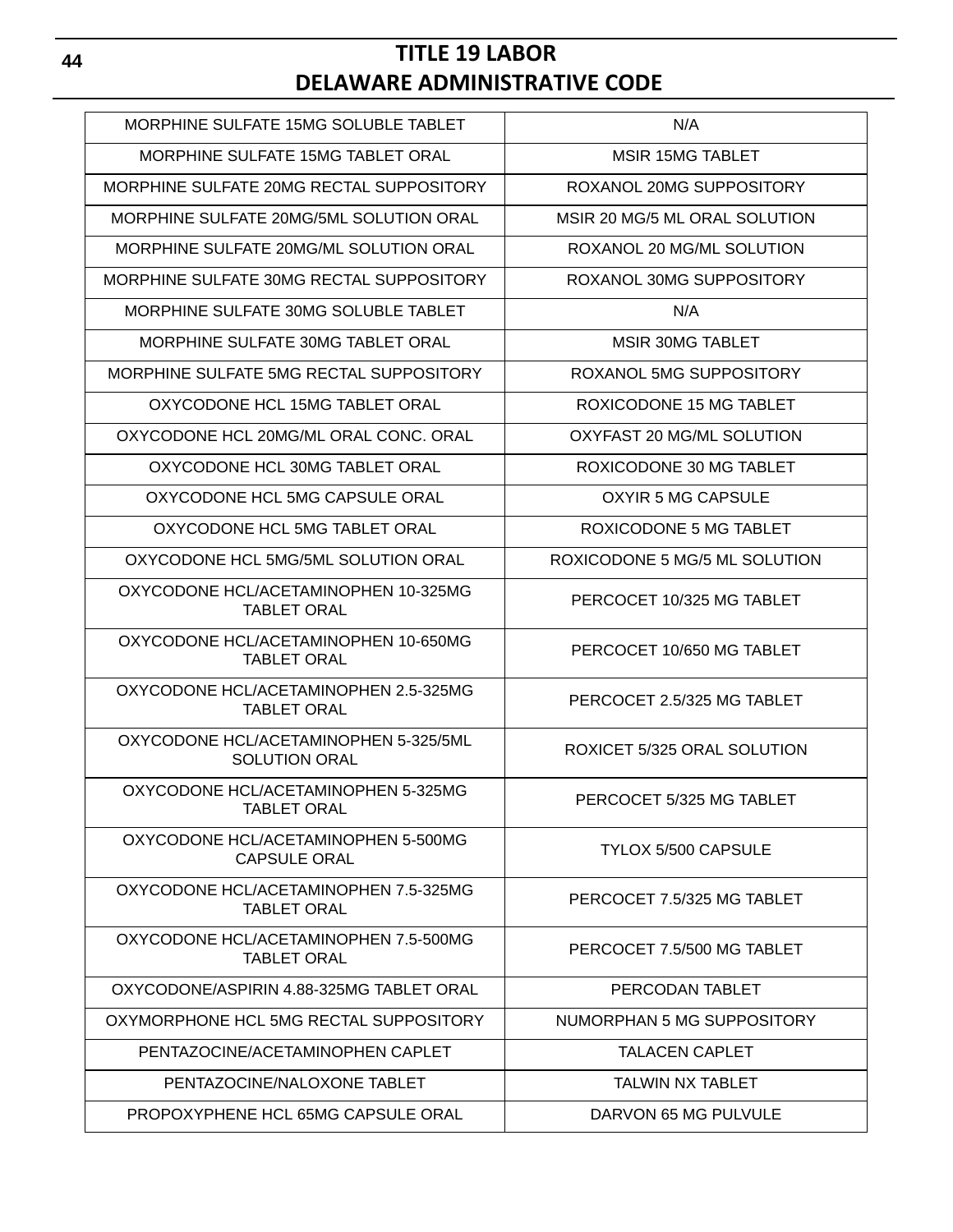| PROPOXYPHENE HCL/ACETAMINOPHEN 65-650MG<br><b>TABLET ORAL</b>  | WYGESIC 65/650 TABLET       |  |  |
|----------------------------------------------------------------|-----------------------------|--|--|
| PROPOXYPHENE HCL/ASA/CAFFEINE 32-389-32<br><b>CAPSULE ORAL</b> | DARVON COMPOUND-32 PULVULE  |  |  |
| PROPOXYPHENE HCL/ASA/CAFFEINE 65-389<br><b>CAPSULE ORAL</b>    | DARVON COMPOUND-65 PULVULE  |  |  |
| PROPOXYPHENE NAPSYL 100MG TABLET ORAL                          | DARVON-N 100 MG TABLET      |  |  |
| PROPOXYPHENE/ACETAMINOPHEN 100-325MG<br><b>TABLET ORAL</b>     | TRYCET 100/325 MG TABLET    |  |  |
| PROPOXYPHENE/ACETAMINOPHEN 100-650MG<br><b>TABLET ORAL</b>     | DARVOCET-N 100 TABLET       |  |  |
| PROPOXYPHENE/ACETAMINOPHEN 50-325MG<br><b>TABLET ORAL</b>      | DARVOCET-N 50 TABLET        |  |  |
| <b>TRAMADOL HCL 50MG TABLET ORAL</b>                           | ULTRAM 50 MG TABLET         |  |  |
| TRAMADOL HCL/ACETAMINOPHEN 37.5-325MG<br><b>TABLET ORAL</b>    | ULTRACET TABLET             |  |  |
| <b>ADJUVANTS</b>                                               |                             |  |  |
| <b>PREFERRED DRUG</b>                                          | <b>Reference Trade Name</b> |  |  |
| AMITRIPTYLINE HCL 10MG, 25MG, 50MG, 75MG, 100MG                | <b>ELAVIL TABLETS</b>       |  |  |
| DESYREL TABLETS 50MG, 100MG                                    | <b>TAZADONE HCL</b>         |  |  |
| GABAPENTIN CAPSULES 100MG, 300MG, 400MG                        | <b>NEURONTIN CAPSULES</b>   |  |  |
| NORTRIPTYLINE HCL CAPSULES 10MG, 25MG, 50MG,<br>75MG           | <b>PAMELOR CAPSULES</b>     |  |  |

**12 DE Reg. 1515 (06/01/09) 13 DE Reg. 1558 (06/01/10) 14 DE Reg. 1375 (06/01/11) 15 DE Reg. 1761 (06/01/12) 16 DE Reg. 1080 (04/01/13)**

**5.0 Utilization Review**

- 5.1 Pursuant to chapter 101, title 29 of the **Delaware Code**, the Department of Labor has developed a utilization review program with the intent of providing reference for employers, insurance carriers, and health care providers for evaluation of health care and charges. The intended purpose of utilization review services is to provide prompt resolution of issues related to treatment and/or compliance with the health care payment system or practice guidelines for those claims which have been acknowledged to be compensable, without the employer or its insurance carrier obtaining legal representation, or incurring the costs associated with legal involvement in the utilization review process.
- 5.2 An employer or insurance carrier may engage in utilization review to evaluate the quality, reasonableness and/ or necessity of proposed or provided health care services for acknowledged compensable claims. Any person conducting a utilization review program for workers' compensation shall be required to contract with the Office of Workers' Compensation once every two (2) years and certify compliance with Workers' Compensation Utilization Management Standards or Health Utilization Management Standards of Utilization Review Accreditation Council ("URAC") sufficient to achieve URAC accreditation or submit evidence of accreditation by URAC.
- 5.3 At this time, Utilization Review is limited to health care recommendations subject to practice guidelines developed by the HCAP.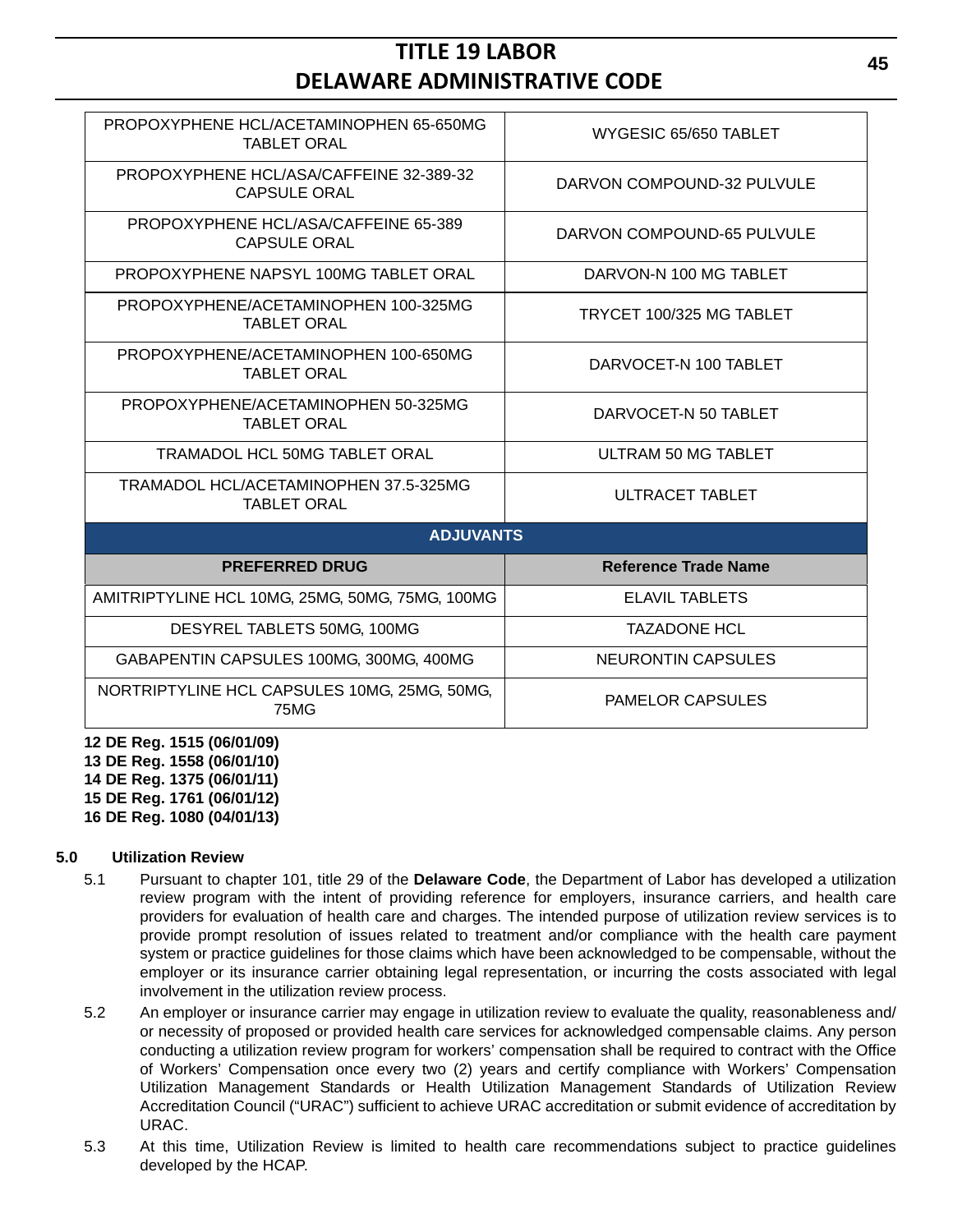- 5.4 An employer or insurance carrier may request utilization review by complying with all the terms and conditions set forth on the forms attached hereto. Upon completion and submission of the forms, information package and medical records package by the employer or insurance carrier, the designated utilization review company will review treatment to determine if it is in compliance with the practice guidelines developed by the Health Care Advisory Panel and adopted and implemented by the Department of Labor. (See Appendix A)
	- 5.4.1 The utilization review company shall be randomly selected by the Department of Labor. The utilization review company first assigned to the case will remain with that case throughout its duration. The Department of Labor will collect all documentation required to be submitted pursuant to the utilization review process and send such documentation for review to the utilization review company.
	- 5.4.2 If the claim is denied by an employer or insurance carrier for non-compliance with any applicable Practice Guideline, only the first bill for such treatment, and not all subsequent bills for the same service, need be denied and referred to utilization review.
	- 5.4.3 In the instance of a compensable claim where the treatment is outside the applicable Practice Guideline for which the health care provider requests pre-authorization but the employer/carrier advises that it does not pre-authorize treatment, such response should be interpreted as tantamount to a denial of such treatment so that the claimant may file a Petition with the IAB to determine whether the treatment is compensable.
	- 5.4.4 In the instance of a compensable claim in which open surgery is recommended by the health care provider and stated by him/her to be within the applicable Practice Guideline, the following procedure may be followed by the operating surgeon to facilitate resolution of payment for such treatment: The operating surgeon must specify the particular surgery to be performed and must certify in writing that: (a) the surgery is causally related to the work accident, and (b) the surgery is within the Practice Guideline, with specific reference to the Practice Guideline provision relied upon.
		- 5.4.4.1 The information set forth above must be set forth by the operating surgeon in a separate written report, not through a copy of office notes and/or records. The employer/carrier must within 30 days from receipt of the above either accept/pre-authorize or deny such treatment. If the treatment is denied as non-compliant with the Practice Guidelines, it must be referred to Utilization Review within 15 days of date of denial in accordance with §2322F(h)(j). If the treatment is denied as not causally related to the compensable work accident, the claimant may file a Petition with the Industrial Accident Board to determine whether the treatment is compensable. If the employer/ carrier neither accepts/pre-authorizes nor denies the treatment within the 30-day period referenced above, then the treatment will be deemed compensable if performed.
	- 5.4.5 All past, prospective and concurrent health care decisions must be reviewed and a Utilization Review determination made no later than three (3) working days from receipt of the aforementioned information by the company performing the review, for emergency care, but no later than 15 calendar days from receipt of the aforementioned information by the company performing the review.
- 5.5 If a party disagrees with the findings following utilization review, a petition may be filed with the Industrial Accident Board for *de novo* review.
	- 5.5.1 The decision of the utilization review company shall be forwarded by the Department of Labor, by Certified Mail, Return Receipt Requested, to the claimant, the claimant's attorney of record, the health care provider in question, and the employer or its insurance carrier. A decision of the utilization review company shall be final and conclusive between the parties unless within 45 days from the date of receipt of the utilization review decision any interested party files a petition with the Industrial Accident Board for de novo review.
- 5.6 If there are no current practice guidelines applicable to the health care provided, a party may file a petition with the Industrial Accident Board seeking a determination of the appropriateness of treatment.

### **15 DE Reg. 1761 (06/01/12)**

## **APPENDIX A**

#### **DELAWARE DEPARTMENT OF LABOR MEDICAL UTILIZATION REVIEW PROGRAM REQUEST FOR UTILIZATION REVIEW** (Pursuant to **19 Del.C. §2322 F(j)**)

**PLEASE TYPE OR CLEARLY PRINT ALL INFORMATION.** All information and addresses must be verified as current and accurate.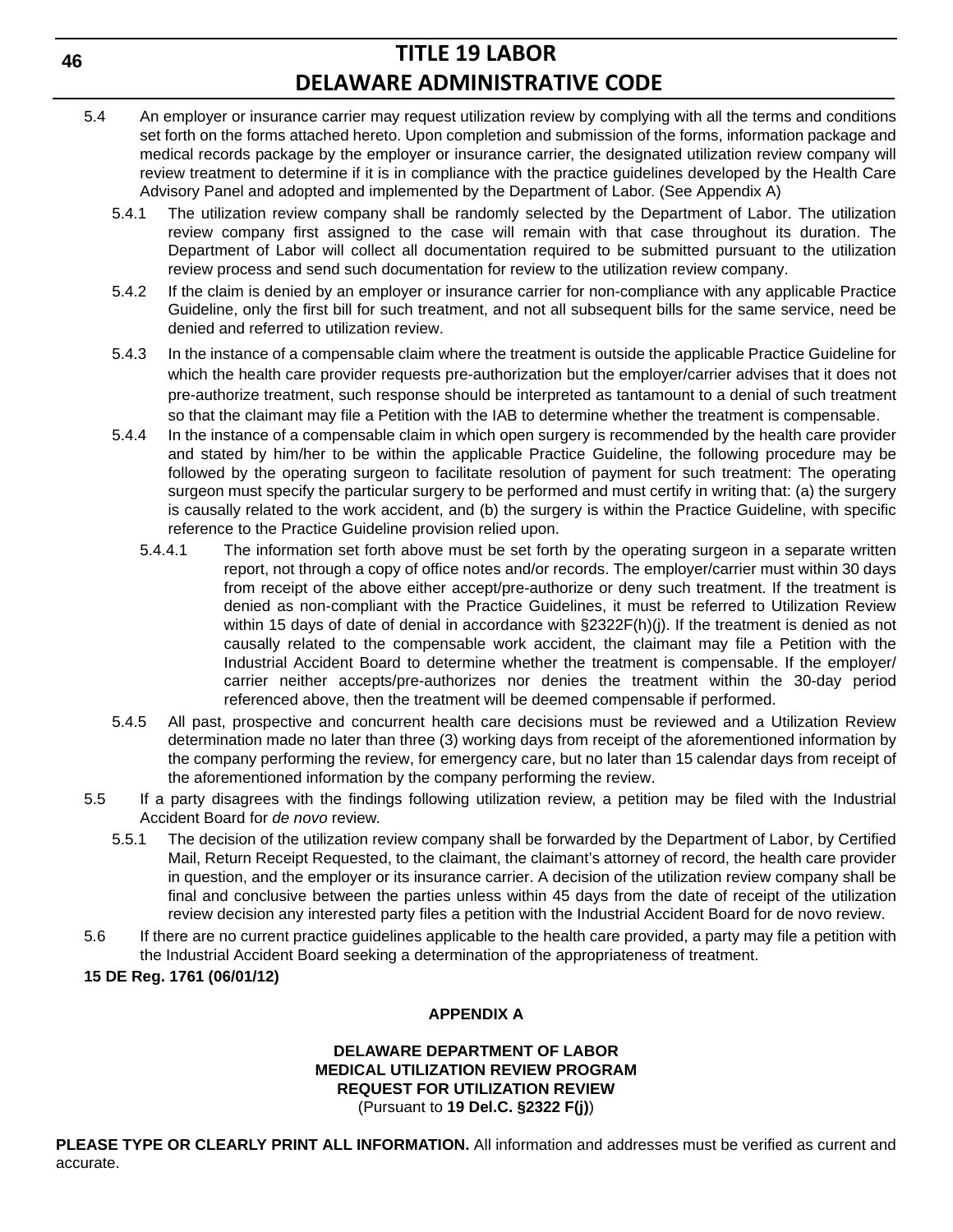| $1_{-}$ |                             |                                      |
|---------|-----------------------------|--------------------------------------|
| 3.      |                             |                                      |
|         |                             |                                      |
|         | Age___________ Sex_________ |                                      |
|         |                             |                                      |
|         |                             |                                      |
|         |                             |                                      |
| 6.      |                             |                                      |
|         |                             |                                      |
|         |                             |                                      |
|         |                             |                                      |
|         |                             |                                      |
|         |                             |                                      |
|         |                             |                                      |
|         |                             |                                      |
|         |                             |                                      |
|         |                             |                                      |
|         |                             |                                      |
|         |                             |                                      |
|         |                             |                                      |
|         |                             |                                      |
|         |                             | State_________ Zip__________________ |

(c) Additional Health Care Providers to be reviewed (list name, specialty, address, etc. on a separate sheet) (d) Health Care Facility(s) Impacted (e.g. hospital, ambulatory surgery center, etc.) by this retrospective review (list name, address, etc. on a separate sheet)

8. Treatment to be reviewed: Specify the health care service to be reviewed and the timeframe within which the treatment was or will be rendered.

\_\_\_\_\_\_\_\_\_\_\_\_\_\_\_\_\_\_\_\_\_\_\_\_\_\_\_\_\_\_\_\_\_\_\_\_\_\_\_\_\_\_\_\_\_\_\_\_\_\_\_\_\_\_\_\_\_\_\_\_\_\_\_\_\_\_\_\_\_\_\_\_

My signature certifies the following: (a) all names and addresses on this form have been verified as current and accurate; (b) two identical copies of associated medical material are being submitted for review; (c) the bill denial for the treatment subject to this review was sent within 30 days of receiving the provider's bill; and (d) all items listed in the table of contents are in each copy of the medical material.

Print Name of Requester Signature of Requester

#### **COPY THIS FORM OR REPRODUCE EXACTLY IN APPEARANCE AND CONTENT. SEE INSTRUCTIONS ON BACK**

Rev. 02/2011 1 of 2

## **REQUIRED CONTENT, PRESENTATION AND BINDING METHOD FOR ALL MATERIALS SUBMITTED FOR UTILIZATION REVIEW**

In accordance with 19 Del.C. §2322 F(j) and the regulations adopted pursuant thereto, all information and medical records submitted to the Department of Labor, Office of Workers' Compensation must represent all of the facts of this case.

## INFORMATION PACKAGE · REQUIRED CONTENT

"Completed and signed Request for Utilization Review Form.

"Proof of date of issuance of claim denial (so the Department of Labor is able to verify that Utilization Review was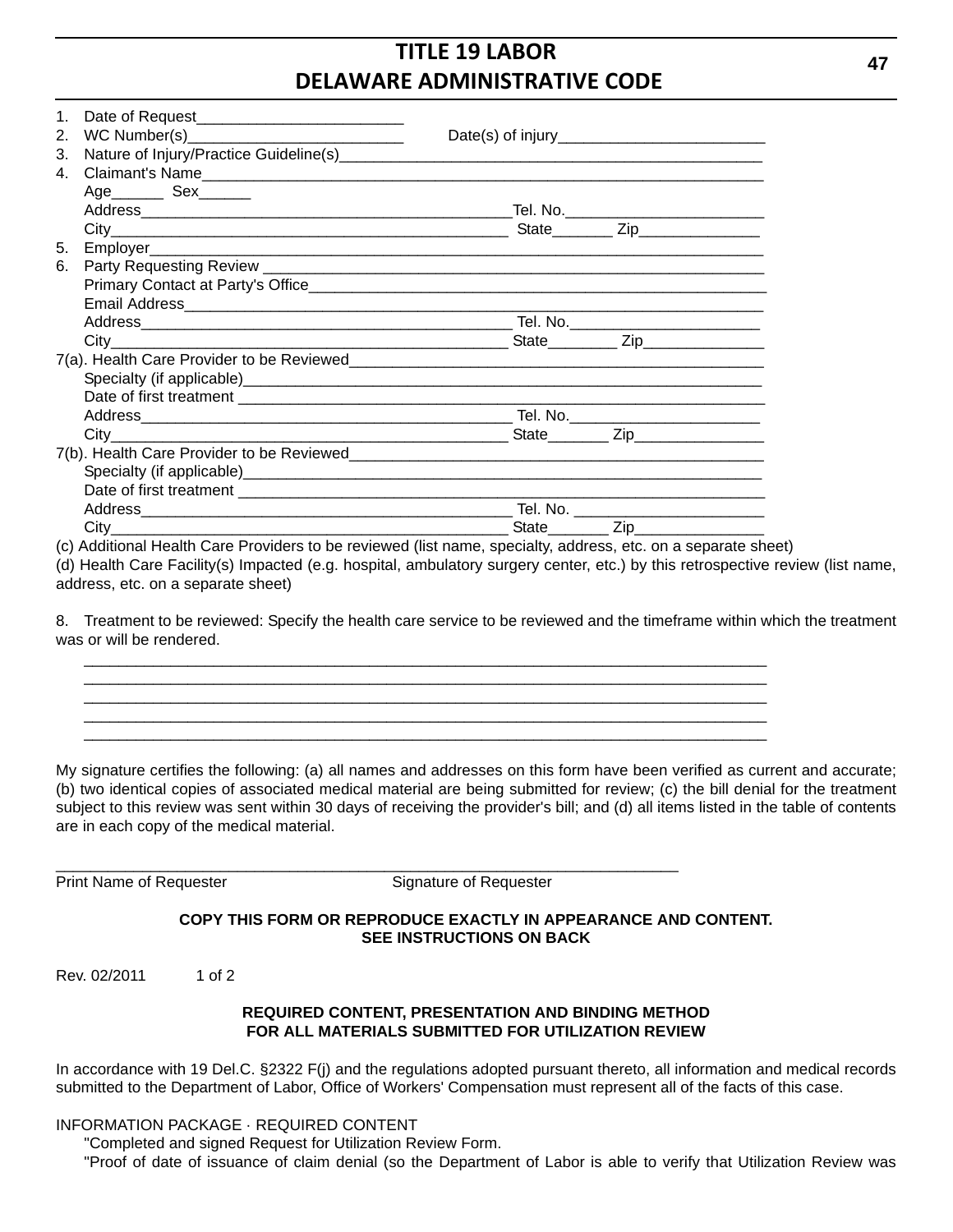requested within 15 days of the date of the claim denial).

#### MEDICAL RECORDS PACKAGE· REQUIRED CONTENT

Section 1. All reports, notes, etc., from provider being reviewed from the date of injury or the two (2) year period immediately preceding the treatment to be reviewed, whichever is shorter, and the time frame within which the treatment to be reviewed was or will be rendered, as submitted to the requesting party.

Section 2. All reports, notes, etc., of other treating providers from the date of injury or the one (1) year period immediately preceding the treatment to be reviewed, whichever is shorter, as submitted to the requesting party.

Section 3. All diagnostic test results from the date of injury or the two (2) year period immediately preceding the treatment to be reviewed, whichever is shorter, as submitted to the requesting party.

NOTE Do not include copies of any billing statements or comments/instructions directed to the Utilization Review panel. All material must be presented in identified sections; each section's content must be presented in chronological order.

#### REQUIRED PRESENTATION AND BINDING METHOD FOR ALL SUBMITTED MATERIALS

a. All submitted material must be presented in two (2) identical bound copies.

b. If tabs are used for the sections, they must be positioned to the right side of the document.

Mail or Deliver to: Department of Labor Office of Workers' Compensation 4425 N. Market St. Wilmington, DE 19802 302-761-8200

#### **15 DE Reg. 1167 (02/01/12)**

#### **6.0 Forms**

- 6.1 The Physician's Report of Workers' Compensation Injury "Progress" Report is to be completed by the health care provider and provided to the employee, the employer and the employer's insurance carrier, if applicable, upon any material change in the employee's physical capability which impacts the employee's return to work status. The "Progress" Report need not be completed by the health care provider upon each and every visit, but rather only in the instance of any material change in the injured employee's physical capability which impacts the employee's return to work status. "Progress" Reports provided in contravention of the above will not be subject to any charge for completion and submission.
- 6.2 The Physicians Report of Workers' Compensation Injury "Progress" Report and Instructions (Physicians Form) follow.

## **PHYSICIAN'S FORM INSTRUCTIONS/DEFINITIONS**

**The use of this form is required by the Delaware Workers' Compensation Statute, 19 Del.C. §2322E, to report all information specific to this workers' compensation injury. In the event the physician electronically generates this information, the physician's submission is required to contain all the information specific to this workers'** 

#### **compensation injury as set forth in the Physician's Form.**

**Complete all applicable fields. Your office notes and records do not replace this form.**

**1. Report Type**: Check "Initial" if this is the first visit related to this described injury. Check "Progress" when there has been any material change in the injured employee's physical capability which impacts the employee's return to work status. Check "Closing" if: injured worker is discharged from care.

- **2. Case Information:**
	- **Injured Worker's Name**: Name of the injured worker.
	- **Date of Birth**: The injured worker's date of birth.
	- **Date of Injury**: Date of this injury.
	- **Exam Date:** Date of office visit if applicable.
	- **Physician's Phone/Fax**: The telephone and fax numbers of the physician completing this form.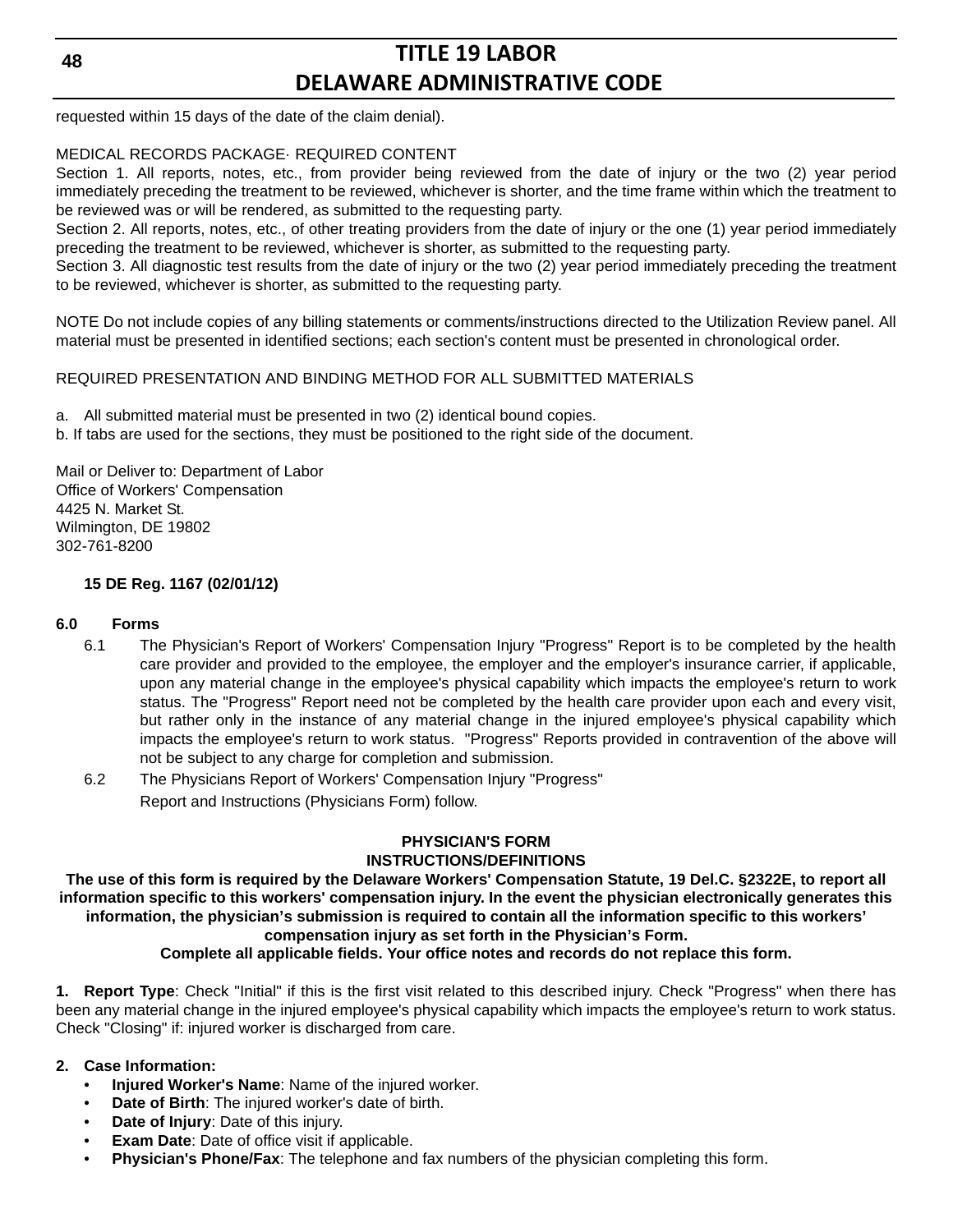- **Employer Name**: The name of the employer associated with the claim.
- **Employer Phone/Fax:** The telephone and fax numbers of the employer.
- **Insurer Name**: The name of the insurance carrier associated with the claim, if known.
- **Insurer Claim #:** The claim number assigned by the insurance carrier or self-insured employer, if known.
- **Insurer Phone/Fax**: The telephone and fax numbers of the insurance carrier associated with the claim, if known.
- **3. Initial Visit**: Relate in injured worker's words description of accident/injury.
- **4. Work Related Medical Diagnosis(es)**: State the injured worker's work related medical diagnosis(es).
- **5. Treatment Plan**: Complete all applicable portions regarding treatment. Indicate frequency and duration.
	- **Diagnostic tools/tests**: EMG, MRI, CT-scan, etc.
	- **Procedures**: Any medical procedure including surgical procedures, castings, etc.
	- **Therapy**: Physical therapy, occupational therapy, home exercise, etc., including plan specifications.
	- **Medications**: Antibiotics, analgesics, anti-inflammatory drugs, etc.
	- **Other:** Any treatment not covered above.
- **6. Hours Per Day Patient Can Work**: Circle the number of hours applicable to this patient.
- **7. D.O.T. Classification of Work**: Circle the classification of work applicable to this patient.

**8. Work Postures/Positional Tolerances**: Comment as appropriate in the space provided regarding the patient's abilities/limitations for the postures/positions listed.

- **9. Comments:** To be used to explain/clarify any information required by this form.
- **10. Restrictions**: Check applicable category.
- **11. Return to Work**: Provide regular duty/modified duty start date.
- **12. Reevaluation Date**: Provide date of next evaluation.

**13. Physician Information**: Type or print the name of the physician and circle "yes" or "no" as to whether the physician is a Certified Provider. The health care provider most responsible for the treatment of the employee's work-related injury must sign and date the report.

**THE HEALTH CARE PROVIDER MOST RESPONSIBLE FOR THE TREATMENT OF THE EMPLOYEE'S WORK-RELATED INJURY SHALL COMPLETE AND SUBMIT, AS EXPEDITIOUSLY AS POSSIBLE AND NOT LATER THAN 10 DAYS AFTER THE DATE OF FIRST EVALUATION OR TREATMENT, A REPORT OF EMPLOYEE CONDITION AND LIMITATIONS, ON A FORM ADOPTED FOR THAT PURPOSE PURSUANT TO THIS SECTION, AND SHALL EXPEDITIOUSLY PROVIDE COPIES OF THE REPORT OF EMPLOYEE CONDITION AND LIMITATIONS TO THE EMPLOYEE, THE EMPLOYER AND THE EMPLOYER'S INSURANCE CARRIER, IF APPLICABLE, AS REQUIRED BY 19 DEL.C. §2322E(B).**

#### DELAWARE WORKERS' COMPENSATION PHYSICIAN'S REPORT OF WORKER'S COMPENSATION INJURY **A COPY OF THIS REPORT MUST BE SENT TO THE INJURED WORKER, EMPLOYER AND THE INSURER**

| REPORT TYPE ___ Initial ___Progress___Closing                                          |                   |  |  |
|----------------------------------------------------------------------------------------|-------------------|--|--|
| <b>WORKER'S NAME</b>                                                                   |                   |  |  |
|                                                                                        |                   |  |  |
| DOB<br>the contract of the contract of the contract of the contract of the contract of |                   |  |  |
|                                                                                        |                   |  |  |
| EXAM DATE EXAMPLE                                                                      | Insurer Claim No. |  |  |
| Physician's Phone/Fax                                                                  | Insurer Phone/Fax |  |  |

INITIAL VISIT ONLY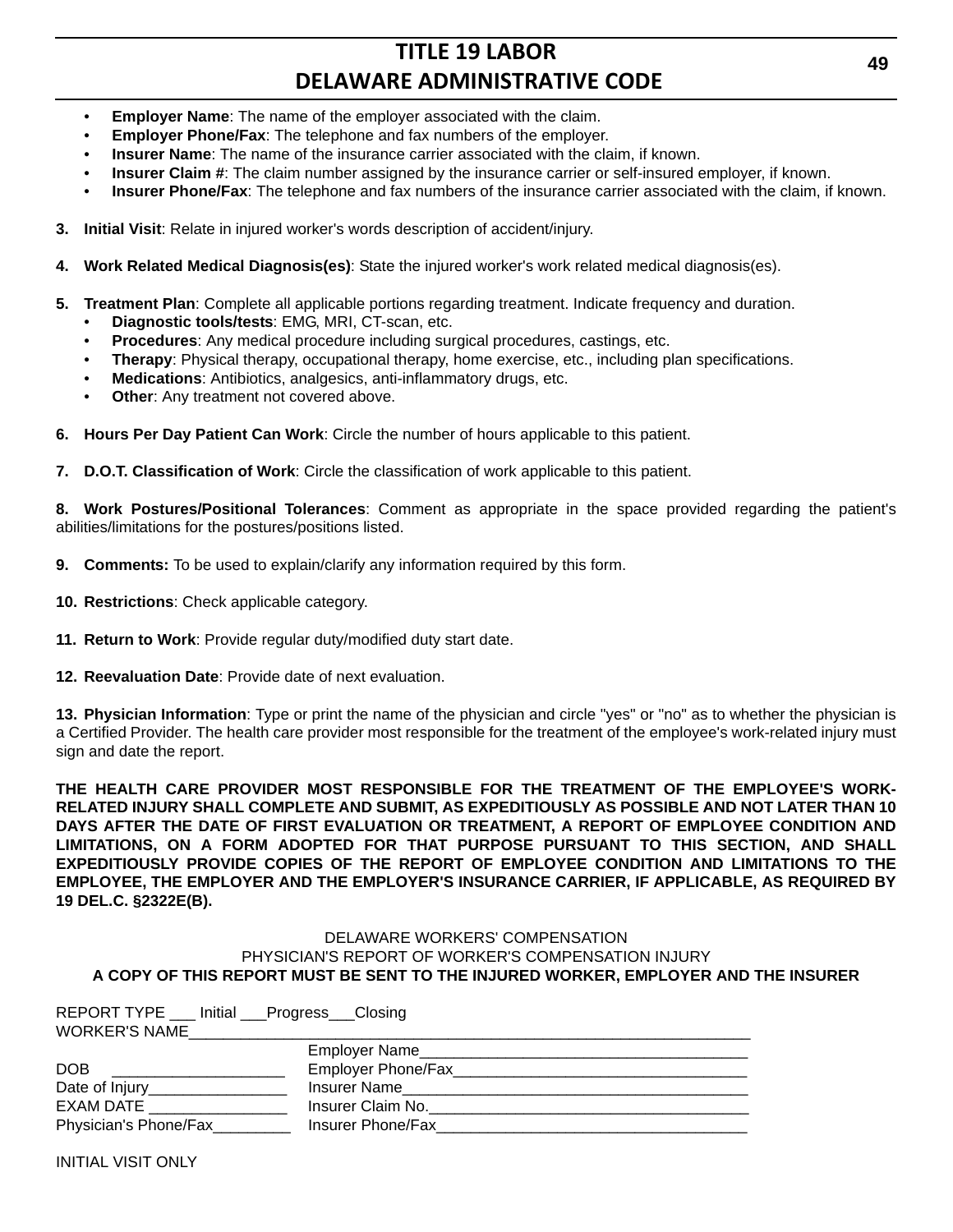Injured worker's description of accident/injury WORK RELATED MEDICAL DIAGNOSIS (ES) \_\_\_\_\_\_\_\_\_\_\_\_\_\_\_\_\_\_\_\_\_\_\_\_\_\_\_\_\_\_\_\_\_\_\_\_\_\_\_\_\_\_\_\_\_ \_\_\_\_\_\_\_\_\_\_\_\_\_\_\_\_\_\_\_\_\_\_\_\_\_\_\_\_\_\_\_\_\_\_\_\_\_\_\_\_\_\_\_\_\_\_\_\_\_\_\_\_\_\_\_\_\_\_\_\_\_\_\_\_\_\_\_\_\_\_\_\_\_\_\_\_\_\_\_\_\_\_\_ TREATMENT PLAN: Diagnostic Tests Procedures Therapy\_\_\_\_\_\_\_\_\_\_\_\_\_\_\_\_\_\_\_\_\_\_\_\_\_\_\_\_\_\_\_\_\_\_\_\_\_\_\_\_\_\_\_\_\_\_\_\_\_\_\_\_\_\_\_\_\_\_\_\_\_\_\_\_\_\_\_\_\_\_\_\_\_\_\_\_ Medications Hrs. per day patient can work: (circle one) 8 6 4 2 0

#### **D.O.T. Classification of Work (Circle one)**

- Sedentary Exerting up to 10 lbs. of force occasionally and/or a negligible amount of force frequently to lift, carry, push, pull or otherwise move objects, including the human body. Sedentary work involves sitting most of the time, but may involve walking or standing for brief periods of time.
- Light Exerting up to 20 lbs. of force occasionally and/or up to 10 lbs. of force frequently and/or negligible amount of force constantly to move objects. Physical demand requirements are in excess of those for Sedentary Work.
- Medium Exerting 20 to 50 lbs. of force occasionally and/or 10 to 25 lbs. of force frequently and or greater than negligible up to 10 lbs. of force constantly to move objects. Physical Demand requirements are in excess of those for Light Work.
- Heavy Exerting 50 to 100 lbs. of force occasionally and/or 25 to 50 lbs. of force frequently and/or 10 to 20 lbs. of force constantly to move objects. Physical Demand requirements are in excess of those for Medium Work.
- Very Heavy Exerting in excess of 100 lbs. of force occasionally and/or in excess of 50 lbs. of force frequently and/ or in excess of 20 lbs. of force constantly to move objects. Physical Demand requirements are in excess of those for Heavy Work.

Definitions:

**Occasionally:** activity or condition exists up to 1/3 of the time **Frequently**: activity or condition exists from 1/3 to 2/3 of the time **Constantly**: activity or condition exists 2/3 or more of the time

Work Postures/Positional tolerances: Comment **as appropriate** in the space provided regarding the patient's abilities/ limitations for the following Postures/Positions. (e.g. Sitting: No more than 30 minutes continuously)

|  | Above safe work capacities are: temporary ______ permanent ______ anticipate full duty release________ |  |
|--|--------------------------------------------------------------------------------------------------------|--|
|  | RELEASE TO FULL DUTY WITH NO RESTRICTIONS (Please Circle) YES (Start date_________) NO                 |  |
|  |                                                                                                        |  |
|  | Physician Name: (Please print)___________________________________Certified Provider:YES NO             |  |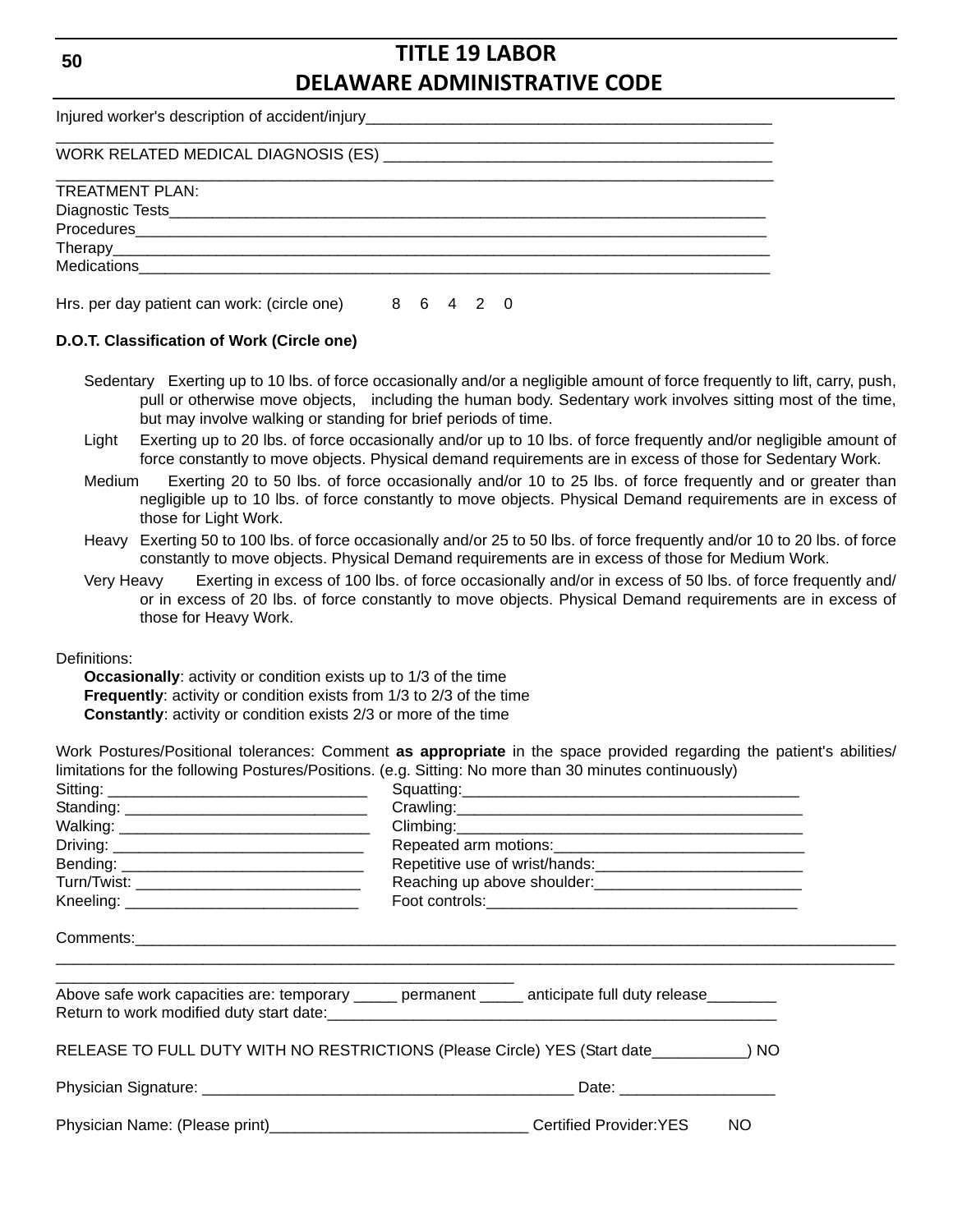### **PROVIDER FORM** Revised 03/2011

6.3 The Employer's Modified Duty Availability Report and Instructions (Employers' Form) follow.

#### **EMPLOYER'S FORM INSTRUCTIONS/DEFINITIONS**

**The use of this form is required by the Delaware Workers' Compensation Statute, 19 Del.C. §2322E, to report all information specific to this workers' compensation injury.**

#### *Complete all applicable fields.*

#### **1. Case Information:**

- **Employer Name**: The name of the employer associated with the claim.
- **Employee Name**: Name of the injured worker.
- **Modification Duty Information**: Complete all applicable fields
- **Employer Fax:** The telephone and fax numbers of the employer.
- **Job Title**: Provide job title for position available.
- **Job Description**: Provide description of physical requirements of job duties for position available.
- **Environment/Working Conditions**: Identify any environmental factors relevant to position available.
- **2. Hours Per Day Job Available**: Circle the number of hours applicable.

**3. Additional Information**: Circle the applicable work status categories for the position available, and comment as appropriate in the space provided regarding the work postures/positional requirements for the modified duty job available.

**4. Employer**: Provide job availability date.

**5. Comments**: To be used to explain/clarify any information required by this form.

**6. Employer Information**: The person responsible for completing this form on behalf of the employer must sign and date this form.

**WITHIN FOURTEEN (14) DAYS OF RECEIVING THE INITIAL "PHYSICIAN'S REPORT OF WORKERS' COMPENSATION INJURY", THE EMPLOYER SHALL PROVIDE THIS FORM TO THE HEALTH CARE PROVIDER/ PHYSICIAN WHO ISSUED THE AFOREMENTIONED REPORT AND THE EMPLOYER'S INSURANCE CARRIER AS REQUIRED BY 19 DEL.C. §2322E(d).**

**IF THE "PHYSICIAN'S REPORT OF WORKERS' COMPENSATION INJURY" RELEASES THE EMPLOYEE TO FULL DUTY, DO NOT COMPLETE THIS FORM.**

**THE HEALTH CARE PROVIDER/PHYSICIAN MUST COMPLETE HIS/HER PORTION OF THIS FORM AND SIGN AND RETURN IT TO THE EMPLOYER WITHIN FOURTEEN (14) DAYS OF THE NEXT DATE OF SERVICE AFTER THE PHYSICIAN'S RECEIPT OF THE FORM FROM THE EMPLOYER, BUT NOT LATER THAN TWENTY-ONE (21) DAYS FROM THE PHYSICIAN'S RECEIPT OF SUCH FORM.**

#### DELAWARE WORKERS' COMPENSATION EMPLOYER'S MODIFIED DUTY AVAILABILITY REPORT

|                                                                                                          | DATE:      |         |
|----------------------------------------------------------------------------------------------------------|------------|---------|
| EMPLOYER:_________________________________                                                               |            |         |
|                                                                                                          |            |         |
| IS MODIFIED DUTY AVAILABLE: Yes<br>No.                                                                   |            |         |
| IF AVAILABLE, FOR WHAT PERIOD OF TIME: Weeks                                                             | Indefinite |         |
|                                                                                                          |            |         |
| JOB DESCRIPTION: <u>_________________________</u>                                                        |            |         |
| ENVIRONMENT/WORKING CONDITIONS (e.g., Temperature): ____________________________                         |            |         |
| Hrs. per day job available: (circle minimum and maximum) 8 6 4 2 0 D.O.T. Classification of Work<br>one) |            | (Circle |